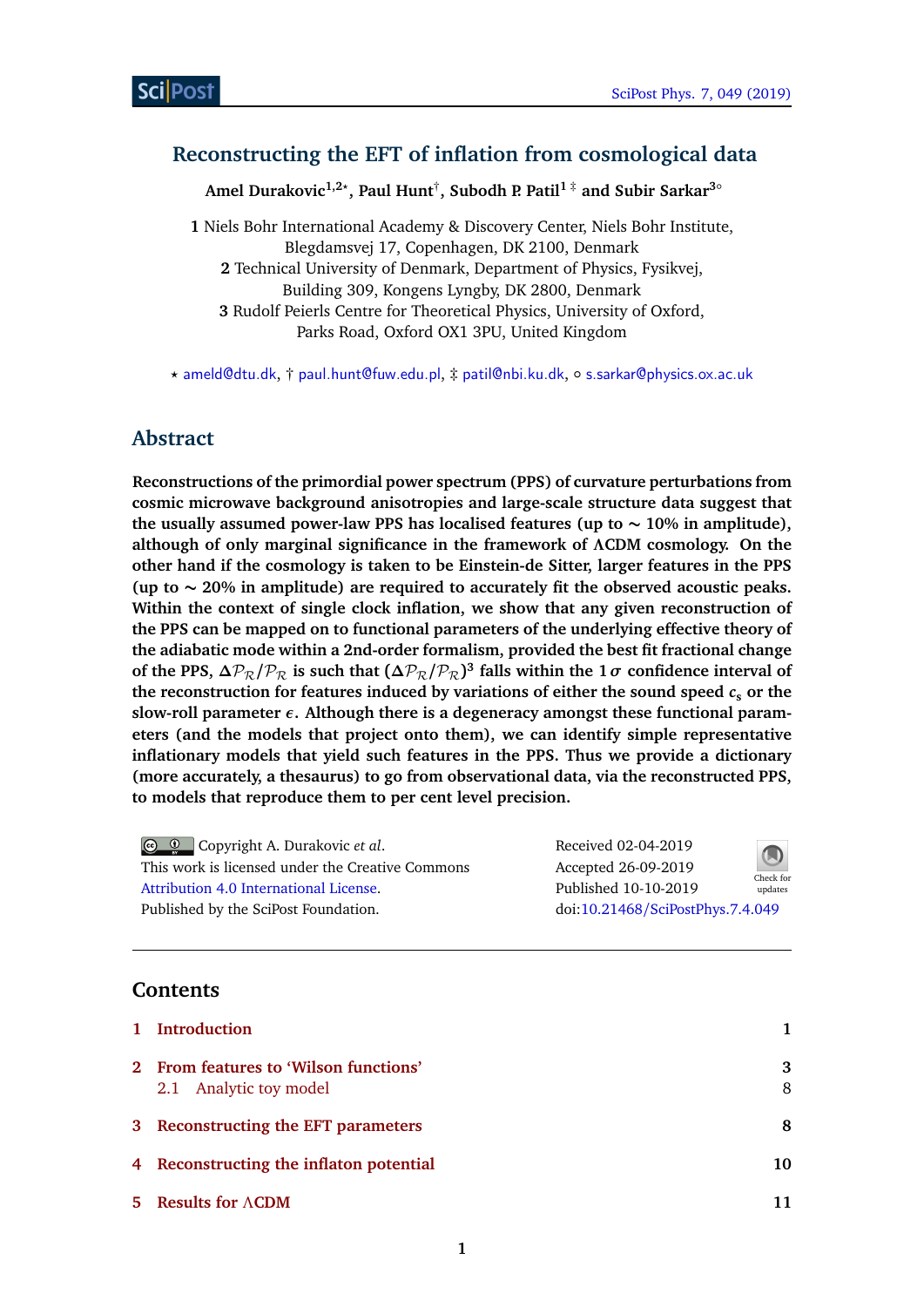|                | 6 Results for Einstein-de Sitter                  | 12       |
|----------------|---------------------------------------------------|----------|
| 7 <sup>7</sup> | <b>Discussion</b>                                 | 14       |
|                | A Feature inversion<br>A.1 Error analysis         | 15<br>19 |
|                | <b>B</b> Potential reconstruction from $\epsilon$ | 19       |
|                | C Effective actions and particle production       | 20       |
|                | <b>D</b> Reconstruction preliminaries             | 22       |
|                | D.1 Positivity of EFT parameter changes           | 25       |
|                | D.2 Sidestepping the PPS                          | 25       |
|                | <b>References</b>                                 | 26       |

### <span id="page-1-0"></span>**1 Introduction**

All observations of the cosmic microwave background (CMB) are consistent with scale invariant, adiabatic, Gaussian initial conditions [[1](#page-25-3)] – widely accepted as evidence of an epoch of early universe inflation, processed by an intervening *Λ*CDM cosmology [[2](#page-25-4)]. This is not to say that we have directly observed scale invariant, adiabatic and Gaussian initial conditions, since the most we can do with the limited set of modes we observe (already compressed by projection onto the 2-dimensional surface of last scattering) is to marginalise over or fix all but a set number of parameters, and look for the best fit for the remaining parameters consistent with the observed CMB sky, as with the six parameter *Λ*CDM model. It is then necessary to introduce theoretical priors motivated by an underlying model bias for this process to work. A common such set of priors involves parameterising the spectrum of curvature perturbations as a power-law, thus modelling it with only two numbers – an amplitude at some pivot scale and a spectral index. This is a natural parameterisation in the context of toy models of single scalar field inflation. One can also allow for mild departures from this model such as a 'running' of the spectral index, or even a running of the running. However such parameterisations would not be up to task if the data has pronounced localised departures from scale-invariance i.e. there are sizeable features superimposed on the power-law spectrum.  $<sup>1</sup>$  $<sup>1</sup>$  $<sup>1</sup>$ </sup>

Direct reconstruction of the PPS holding all other parameters of the *Λ*CDM model fixed using CMB temperature data, temperature plus polarisation data, or CMB cross correlated with large scale structure [[5](#page-26-0)]– [[33](#page-28-0)] suggests that small, localised departures from scale invariance may indeed be present in the data, although with marginal statistical significance. On the other hand, attempts to match CMB observations with an Einstein-de Sitter (EdS) cosmology (which has  $\Omega_{\Lambda} = 0$ ) requires a PPS with larger departures from scale invariance in order to reproduce the observed acoustic peaks in the CMB power spectrum [[36](#page-28-1)].

This begs the question – what underlying model of inflation could have produced the requisite features? Those needed when an underlying EdS cosmology is assumed can be naturally generated in 'multiple inflation' in  $N = 1$  supergravity wherein the inflaton mass changes

<span id="page-1-1"></span> $1$ Note that this has been invoked (at scales beyond those accessible in the CMB) as a mechanism to produce primordial black holes (see [[3,](#page-26-1)[4](#page-26-2)] for reviews).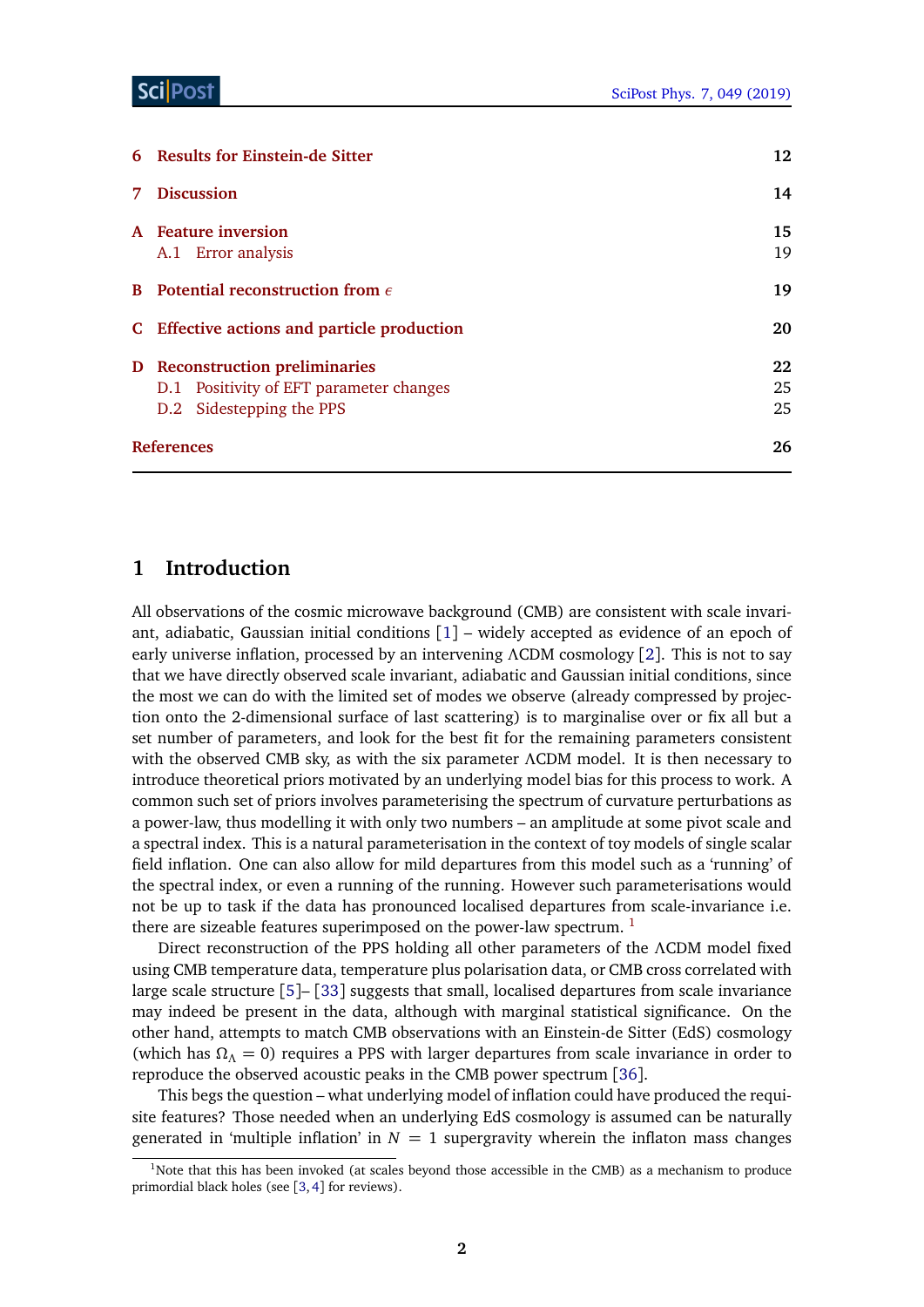suddenly due to its (gravitational) coupling to other 'flat direction' scalar fields which undergo symmetry-breaking phase transitions *during* inflation [[34,](#page-28-2)[35](#page-28-3)]. The bump-like feature required in the PPS to fit an EdS universe would require two phase transitions in rapid succession one which raises the inflaton mass and a second soon after which lowers it [[36,](#page-28-1)[37](#page-28-4)]. Although additional parameters then need to be introduced to describe this, it is justified by the resultant overall improvement of the fit to the data e.g. the  $\chi^2/\text{d.o.f.}$  according to standard information criteria. Moreover there are other observable signatures and tests of such multiple inflation, e.g. associated characteristic non-gaussianity [[38](#page-28-5)]. However there may well be other ways to generate the required PPS in very different models of inflation, or more generally if one were to assume different underlying cosmologies. It would therefore be useful to provide an inflation model-*independent* description of what is required to fit the observational data.

In this investigation, we provide the tools to address this question in an arbitrary context by detailing a procedure by which one can 'invert' any given reconstructed power spectrum for a given universality class of inflationary backgrounds if the reconstructed features are small enough. By this, we mean that if the reconstructed spectrum is such that  $(\Delta P_R / P_R)^3 \lesssim \Sigma(k)$ everywhere – where  $\Sigma(k)$  is the 1  $\sigma$  confidence interval of the reconstruction of the fractional PPS at any given scale – then a 2nd-order formalism suffices to invert for a representative background model if the features were to be induced by a variation in the adiabatic sound speed *c*<sup>s</sup> or *ε*, the first term in the Hubble hierarchy. That is, *it is possible to convert any given scale dependence for the primordial power spectrum into a time dependence for the parameters of the underlying effective theory (EFT) of the adiabatic mode* [[39](#page-28-6)] in the context of single clock inflation. Although many background models will project onto the same set of parameters of the EFT of the adiabatic mode, one can always look for the simplest model that will reproduce such time dependence and nominate it as the most plausible representative of its class to reproduce such features. In other words, we present a dictionary, or rather a thesaurus, to map any given reconstructed primordial power spectrum to a class of models that would reproduce it.

As elaborated upon in the next section, all models of single clock inflation project onto at most three independent functions of time in the effective theory of the adiabatic mode up to quadratic order. Of these,  $\epsilon$  and  $c_{\rm s}$  capture the effects of the leading order terms in the derivative expansion in the parent theory. For features induced by variations in  $\epsilon$  alone, one can explicitly reconstruct a potential that would reproduce the required variations in *ε* presuming a canonical kinetic term, as shown in Appendix [B.](#page-19-1) We find that even  $\sim$  20% amplitude features can be reproduced with potentials that naïvely do not appear to differ too significantly from a polynomial potential over the field range responsible for the observed modes (see Figs. [7](#page-12-0) and [9\)](#page-13-1). However, the coefficients of the potential are indeed finely tuned so that the background trajectory is intermittently knocked off the attractor, thus rendering sizeable features at the desired scale. We speculate on the microphysical origin of such potentials and their radiative stability in our concluding discussion. Although we do not consider it in detail in the present study, we mention in the following section how one can also in principle construct representative background models for reconstructed features produced by variations in  $c_s$  within the effectively single clock context. [2](#page-2-0)

The outline of this paper is as follows – in  $\S$  II, we review the effective theory of the adiabatic mode, detailing the method by which one can reproduce the scale dependence of a given reconstructed  $\Delta P_R / P_R$  by a time dependence in  $c_s$  keeping  $\epsilon$  fixed, or vice-versa, within a 2nd-order formalism. In § II. A we demonstrate the utility of our formalism with an analytic toy example of a  $\mathcal{O}(10\%)$  feature and reconstruct a model potential that reproduces the feature

<span id="page-2-0"></span><sup>2</sup>Features can also be generated in the *non*-single clock context (see e.g. [[40–](#page-28-7)[42](#page-28-8)]), however the formalism developed here to 'invert' for representative background models does not apply to such scenarios due to added degeneracies (see also [[43](#page-28-9)] for a recent discussion).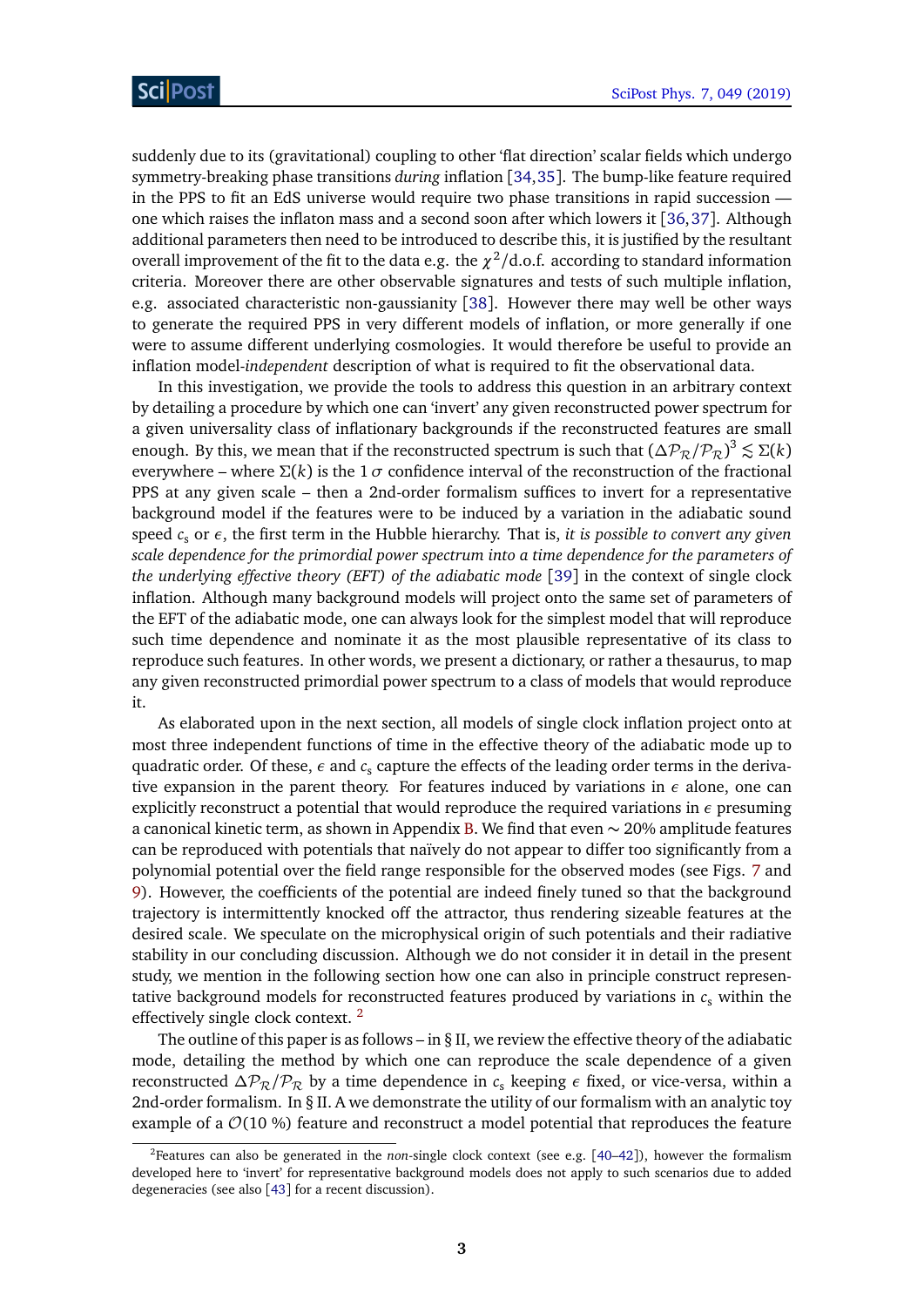to percent level accuracy. In  $\S$  III and IV, we detail a direct reconstruction of the PPS from Planck data and present results assuming first the standard *Λ*CDM (§ V) and then the very different EdS cosmology (§VI), again reconstructing possible background model potentials that reproduce the PPS. Finally in § VII we offer our conclusions. Various details not covered in the main body of the paper are elaborated on in the appendices.

## <span id="page-3-0"></span>**2 From features to 'Wilson functions'**

The underlying philosophy of effective field theory is no different to that of the Taylor expansion, where in place of expanding a function around a given point with a complete basis of functions (say monomials in the case of a single variable), one expands an effective action in terms of a complete basis of operators consistent with the symmetries of the system. The standard expansion for a Lorentz covariant theory takes the form of a derivative expansion in canonically normalised fields [[44,](#page-28-10) [45](#page-28-11)], whose coefficients are to be fixed by a finite number of measurements at some fixed energy scale. Operators with mass dimension greater than four are classified as *irrelevant*, meaning that their effects at energies much lower than the mass scale defining the operator expansion are subleading.<sup>[3](#page-3-1)</sup> The craft of effective field theory consists of choosing a suitable operator basis consistent with the symmetries of the system such that quantum corrections do not generate large anomalous dimensions to these operators. That is, the bare Lagrangian one writes down describes the propagation of degrees of freedom that reasonably approximate the true quantum mechanical degrees of freedom. In the context of adiabatic cosmology, the situation is complicated by the fact that the background spontaneously breaks Lorentz invariance (increasing the number of operators one can write down consistent with the remaining symmetries). A suitable operator basis that has come to be known as 'the Effective Theory of Inflation' was proposed in [[39](#page-28-6)] (see also [[46](#page-28-12)] for a review with an eye to some of the applications presented here).

The insight of [[39](#page-28-6)] was to exploit the redundancy inherent in a diffeomorphism invariant theory to foliate spacetime in such a way that the fluctuations of the scalar degree of freedom that generated the cosmological background are gauged away. In this so-called comoving (or unitary) gauge, the fluctuating background source has now been absorbed into the metric, which acquires a propagating scalar polarisation – the comoving curvature perturbation  $\mathcal{R}$ , defined via the 3-metric

$$
h_{ij} = a^2 e^{2\mathcal{R}} \delta_{ij}.
$$
 (1)

Together with the lapse and shift vectors specifying the foliation (*N* and *N i* respectively) this completely characterises the metric via the ADM decomposition

$$
ds^{2} = -N^{2}dt^{2} + h_{ij}\left(dx^{i} + N^{i}dt\right)\left(dx^{j} + N^{j}dt\right).
$$
 (2)

The comoving curvature perturbation is the workhorse of the effective theory – it is an ungapped Goldstone mode that non-linearly realises time translation invariance in single clock cosmology. This has two important implications. Firstly, because it is ungapped,  $R$  can only have derivative couplings, meaning that at long wavelengths  $\mathcal{R} \equiv$  constant will always be a solution to any order in perturbation theory [[47](#page-28-13)], a statement that can also be proved at the quantum level [[48](#page-29-0)]. This is the familiar constant super-horizon mode that imprints on the CMB around last scattering. The second important feature is that the coefficients of any operators one writes down at different orders have non-trivial relations forced upon them by the

<span id="page-3-1"></span><sup>&</sup>lt;sup>3</sup>This mass scale is often referred to as the cutoff of the effective theory, but is better thought of as the scale at which new physics become relevant, necessitating another effective description that possibly includes propagating heavier degrees of freedom not included in the original description.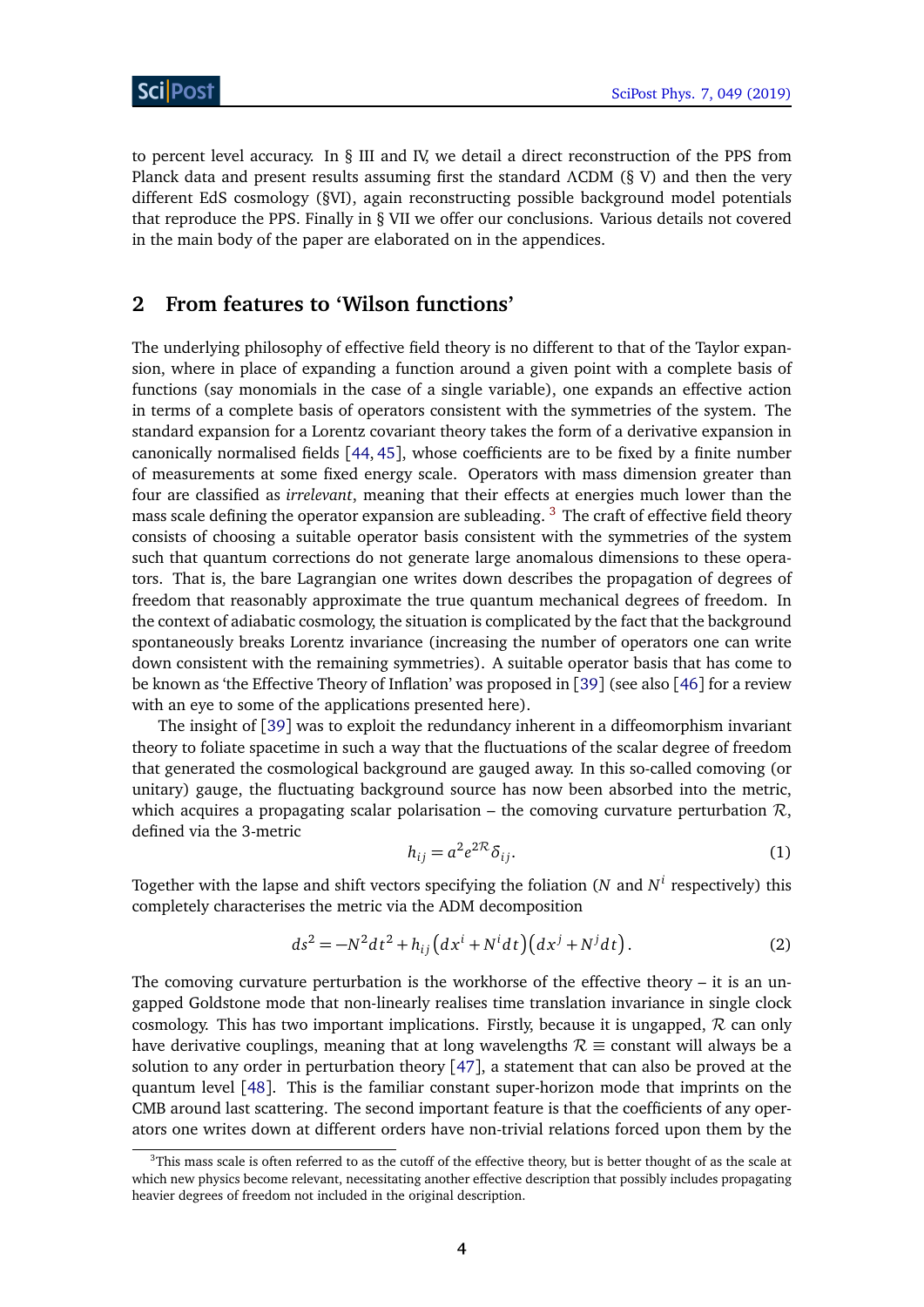non-linear realisation. This means that the 'Wilson functions' that determine the expansion at quadratic order necessarily imprint on higher order correlation functions as well. This has the corollary that any features in the two-point function of the curvature perturbation will correlate with features in the three-point function in a manner that can be quantified precisely if the feature is due to variations in *c*<sup>s</sup> [[49](#page-29-1)], or more generally [[50,](#page-29-2)[51](#page-29-3)], with additional consistency relations forced upon higher-point correlation functions [[52,](#page-29-4)[53](#page-29-5)].

The operator basis defining the EFT of inflation is given by

$$
S = \int d^4x \sqrt{-g} \left[ M_{\rm pl}^2 \frac{R^{(4)}}{2} - M_{\rm pl}^2 \left( \frac{\dot{H}}{N^2} - 3H^2 - \dot{H} \right) + \frac{M_2^4}{2!} (\delta g^{00})^2 + \frac{M_3^4}{3!} (\delta g^{00})^3 + \dots \right. \\
\left. + \widehat{M}_2^3 \delta g^{00} \delta E_i^i + \frac{\widetilde{M}_2^2}{2!} (\delta E_i^i)^2 + \frac{\overline{M}_2^2}{2!} (\delta E_i^i \delta E_{ij})^2 + \dots \right],
$$
\n(3)

where  $\delta g^{00} = g^{00}+1$  and  $\delta E_{ij}$  is the variation of  $E_{ij}$  which is related to the extrinsic curvature  $K_{ij}$  of the hypersurfaces defining the foliation as

$$
E_{ij} = NK_{ij} = \frac{1}{2} (h_{ij} - \nabla_i N_j - \nabla_j N_i),
$$
\n(4)

with the ellipses denoting higher order terms.  $^4$  $^4$  One obtains the action up to the  $n^{\rm th}$  power of  $\mathcal R$  by solving for the lapse and shift constraints to the  $(n-2)^{\text{th}}$  power [[54,](#page-29-6)[55](#page-29-7)] and substituting back into the action. Only the following four operators in the EFT expansion can contribute terms quadratic in  $\mathcal{R}$ :

$$
\mathcal{L}_{(2)} \sim (\delta g^{00})^2, \ \delta g^{00} \delta E_i^i, \ (\delta E_i^i)^2, \ \delta E^{ij} \delta E_{ij} \ , \tag{5}
$$

where the last two operators give equivalent contributions at quadratic order after integration by parts. Therefore, considering only the operators  $(\delta g^{00})^2$ ,  $\delta g^{00} \delta E^i_i$ ,  $(\delta E^i_i)^2$  with coefficient (Wilson) functions  $M_2^4(t)$ ,  $\widehat{M}_2^3(t)$  and  $\widehat{M}_2^2(t)$  respectively, one obtains the following 2nd-order action after solving for the lapse and shift constraints:

$$
S_2 = \int d^4x \; a^3 \epsilon M_{\rm pl}^2 \left( \frac{\dot{\mathcal{R}}^2}{c_s^2} - \frac{(\partial \mathcal{R})^2}{a^2} + \mu^{-2} \frac{(\partial^2 \mathcal{R})^2}{a^4} \right) \,, \tag{6}
$$

where in general  $c_s$  and  $\mu(t)$  are complicated functions of the three Wilson functions  $M_2^4(t)$ ,  $\widehat{M}_2^3(t)$  and  $\widetilde{M}_2^2(t)$ . It can be shown that the functional coefficient of the operator  $(\partial^2 \mathcal{R})^2$ can only be generated by the  $(\delta E_i^i)^2$  term [[68](#page-29-8)]. However, certain simplifications occur if the parent matter effective action describing the inflaton background takes the form

<span id="page-4-2"></span>
$$
\mathcal{L}_m = \mathcal{L}_m(\phi, \partial \phi) \,, \tag{7}
$$

i.e. contains only derivatives that come in combinations of the form  $(\partial \phi)^{2n}$  in its effective expansion. In this case, it is straightforward to see that operators of the form  $(\delta E_i^i)^2$  or  $\delta g^{00}_{\phantom{0}}\delta E_i^i$ will not be generated, since factors of the shift vector cannot appear in powers of (*∂ φ*) 2*n* in the comoving gauge, from which it directly follows that  $\mu^{-2}(t) \equiv 0$ . <sup>[5](#page-4-1)</sup> However even if such

<span id="page-4-0"></span><sup>4</sup>The terms in the round parentheses enforce tapdole cancellation – i.e. guarantee that the background one expands around satisfies the Friedmann equations. If we were to calculate loop corrections to this action, the tadpole condition would shift accordingly i.e. the background equations of motion are an extremum of the effective action.

<span id="page-4-1"></span><sup>&</sup>lt;sup>5</sup>This will no longer be true if operators containing factors of  $\Box \phi$  appear in the parent matter effective action – e.g. at the six derivative level, if operators of the form (*∂ φ*) <sup>2</sup> <sup>2</sup>*φ* appear in addition to (*∂ φ*) 6 . However, it is straightforward to show [[57](#page-29-9)] that up to four derivative terms, one can always bring the action of the parent matter theory into the form [\(7\)](#page-4-2) even in the presence of couplings to much heavier fields.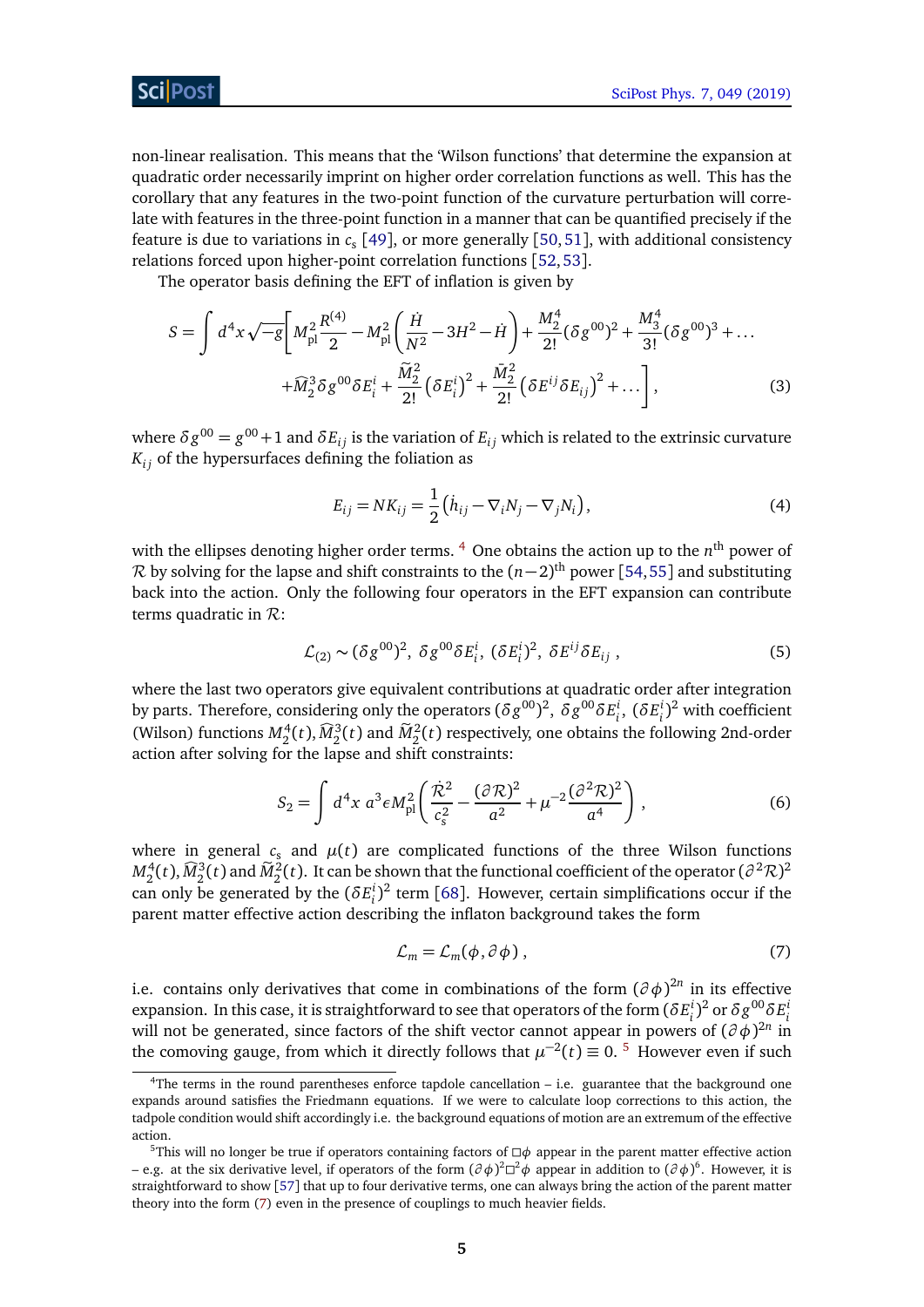ScilPos

operators were present, from the perspective of the parent theory  $\mu^{-2}$  corresponds to a mass scale associated with higher dimensional operators, and will be sub-leading for sufficiently low energies.

<span id="page-5-4"></span>Therefore, considering only the operator  $(\delta g^{00})^2$  with Wilson coefficient  $M_2^4(t)$ , which captures the leading order behavior of higher dimensional operators in the parent theory, one finds

$$
S_2 = M_{\rm pl}^2 \int d^4 x \; a^3 \epsilon \left( \frac{\dot{\mathcal{R}}^2}{c_s^2} - \frac{(\partial \mathcal{R})^2}{a^2} \right),\tag{8}
$$

<span id="page-5-2"></span>with

$$
\epsilon = -\frac{\dot{H}}{H^2}, \ \frac{1}{c_s^2} = 1 - \frac{2M_2^4}{M_{\text{pl}}^2 \dot{H}}.
$$
\n(9)

That is, to leading order in the derivative expansion, one finds that the functions  $\epsilon$  and  $c_{s}$ paramaterise all possible single clock backgrounds (slow roll or not, canonical or not), with *µ* capturing subleading effects from higher dimensional operators in the parent theory. Of these functions, *ε* plays a privileged role. It is akin to an order parameter that book-keeps the expansion – when it vanishes, a symmetry is restored (exact time translational invariance) and each term in the perturbative expansion for  $R$  is suppressed by sequentially higher orders in *ε* [[54](#page-29-6)]. Any modifications to the zero and two derivative parts of the parent matter effective action will manifest in changes in  $\epsilon$ . The interpretation of  $c_s$  (equivalently,  $M_2^4$ ) from the perspective of the background theory is that it captures the leading order modifications to the two and four derivative terms in the parent matter effective action.

<span id="page-5-3"></span>Although the whole point of effective field theory is to be agnostic about the underlying high energy description, it is useful to illustrate the significance of the coefficient  $M_2^4$  by computing it in a specific setup. For example, in effectively single field inflation, where the inflaton is a single light direction in a multi-field space where all other directions are much heavier,  $^6$  $^6$ one finds that:

$$
\frac{1}{c_s^2} = 1 + \frac{4\dot{\theta}^2}{M_{\text{eff}}^2}.
$$
\n(10)

Here  $\dot{\theta} = V_N/\dot{\phi}_0$  is the angular velocity in field space given background field velocity  $\dot{\phi}_0 = (\dot{\phi}_a \dot{\phi}^a)^{1/2}$ , with  $M_{\text{eff}}^2 = V_{NN} - \dot{\theta}^2$ , and  $V_N = N^a \nabla_a V$  is the derivative of the potential normal to the trajectory which vanishes when the inflaton is on the potential trough [[58](#page-29-10)]. Intuitively, analogous to a bob-sledder going down a track, the background trajectory slides up the valley of the potential each time it traverses a bend in field space, resulting in transient reductions in the speed of sound, thus capturing the leading order effects of higher dimensional operators in the parent theory [[59,](#page-29-11)[60](#page-29-12)]. This can occur without spoiling slow roll [[61,](#page-29-13)[62](#page-29-14)] and is consistent with the decoupling of the true fast and slow modes of the theory (which no longer align with the tangent and the normal to the trough of the background potential [[57](#page-29-9)]). Intuitively, effectively single field inflation corresponds to 'sliding up' the heavy directions without exciting normal oscillations (in contrast to models referred to in [[40–](#page-28-7)[42](#page-28-8)], where a heavier clock field no longer decouples). [7](#page-5-1)

Comparing [\(9\)](#page-5-2) and [\(10\)](#page-5-3), we thus read off:

$$
M_2^4 = \frac{\dot{\phi}_0^2 \dot{\theta}^2}{M_{\text{eff}}^2} \,. \tag{11}
$$

<span id="page-5-0"></span><sup>&</sup>lt;sup>6</sup>Specifically, in a two field setting, if  $T^a$  and  $N^a$  are the tangent and normal vectors to the background trajectory  $\phi_0^a(t)$ , then one is in the effectively single field regime when  $T^a T^b \nabla_a \nabla_b V \ll N^a N^b \nabla_a \nabla_b V$ .

<span id="page-5-1"></span><sup>7</sup>Although we do not pursue it further here, one can envisage reconstructing a potential over any given target space where the background trajectory turns in such a way that it reproduces the reconstructed  $c_s$  [\(13\)](#page-6-0).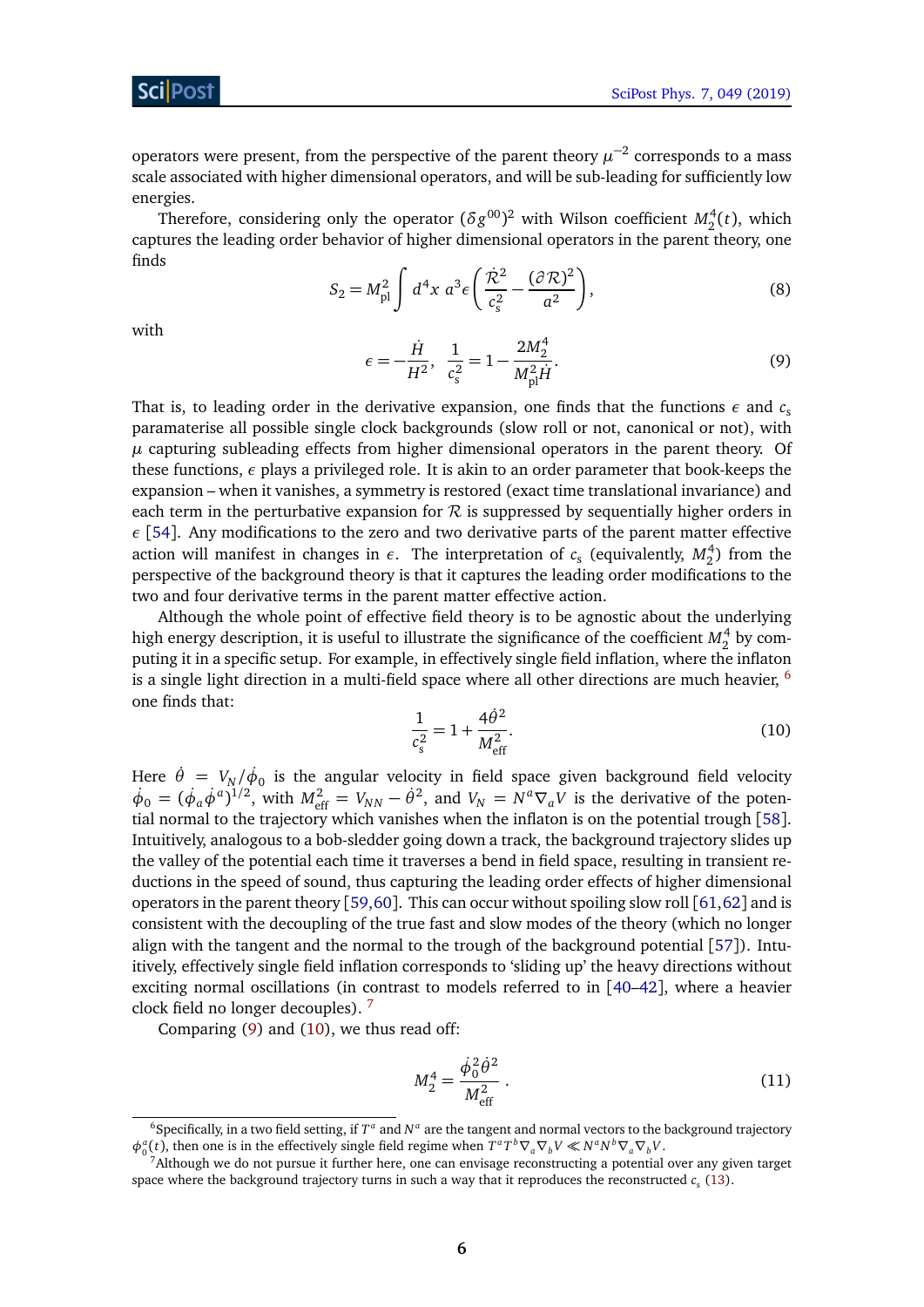As reviewed in Appendix [A,](#page-15-0) any changes in the speed of sound sourced by a time varying  $M_2^4$ can be shown to induce a change in the power spectrum to 1st-order of the form

<span id="page-6-5"></span>
$$
\frac{\Delta_1 \mathcal{P}_{\mathcal{R}}}{\mathcal{P}_{\mathcal{R}}}(k) = -k \int_{-\infty}^{0} d\tau \left(1 - \frac{1}{c_s^2}\right) \sin(2k\tau), \qquad (12)
$$

where  $P_R$  denotes the power spectrum of the fiducial attractor of which we consider the feature a perturbation, and where we for now work to 1st order in the quantity  $u(\tau) \equiv 1/c_s^2 - 1$ , hence the subscript. As shown in [[49](#page-29-1)] and rederived in Appendix [A,](#page-15-0) any features imprinted by transient reductions in the speed of sound to 1st-order can in principle be 'inverted' so that one could also reconstruct the function  $M_2^4(t)$  that would have generated such features if they were sourced by transient reductions in the speed of sound alone

<span id="page-6-0"></span>
$$
\frac{1}{c_s^2} - 1 = \frac{1}{\pi} \int_{-\infty}^0 \frac{dk}{k} \frac{\Delta_1 \mathcal{P}_{\mathcal{R}}}{\mathcal{P}_{\mathcal{R}}}(k) \sin(-2k\tau).
$$
 (13)

This suggests that provided the feature is small enough, one can always map any non-trivial scale dependence of the primordial power spectrum onto the time dependence of the parameters of the EFT of the adiabatic mode. This of course is not a unique prescription since there are many ways one can produce the same scale dependence of the two point function of the curvature perturbation given the independent functions  $\epsilon$  and  $c_{\rm s}$ . A similar exercise keeping  $c<sub>s</sub>$  fixed at unity also allows us to calculate the change in the power spectrum induced by a varying *ε*. To 1st-order in *∆ε/ε* one can show that

<span id="page-6-3"></span>
$$
\frac{\Delta_1 \mathcal{P}_{\mathcal{R}}}{\mathcal{P}_{\mathcal{R}}}(k) = \frac{1}{k} \int_{-\infty}^{0} \frac{d\tau}{\tau^2} \frac{\Delta \epsilon}{\epsilon}(\tau) ((1 - 2k^2 \tau^2) \sin(2k\tau) - 2k\tau \cos(2k\tau)). \tag{14}
$$

With a bit more work, we can also invert the integral kernel above to find the time dependence of  $\Delta \epsilon / \epsilon$  corresponding to any given  $\Delta_1 \mathcal{P}_R / \mathcal{P}_R$  [\(45\)](#page-17-0):

$$
\frac{\Delta\epsilon}{\epsilon}(\tau) = \frac{2}{\pi} \int_0^\infty \frac{dk}{k} \frac{\Delta_1 \mathcal{P}_{\mathcal{R}}}{\mathcal{P}_{\mathcal{R}}}(k) \left(\frac{2\sin^2(k\tau)}{k\tau} - \sin(2k\tau)\right).
$$
(15)

It turns out that some remarkable simplifications enable us to extend this inversion to 2ndorder. The fractional change in the power spectrum to 2nd-order in the EFT parameters  $\Delta \epsilon / \epsilon(\tau)$  or *u*(*τ*) = 1/*c*<sup>2</sup><sub>*s*</sub></sub>(*τ*) − 1 (henceforth denoted *X*(*τ*) in general) is

<span id="page-6-2"></span><span id="page-6-1"></span>
$$
\frac{\Delta \mathcal{P}_{\mathcal{R}}}{\mathcal{P}_{\mathcal{R}}}(k) = \frac{\Delta_1 \mathcal{P}_{\mathcal{R}}}{\mathcal{P}_{\mathcal{R}}}(k) + \frac{\Delta_2 \mathcal{P}_{\mathcal{R}}}{\mathcal{P}_{\mathcal{R}}}(k) ,
$$
\n(16)

where the 2nd-order term has the form

$$
\frac{\Delta_2 \mathcal{P}_{\mathcal{R}}}{\mathcal{P}_{\mathcal{R}}}(k) = \int_{-\infty}^{0} d\tau_2 X(\tau_2) \int_{-\infty}^{\tau_2} d\tau_1 X(\tau_1) \mathcal{K}(k, \tau_1, \tau_2).
$$
 (17)

The full expression for the integral kernel  $K$  can be found in [[80](#page-31-0)]. Given a reconstruction estimate  $\Delta P_{\text{rec}}/P_R$  for the fractional change in the power spectrum, we wish to invert [\(16\)](#page-6-1) for the EFT parameters  $\Delta \epsilon / \epsilon(\tau)$  or  $u(\tau)$ .

Fortunately, as shown in Appendix [A,](#page-15-0) the 2nd-order order fractional change in the power spectrum for features induced by varying  $c_{\rm s}$  [\(46\)](#page-17-1) or  $\epsilon$  is in fact equal to the square of the 1st-order fractional change for both cases (cf. [\(47\)](#page-17-2) and [\(50\)](#page-18-0))

<span id="page-6-4"></span>
$$
\frac{\Delta_2 \mathcal{P}_{\mathcal{R}}}{\mathcal{P}_{\mathcal{R}}}(k) = \left(\frac{\Delta_1 \mathcal{P}_{\mathcal{R}}}{\mathcal{P}_{\mathcal{R}}}(k)\right)^2,\tag{18}
$$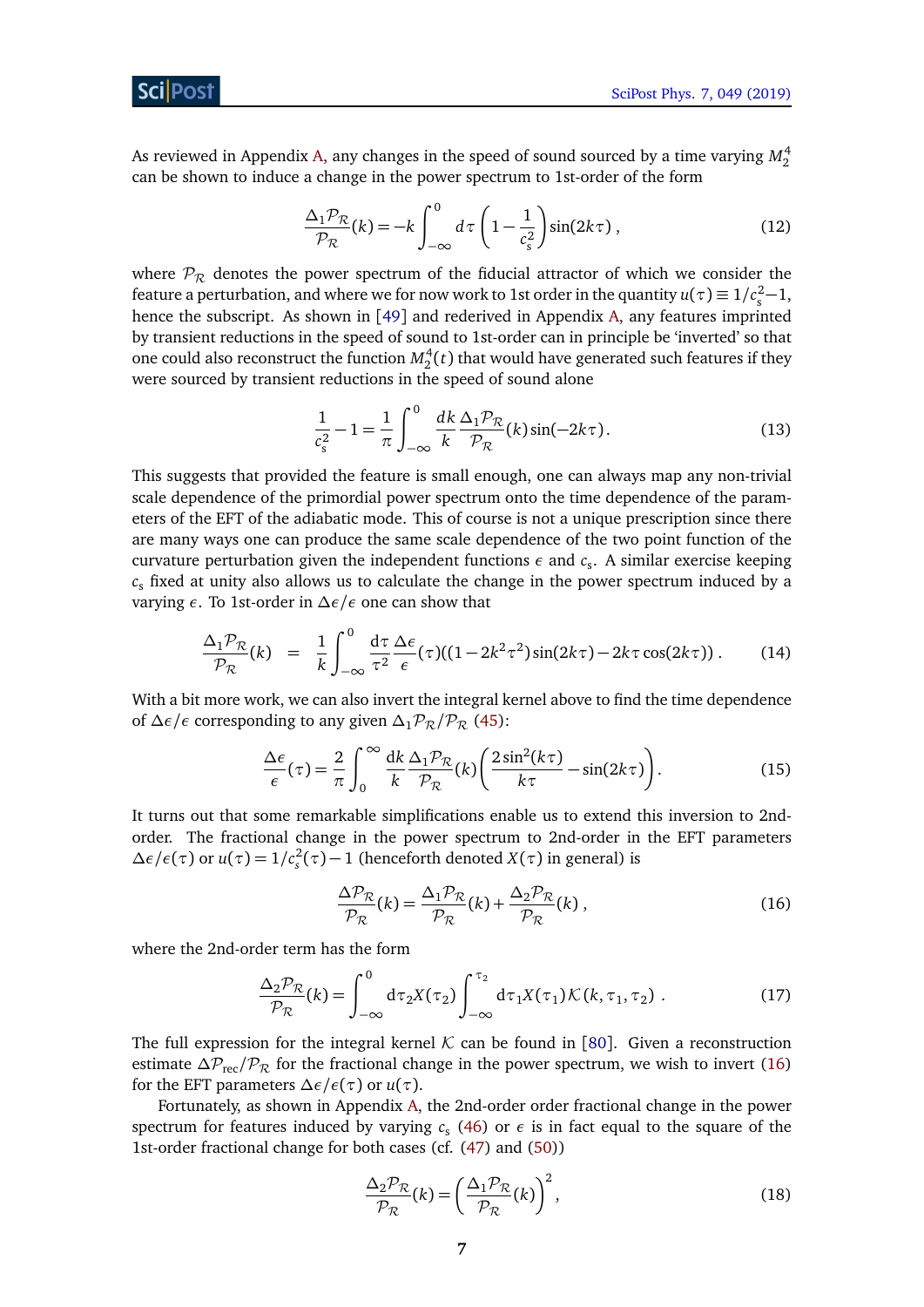where we note that the right hand side could *a priori* have consisted of additional terms involving logarithmic derivatives of  $\Delta_1P_\mathcal{R}/P_\mathcal{R}$ . Although these do not appear at 2nd-order, we do not preclude their appearance for higher order corrections.

<span id="page-7-1"></span>This means that [\(16\)](#page-6-1) is a quadratic equation in the 1st-order fractional change and can be inverted for an effective first order fractional change from a given reconstructed power spectrum as

$$
\frac{\Delta_1 \mathcal{P}_{\mathcal{R}}}{\mathcal{P}_{\mathcal{R}}}(k) = \frac{1}{2} \left( -1 + \sqrt{1 + 4 \frac{\Delta \mathcal{P}_{\text{rec}}}{\mathcal{P}_{\mathcal{R}}}(k)} \right). \tag{19}
$$

Inserting this fractional change into the integrands of [\(13\)](#page-6-0) or [\(15\)](#page-6-2) allows us to obtain the functional parameters of the EFT of the adiabatic mode that would reproduce the reconstructed feature accurate up to the neglected terms, which we now quantify.

We note first that the minimum accuracy to which one is obliged to calculate a given quantity is set by the error with which it is determined from observations. In the context of a reconstructed power spectrum determined to within a given  $1\sigma$  confidence interval, provided the higher order corrections induced by a varying parameter in the effective theory is everywhere smaller than or of the same order as the  $1\sigma$  error, the 2nd-order treatment detailed above suffices. As discussed in the Appendix [\(53\)](#page-18-1), if  $\Sigma(k)$  denotes the 1 $\sigma$  confidence interval surrounding the fractional part of the best-fit reconstructed power spectrum, then if the neglected corrections are such that

$$
\left| \frac{\Delta_3 \mathcal{P}_{\mathcal{R}}}{\mathcal{P}_{\mathcal{R}}}(k) \right|_{c_s, \epsilon} \sim \left| \frac{\Delta_1 \mathcal{P}_{\mathcal{R}}}{\mathcal{P}_{\mathcal{R}}}(k) \right|_{c_s, \epsilon}^3 \lesssim \Sigma(k) , \qquad (20)
$$

then the 2nd-order formalism is sufficiently accurate in accounting for features with a varying  $c<sub>s</sub>$  or  $\epsilon$ . We recall that the expression for the cubic correction is shorthand for a series of terms that could also include logarithmic derivatives of  $\Delta_1 \mathcal{P}_R/\mathcal{P}_R$  acting on some factors (which will typically be of the same order as  $\Delta_1 \mathcal{P}_R / \mathcal{P}_R$  itself). We note from [\(19\)](#page-7-1) that if in addition, the reconstructed feature is such that it dips below  $\Delta_1 P_R / P_R \leq -0.25$ , then one is obliged to work to cubic order in perturbations in order to extract a real root for  $(19)$ .<sup>[8](#page-7-2)</sup> We conclude that we can therefore reproduce features as large as ∼ 25% with less than ∼ 2% error. Before turning to the specifics of reconstructing the primordial power spectrum from CMB data given different model assumptions, we illustrate the utility and accuracy of our formalism with an analytic toy example.

#### <span id="page-7-0"></span>**2.1 Analytic toy model**

Consider the toy feature model induced by the fraction change in *ε* given by

$$
\frac{\Delta \epsilon}{\epsilon}(N) = c_1 \exp\left(-\frac{(N - N_0)^2}{\sigma_1^2}\right) + c_2 (N - N_0) \exp\left(-\frac{(N - N_0)^2}{\sigma_2^2}\right),\tag{21}
$$

with  $c_1, c_2$  constants, which we plot in Fig. [1.](#page-8-0) Assuming [\(21\)](#page-7-3) as the background (the red line of Fig. [2\)](#page-8-0) we can compare the induced power spectrum by numerically integrating the mode equation

<span id="page-7-3"></span>
$$
\frac{d^2 \mathcal{R}_k}{dN^2} + \left[3 - \epsilon(N) + \frac{\epsilon'(N)}{\epsilon(N)}\right] \frac{d \mathcal{R}_k}{dN} + \left(\frac{k}{aH}\right)^2 \mathcal{R}_k = 0, \tag{22}
$$

with the results obtained from the analytic expressions for the fractional change of the power spectrum (given by [\(14\)](#page-6-3) and [\(18\)](#page-6-4)) under a particular time varying *ε*. The 1st-order correction

<span id="page-7-2"></span><sup>&</sup>lt;sup>8</sup>Alternatively, the attractor PPS can be lowered to reduce the deficit so that the fractional change does not go below −0.25.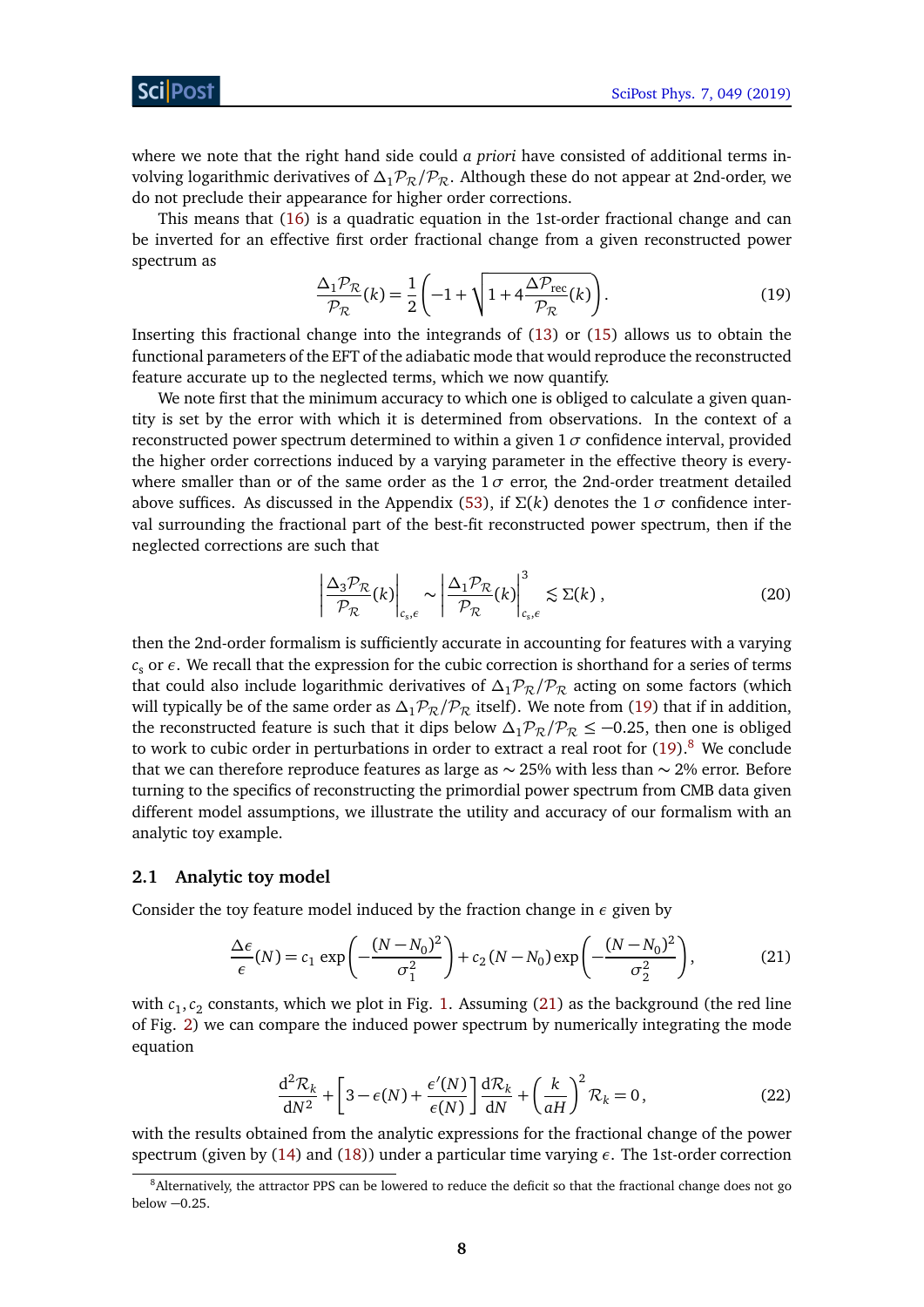<span id="page-8-0"></span>

Figure 1: Red line: fractional change  $\Delta \epsilon / \epsilon$  [\(21\)](#page-7-3) with parameters  $c_1 = -0.159$ ,  $c_2 = 0.99, \space \sigma_1 = 1.16, \space \sigma_2 = 0.09$  and  $N_0 = 4$ .

<span id="page-8-1"></span>

Figure 3: The superposed dashed line is the reconstructed *∆ε/ε* obtained from evaluating [\(15\)](#page-6-2) using the exact power spectrum in [\(19\)](#page-7-1).



Figure 2: The dotted/dashed lines are the power spectra obtained via the 1st/1st+2nd-order expressions [\(14\)](#page-6-3) and [\(18\)](#page-6-4) respectively. The red line is the numerical result.



Figure 4: Numerical evaluation of the power spectrum using the reconstructed *∆ε/ε* shown in Fig. [3,](#page-8-1) which reproduces the exact power spectrum to within an accuracy of  $(\Delta P_{\mathcal{R}}/P_{\mathcal{R}})^3$ .

[\(14\)](#page-6-3) is plotted as a dotted (grey) line in Fig. [2,](#page-8-0) and the 2nd-order correction [\(18\)](#page-6-4) is plotted as a dashed (black) line. As expected, the analytic expression at 2nd-order everywhere matches the exact power spectrum to within an error of  $(\Delta P_{\mathcal{R}}/P_{\mathcal{R}})^3$ , i.e. to the per cent level for the particular feature model considered here. In Fig. [3,](#page-8-1) we superpose the result of the reconstructed  $\epsilon$  from the exact featureful power spectrum using [\(19\)](#page-7-1) and [\(15\)](#page-6-2) with the known analytic one [\(21\)](#page-7-3). This reconstructed  $\epsilon$  is able to reproduce the original fractional change of the power spectrum to within an error of  $(\Delta P_{\mathcal{R}}/P_{\mathcal{R}})^3$ . It is not therefore surprising to see it almost exactly match the original analytic form for *∆ε/ε*. When one numerically obtains the power spectrum from the reconstructed *∆ε/ε*, we see in Fig. [4](#page-8-1) that indeed, it reproduces the original power spectrum to within the appropriate accuracy. Having convinced ourselves that the formalism works as advertised, we now turn to the problem of inverting for the parameters of the EFT of inflation using reconstructed power spectra extracted from CMB data.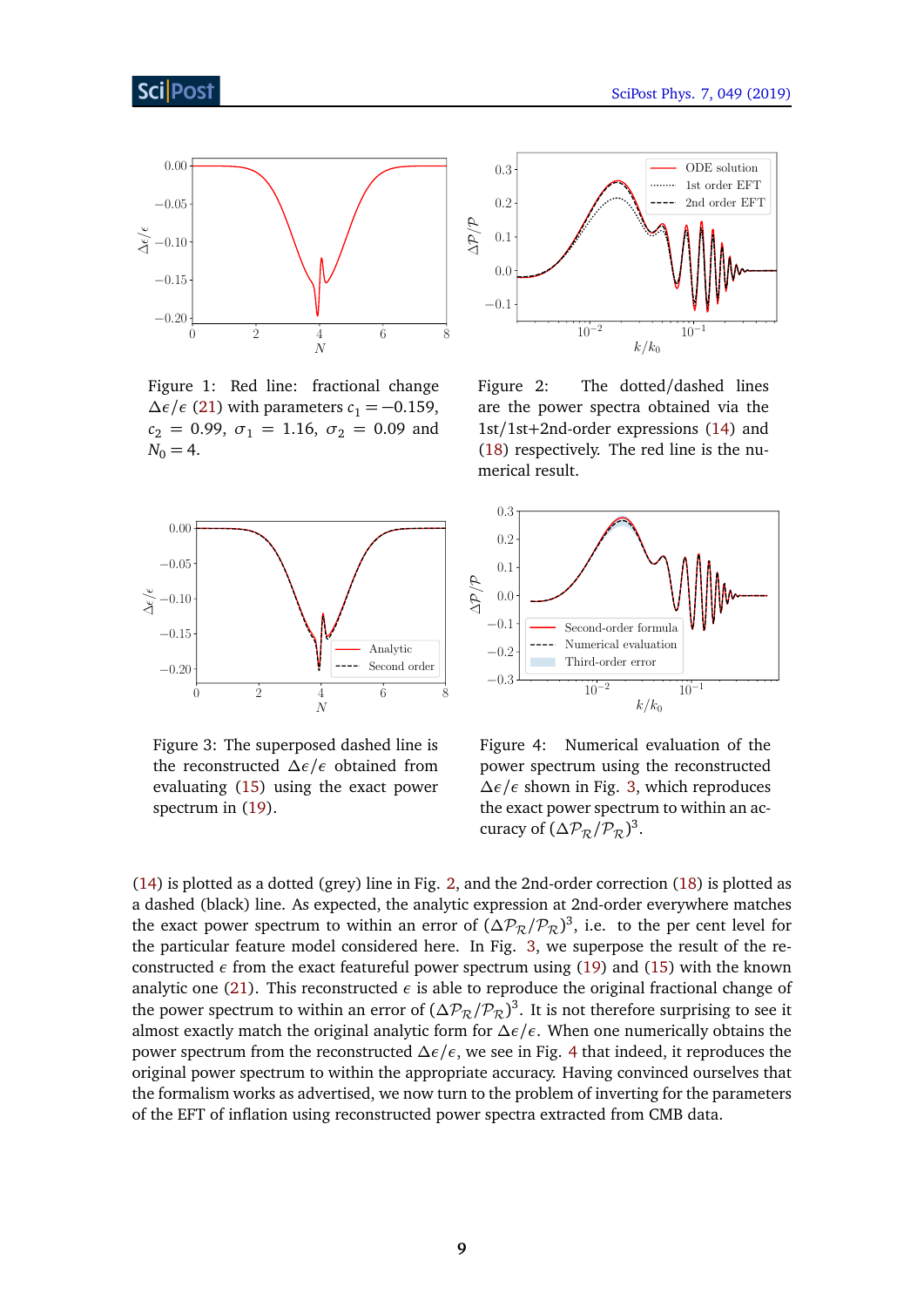#### <span id="page-9-0"></span>**3 Reconstructing the EFT parameters**

Having established the relation between the EFT parameters,  $\Delta \epsilon / \epsilon(\tau)$ , and  $u(\tau) = 1/c_s^2(\tau) - 1$ , and the induced fractional change in the PPS,  $\Delta P_R / P_R(k)$ , we can now reconstruct the EFT parameter given estimates of the fractional PPS. The starting point will be a previously estimated PPS and its uncertainty, though it is described in Appendix [D.2](#page-25-1) how the estimation of the PPS can be circumvented entirely. Two possible approaches to the estimation, or reconstruction, of the EFT parameters from the fractional PPS are possible.

One approach is to use the inverse relations mapping  $\Delta P_R / P_R(k)$  to  $X(\tau)$ , i.e. [\(13\)](#page-6-0) and [\(15\)](#page-6-2) and thereby transform the estimated PPS  $\mathcal{P}_{\text{rec}}(k)$  into an estimate of  $X(\tau)$ . This approach will be adopted here. However, since the estimated PPS, being a reconstruction from noisy data, will be jagged, the estimate of  $X(\tau)$  will be so, too.

Another strategy would have been to maximise the likelihood associated with the PPS with respect to *X*(*τ*). The relation between *X*(*τ*) and the PPS it induces is given by the forward relations [\(12\)](#page-6-5) and [\(14\)](#page-6-3). The likelihood compares the induced PPS to the PPS estimated from observations, weighting the discrepancy by the PPS covariance matrix. A penalty on the roughness of  $X(\tau)$  is then added to the likelihood to select a realistic solution. This is discussed in detail in Appendix [D.](#page-22-0)

The starting point of our work is a previously estimated PPS. It was recovered from the Planck Public Release 2 temperature and polarisation data using Tikhonov regularisation pe-nalising first-order derivatives<sup>[9](#page-9-2)</sup> of the PPS, as explained in detail in [[31](#page-27-0)]. The Planck *TT*, *TE* and *EE* likelihood function consists of a pixel-based component for multpoles  $\ell \leq 29$  and a Gaussian pseudo-*C*<sup> $\ell$ </sup> component for 30 ≤  $\ell$  ≤ 2508. The fractional PPS  $\Delta P_{\mathcal{R}}/P_{\mathcal{R}}(k)$  was then constructed by subtracting the reconstructed PPS  $\mathcal{P}_\mathcal{R}(k)$  from the power-law PPS  $\mathcal{P}_\mathcal{R}^{\rm pow}$  $\mathcal{R}^{\text{pow}}(k)$  and dividing by the latter. The PPS and its uncertainty was estimated on a grid of 1900 wave numbers from  $k_{\text{min}} = 6 \times 10^{-6} \text{ Mpc}^{-1}$  to  $k_{\text{max}} = 0.75 \text{ Mpc}^{-1}$ .

#### <span id="page-9-1"></span>**4 Reconstructing the inflaton potential**

As reviewed in Appendix [B,](#page-19-1) it is possible to reconstruct a potential that would reproduce an arbitrary time varying profile for  $\epsilon$  assuming a canonical kinetic term for the inflaton. <sup>[10](#page-9-3)</sup> We caution that this is not the same problem as reconstructing the action for the inflaton background in general, since as discussed in §II, there will be many background models that project onto the same Wilson functions of the EFT of the adiabatic mode and thus many degeneracies exist (cf. [[63–](#page-29-15)[66](#page-30-0)]). Our goal here is to furnish a simple representative from the equivalence class of models that would reproduce any given profile for *ε*(*τ*). From [\(57\)](#page-19-2), the field profile is

$$
\phi(N) = \phi_0 \pm M_{\text{pl}} \int_{N_*}^{N} dN' \sqrt{2\epsilon(N')},
$$
\n(23)

where the choice  $\pm$  corresponds to whether we want the inflaton (and the potential it descends in) to move towards increasing or decreasing values of  $\phi$ . The potential can correspondingly

<span id="page-9-2"></span><sup>&</sup>lt;sup>9</sup>More precisely, the penalty is proportional to  $\int_0^\infty d\log k$  ( $d\log\mathcal{P}_\mathcal{R}/d\log k - (n_s-1))^2$  where departures from a power-law  $\propto k^{n_s-1}$  with spectral index  $n_s$  are penalised.

<span id="page-9-3"></span><sup>&</sup>lt;sup>10</sup>It is also possible to reproduce this procedure given an *a priori* fixed non-canonical form of the kinetic term. This is one of the many model degeneracies inherent in our procedure. However, since goal of the present exercise is merely to write down a simple representative model, assuming a canonical form is sufficient for our purposes.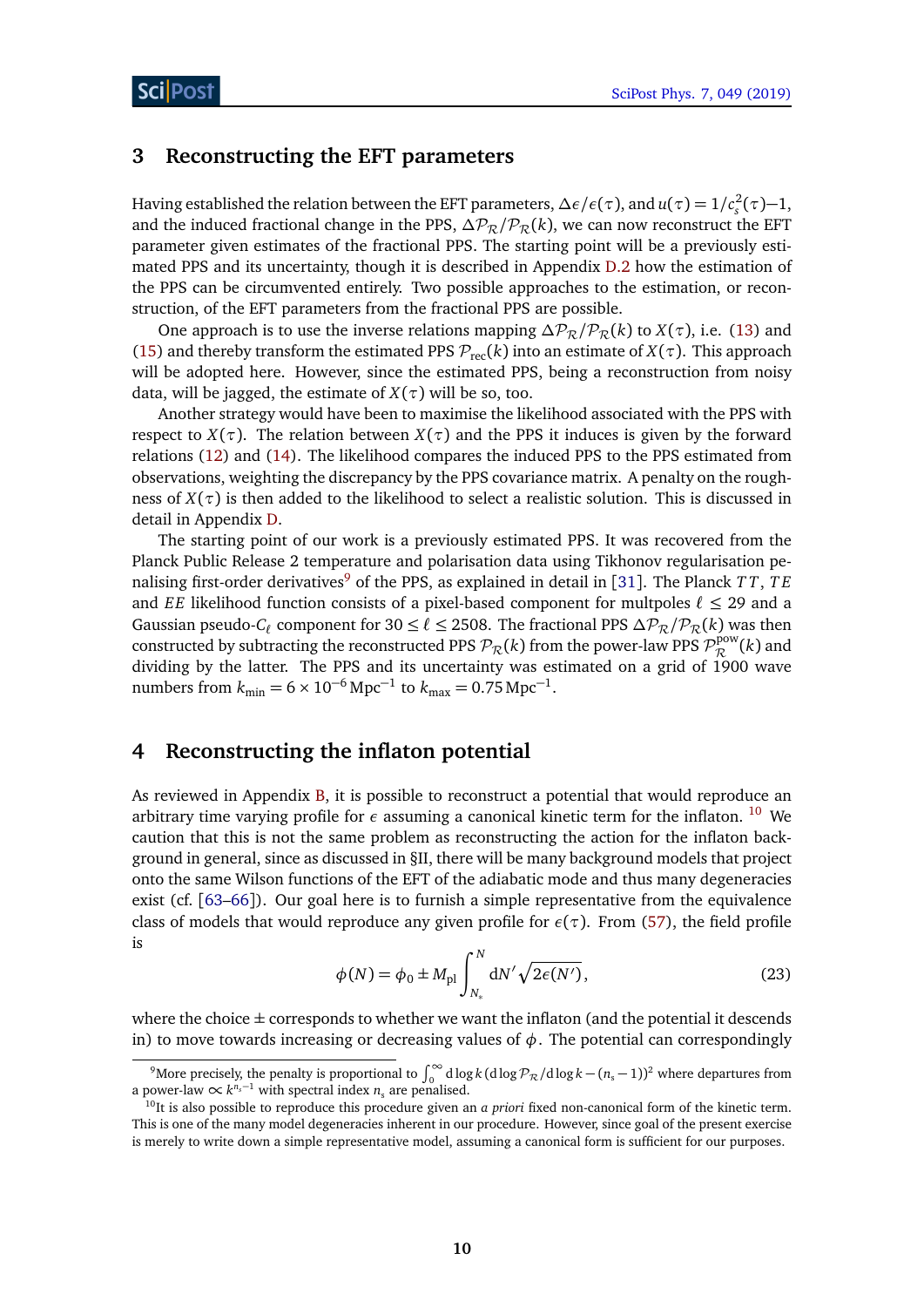be reconstructed through [\(58\)](#page-19-3):

<span id="page-10-1"></span>
$$
V(N) = V(N_*) \exp\left[-\frac{1}{3} \int_{N_*}^N dN' \left(\frac{d\epsilon}{dN'} + 6\epsilon\right)\right].
$$
 (24)

Inverting for  $\phi$  as a function of *N* and substituting into the potential above results in  $V(\phi)$ .

Before turning our attention towards explicit reconstructions from CMB data, we make a quick detour to discuss how one could obtain any given reconstructed PPS with a variation in the speed of sound. We note that one could just have straightforwardly inserted the expression [\(19\)](#page-7-1) into [\(13\)](#page-6-0) to find the reconstructed  $c_s^2$  as a function of time, however it turns out that when one does so for both *ΛCDM* and EdS around an attractor for which  $c_s = 1$ , one necessarily requires transient phases of  $c_s > 1$ . One can evade this by requiring that the attractor be such that it has some constant  $c_0 < 1$  (cf. [[61](#page-29-13)]), in which case the relevant inversion formula is given by:

$$
\frac{1}{c_s^2} - \frac{1}{c_0^2} = \frac{1}{\pi} \int_{-\infty}^0 \frac{dk}{k} \frac{\Delta_1 \mathcal{P}_{\mathcal{R}}}{\mathcal{P}_{\mathcal{R}}}(k) \sin(-2kc_0 \tau).
$$
 (25)

It should not come as a surprise that there are many ways to obtain the same PPS from different choices for the functional parameters of the EFT of inflation, and the above is a manifestation of this degeneracy (see also [[67–](#page-30-1)[70](#page-30-2)] for a discussion of dualities between different backgrounds that produce the same PPS). An analysis of whether CMB data shows evidence for variations in the sound speed have been done within a 1st-order formalism [[71,](#page-30-3)[72](#page-30-4)], and our formalism to invert for  $c_{\rm s}$  readily applies to this case as well. However, as discussed in §II, reductions in  $c<sub>s</sub>$  are sourced by operators that are at least two degrees higher in derivatives than those that source changes in *ε*, and so if our goal is to look for the simplest representative background models that can reproduce any given reconstructed features, it is reasonable to restrict to features induced by variations in *ε*.

### <span id="page-10-0"></span>**5 Results for** *Λ***CDM**

The PPS estimated from Planck Release 2 data *assuming* a *Λ*CDM model consistent with the best-fit Planck Release 2 parameters is shown in Fig. [5](#page-11-1) including estimated Bayesian and frequentist uncertainties and a fiducial power-law PPS with spectral index  $n<sub>s</sub> = 0.968$ . There are few indications of departures from a power-law PPS when the best-fit *Λ*CDM cosmological model is assumed. The most notable deviation is near  $k \sim 2 \times 10^{-3}$  Mpc<sup>-1</sup> which receives dominant contributions from multipoles  $\ell \sim 28$ .

The reconstruction of  $\epsilon(\tau)$  shown in Fig. [6](#page-12-1) derived from this PPS is normalised such that the pivot scale  $k_* = 2 \times 10^{-3}$  Mpc<sup>-1</sup> exits the horizon at  $N = 0$  e-folds. An attractor background slow-roll parameter  $\epsilon = 10^{-4}$  was assumed.

The reconstruction displays a prominent peak around *N*  $\sim$  3.5 e-folds due to the  $\ell \sim 28$ feature. The 1*σ* confidence interval on the reconstruction is given by the square root of the diagonal elements of its associated covariance matrix, obtained as described in Appendix [A.](#page-15-0)

On the plot two error bands are shown, one confidence interval derived considering only the diagonal elements of the frequentist covariance matrix which describes the error in the reconstructed PPS, and the other considering the full matrix. These bands only indicate the trend in the error band as a complete analysis would require evaluating the full likelihood. In the diagonal approximation the statistical significance of a feature may appear to be high, but including the full covariance matrix increases the uncertainty in the reconstruction and lowers the significance. This is essentially because of cosmic variance on large scales which propagates to intermediate scales due to correlations between nearby wave numbers. Moreover the EFT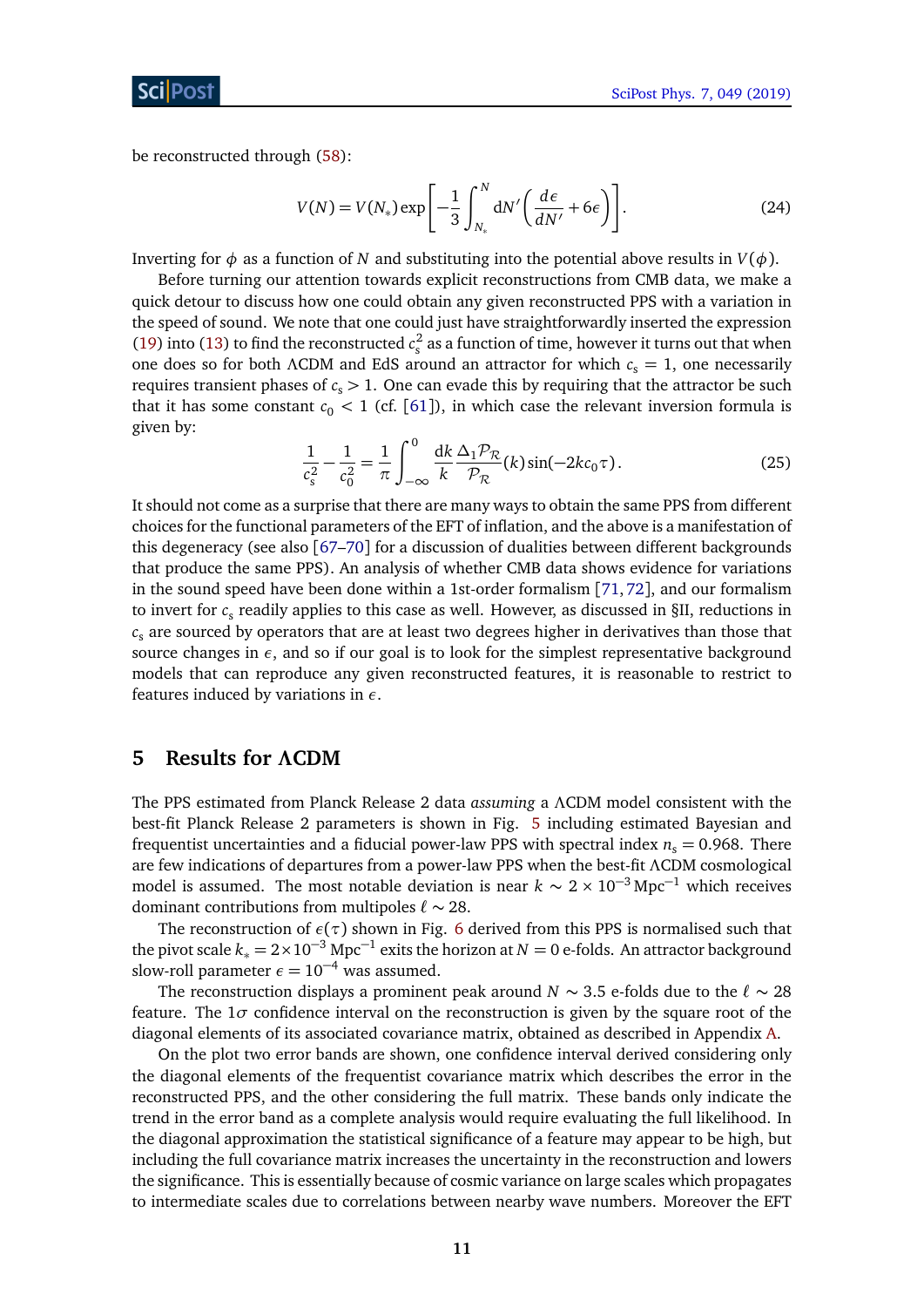<span id="page-11-1"></span>

Figure 5: Reconstruction (blue line) of the PPS from Planck Public Release 2 *T T*, *T E* and *EE* data assuming a *Λ*CDM cosmological model with cosmological parameters listed in the table (right). The purple band indicates the  $1\sigma$  confidence interval and the light blue band indicates the  $1\sigma$  credible interval. A power-law PPS (red dashed line) with  $n_s = 0.968$  is superimposed.

parameters are non-local functions of the PPS, so they receive contributions from a range of wave numbers with finite support. However, it is beyond the scope of this work to present a full statistical analysis, our aim here being to demonstrate accurate EFT parameter reconstruction from a cosmological data set.

Using [\(55\)](#page-19-4) and [\(24\)](#page-10-1) we obtain the potential  $V(\phi)$  corresponding to the reconstructed  $\epsilon$  for *Λ*CDM, which is shown in Fig. [7.](#page-12-0) The first thing to note is that the potential itself appears not dissimilar to that produced by a smooth polynomial. However the derivatives of the potential exhibit fine scale features, whose purpose is to knock the inflaton off the attractor solution as it evolves (right panel, Fig. [7\)](#page-12-0). As expected, the derivatives of the potential closely track the reconstructed *ε* since the potential definition of the slow roll parameter  $\epsilon_V \equiv M_{\rm pl}^2 (\partial_\phi V/V)^2$ tends to the Hubble hierarchy definition  $\epsilon = -\dot{H}/H^2$  when  $\epsilon \ll 1$ . One might reasonably ask how such effective potentials could be produced from an underlying parent theory. We shall detail various possibilities in our concluding discussion.

## <span id="page-11-0"></span>**6 Results for Einstein-de Sitter**

The same procedure, reconstructing the PPS from the Planck Public Release 2 data, was repeated for a cosmology *without* dark energy, the flat EdS cold+hot dark matter (CHDM) model. As shown earlier [[36,](#page-28-1)[37](#page-28-4)] it requires a Hubble constant of  $h \approx 0.44$  and a 12% hot dark matter component of neutrinos with  $\sum m_{\nu} = 2.2$  eV. As seen in Fig. [8,](#page-13-2) large features in the reconstructed PPS are necessary for the EdS cosmology to match the data. These consist of a bump around  $k \sim 2 \times 10^{-2}$  Mpc<sup>-1</sup> followed by oscillations that continue until  $k \sim 2 \times 10^{-1}$  Mpc<sup>-1</sup>. These oscillations ensure that the model fits the small scale CMB acoustic peaks. A model involving two successive phase transitions during multiple inflation which reproduces the general shape of the reconstructed PPS had been proposed in [[36,](#page-28-1)[37](#page-28-4)], however it admittedly does not yield the oscillatory small-scale fine structure.

The EdS  $\epsilon(\tau)$  estimate of Fig. [10](#page-14-0) again exhibits a large peak at *N* ∼ 3.5 but now also features seemingly sharp oscillations at *N* ∼ 5 corresponding to the small scale oscillations in the PPS. Repeating the same error analysis as was done for the *Λ*CDM case, the error in the reconstructed EFT parameter due to the uncertainty in the estimated PPS was obtained. Both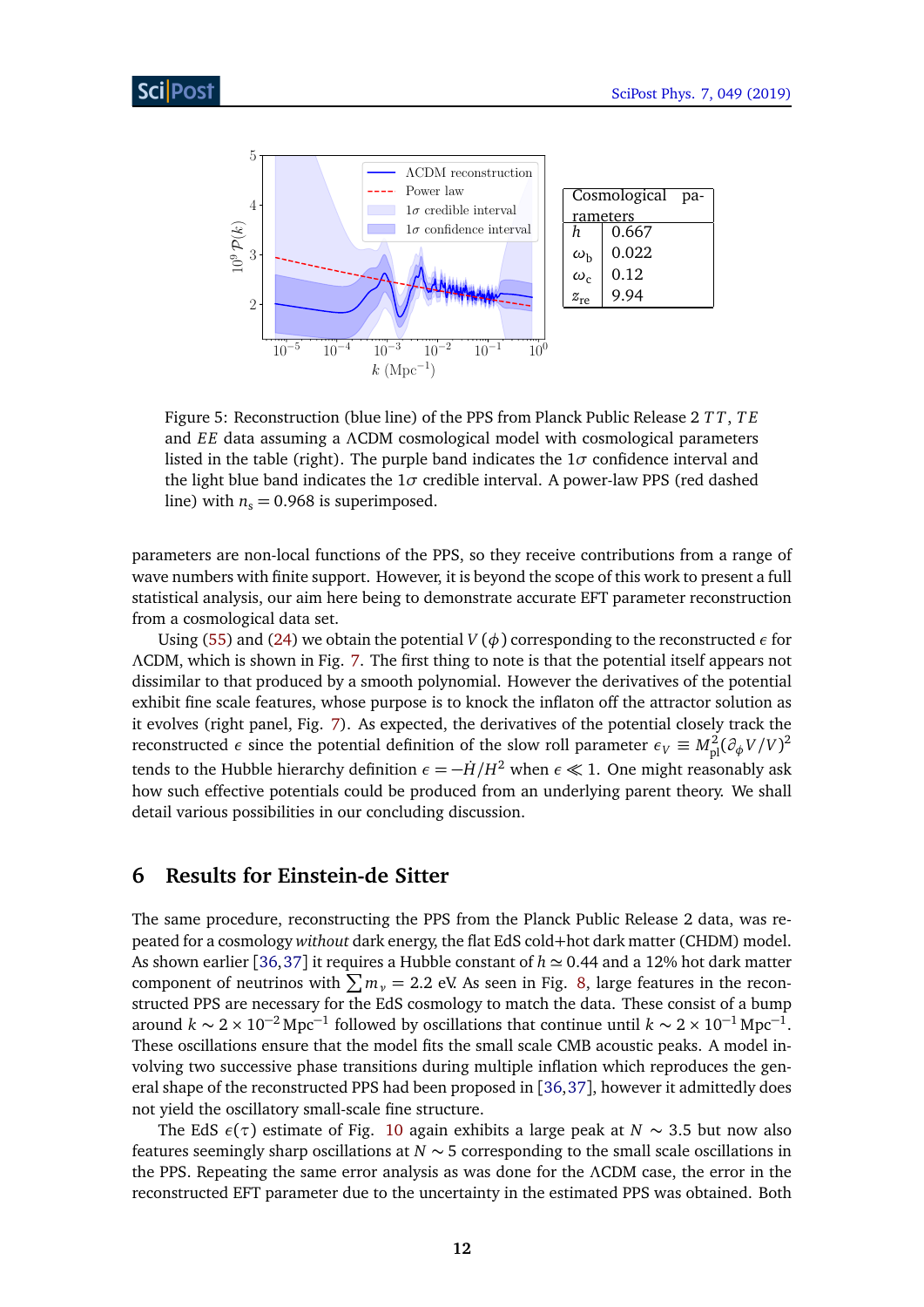<span id="page-12-1"></span>

Figure 6: The right panel shows the 2nd-order reconstructed  $\epsilon$  for the  $\Delta P_{\mathcal{R}}/P_{\mathcal{R}}$ estimated from Planck data assuming *Λ*CDM (left panel, dashed blue line). The blue (full covariance matrix) and green (its diagonal approximation) shaded bands indicate the  $1\sigma$  uncertainties in  $\epsilon$  due to errors in the estimated PPS. The orange line in the left panel is the PPS obtained by numerical integration of the reconstructed *ε*.

<span id="page-12-0"></span>

Figure 7: The left panel shows the potential  $\tilde{V}=V(\phi)/V(\phi_0)$  corresponding to the reconstructed *∆ε/ε* superposed on the attractor potential (dashed blue line) – the right panel is its derivative.

the full and diagonal contributions of the PPS covariance matrix to the standard deviation of *ε* were again considered. It is seen that the off-diagonal elements make a large contribution to the uncertainty in  $\epsilon$  and lower the statistical significance of the features. However the sharp feature at *N* ∼ 5 is still required when an EdS cosmology is assumed.

Although this may seem like a sudden change in an EFT parameter over *<* 1 e-fold, the degree of suddenness is quantified by the second term in the Hubble hierarchy  $\eta \equiv \dot{\epsilon}/\epsilon H$ , which is bounded throughout by  $|\eta| \lesssim 1.5$ , leaving us safely within the single clock regime [[73](#page-30-5)] (also true for the *Λ*CDM case (Fig. [7\)](#page-12-0)). As in the previous section, one can reconstruct the potential that could have given rise to the reconstructed feature that best fits an underlying EdS cosmology (cf. Fig. [9\)](#page-13-1). We see again that the potential itself looks similar to a smooth polynomial over the field excursion needed to produce the observed modes. However, its derivatives vary along the trajectory tracking *ε* closely in just such a manner as to knock the background off the attractor, producing the required features. This occurs in a manner that produces a fit to the reconstructed PPS accurate to the percent level *without* needing to invoke any phase transitions (as in [[36,](#page-28-1)[37](#page-28-4)]). It remains for us to elaborate on the nature of the parent theory that could have produced such an effective potential.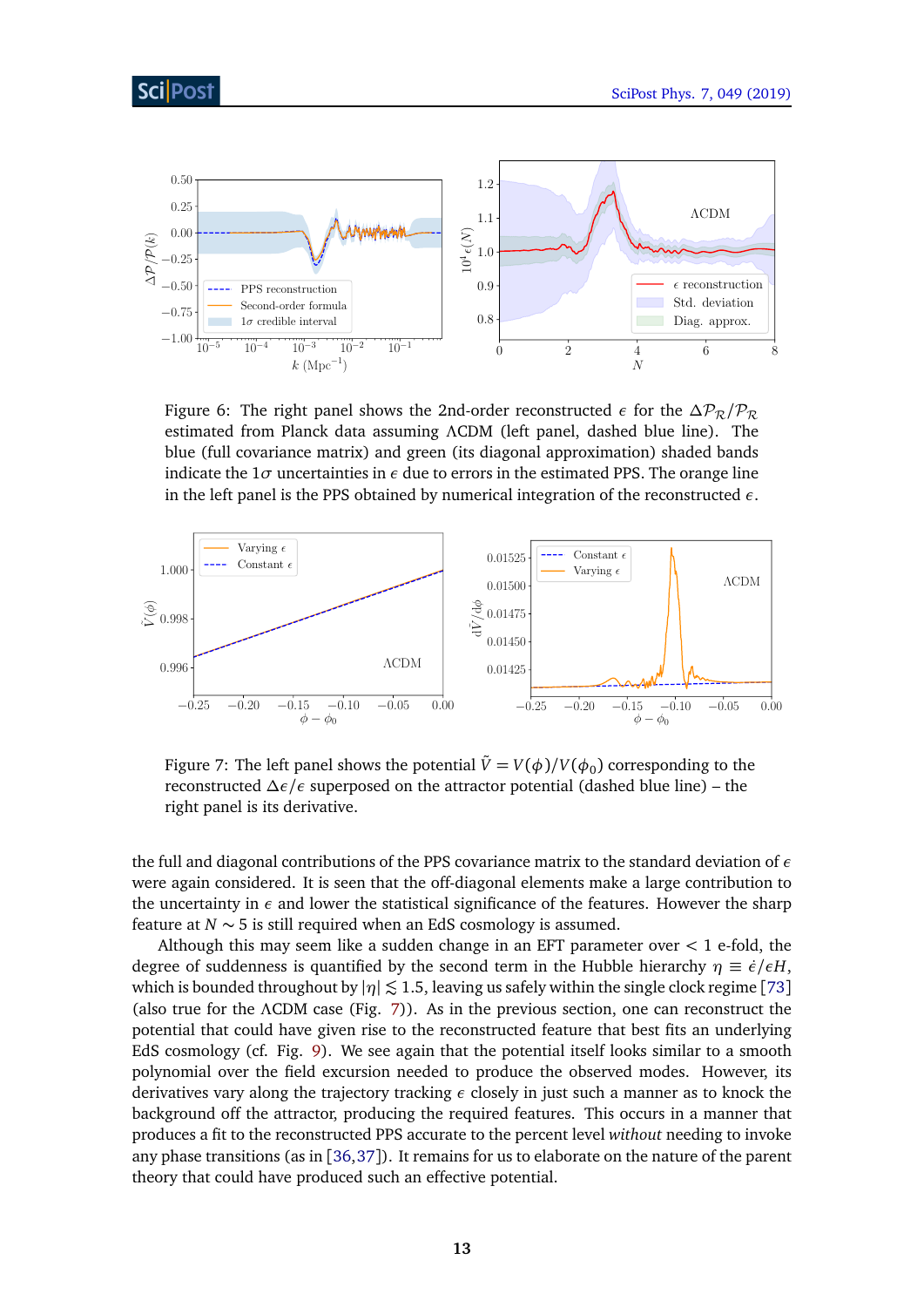<span id="page-13-2"></span>

Figure 8: The estimated PPS for the EdS cosmological model with neutrino dark matter from Planck Release 2 *T T*, *T E* and *EE* data. The left panel shows the reconstructed PPS (blue line) with credible (purple band) and confidence intervals (light blue band) with  $n_s = 0.968$  power-law PPS (red dashed line) superimposed. The right panel shows the cosmological parameters.

<span id="page-13-1"></span>

Figure 9: The left panel shows the potential  $\tilde{V} \,=\, V(\phi)/V(\phi_0)$  corresponding to *∆ε/ε* superposed on the attractor potential (dashed blue line), and its derivative (right panel).

#### <span id="page-13-0"></span>**7 Discussion**

Having seen how to reconstruct potentials that can produce any given power spectrum, one might wonder how such effective potentials might arise in realistic settings. Viewing the effective action for the inflaton background as having been obtained by integrating out all heavy degrees of freedom in the parent theory, one can for example obtain leading order (adiabatic) corrections to the inflaton potential of the form (cf. [\(63\)](#page-20-1) and [\(71\)](#page-21-0))

$$
\partial_{\phi} V_{\text{CW}}(\phi) = \frac{\partial_{\phi} M^2(\phi)}{32\pi^2} M^2(\phi) \ln \left[ M^2(\phi) / \mu^2 \right],\tag{26}
$$

where the above was obtained by integrating out a heavy field with an effective mass given by  $M^2(\phi)$  that is taken to vary weakly enough with respect to  $\phi$  i.e.

<span id="page-13-3"></span>
$$
\dot{\phi}_0 \partial_\phi M / M^2 \ll 1 \,, \tag{27}
$$

where  $\phi_0$  denotes the background trajectory, and where the inflaton effective potential is given by the sum of the above correction plus the background field contribution  $V_{\text{eff}} = V_{\text{inf}} + V_{\text{CW}}$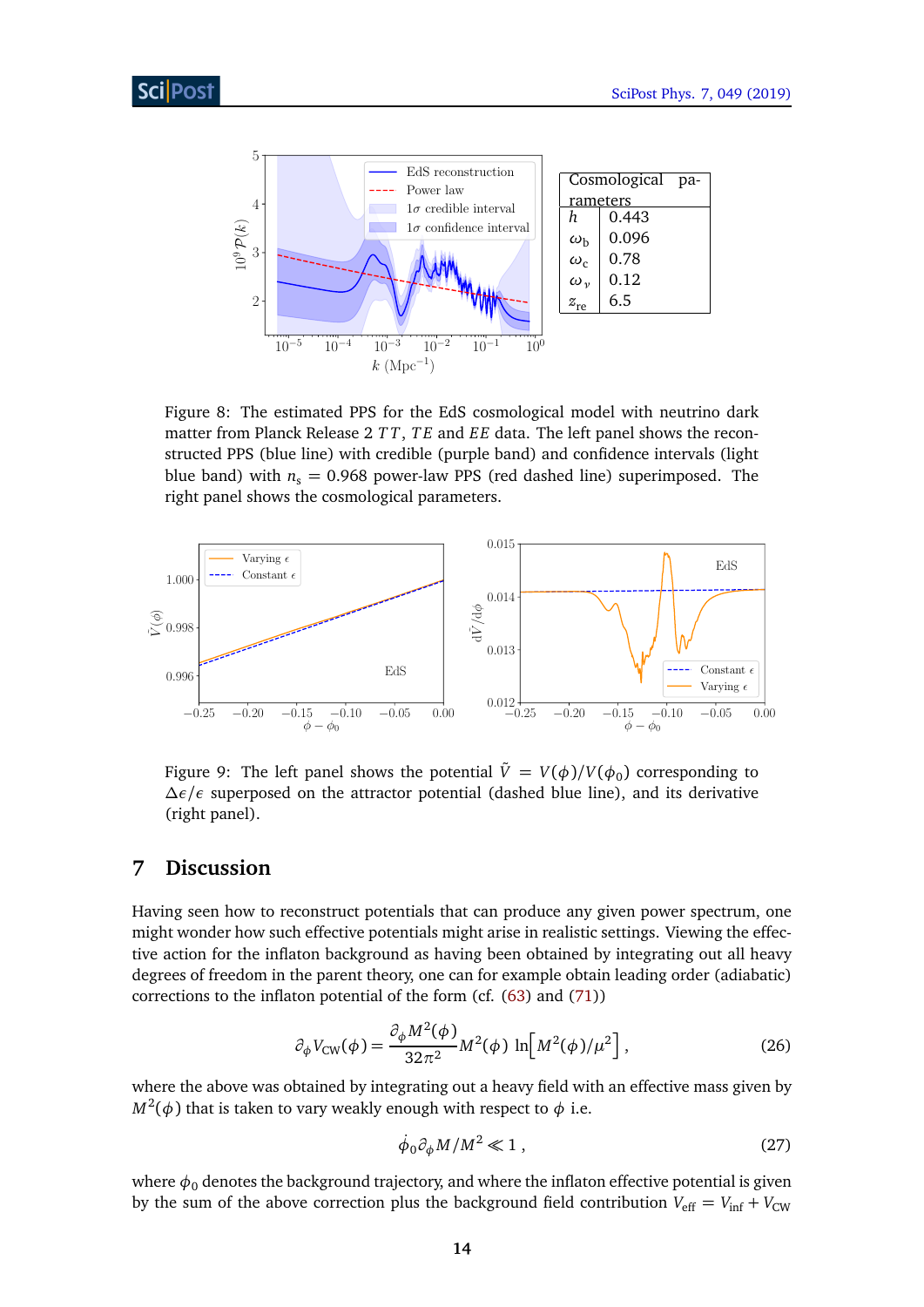<span id="page-14-0"></span>

Figure 10: The right panel shows the 2nd-order reconstructed  $\epsilon$  for the  $\Delta P_R / P_R$ (left panel, dashed blue line) estimated from Planck data assuming the EdS cosmological model. The green (diagonal approximation) and blue (full matrix) bands indicate the  $1\sigma$  uncertainties in  $\epsilon$  due to errors in the estimated PPS. The orange line is the result of numerical integration of the power spectrum given the reconstructed *ε*.

(cf. eq. [63\)](#page-20-1). Violating [\(27\)](#page-13-3) necessarily implies particle production resulting from higher orders in the adiabatic expansion that one can calculate (reviewed in Appendix [C\)](#page-20-0). Indeed, the possibility of localised particle production events along the inflaton trajectory was considered in [[74–](#page-30-6)[78](#page-30-7)] and can generate additional features in the effective potential. However one has to study these cases more carefully given the possibility of production and subsequent decay of isocurvature modes – removing us from the single clock context upon which this study relies. One can nevertheless quantify the requirement of staying within the adiabatic approximation in generating the features in the effective potential required to produce the finer features, such as in the EdS case (cf. Fig. [10\)](#page-14-0). Re-expressing [\(27\)](#page-13-3) as

<span id="page-14-1"></span>
$$
\sqrt{2\epsilon} \frac{H}{M} \frac{\partial}{\partial \tilde{\phi}} \log M = \sqrt{\frac{\epsilon}{8}} \frac{H}{M} \frac{\partial}{\partial \tilde{\phi}} \log V_{\rm CW} \ll 1 , \qquad (28)
$$

where the partial derivative is with respect to  $\tilde{\phi} = \phi / M_{\text{pl}}$ , we find that the logarithmic derivative of the potential around the finer feature in Fig. [9](#page-13-1) to be order unity. Given the value of *ε* around the fiducial attractor presented in the plot is  $\epsilon_0 = 10^{-4}$ , and given the assumption that the mass of the heavy field is much greater than Hubble, the condition [\(28\)](#page-14-1) is readily satisfied.

We stress that the formalism developed here allows one to obtain the parameters of the EFT of inflation given any particular set of assumptions for the reconstruction. The examples presented here were of reconstructions presuming a background *Λ*CDM or Einstein-de Sitter cosmology with a fixed set of parameters, but are equally applicable to other examples.  $^{11}$  $^{11}$  $^{11}$ One can thus 'invert' for background models that could reproduce any given reconstructed primordial power spectrum provided  $(\Delta P_{\mathcal{R}}/P_{\mathcal{R}})^3$  is less than the 1  $\sigma$  confidence interval of the reconstruction *Σ*(*k*).

<span id="page-14-2"></span><sup>&</sup>lt;sup>11</sup>For instance, one can consider the possibility that discrepancy between low redshift measurements of  $H_0$  and those obtained from CMB observations can be projected onto a primordial power spectrum with specific features [[79](#page-30-8)].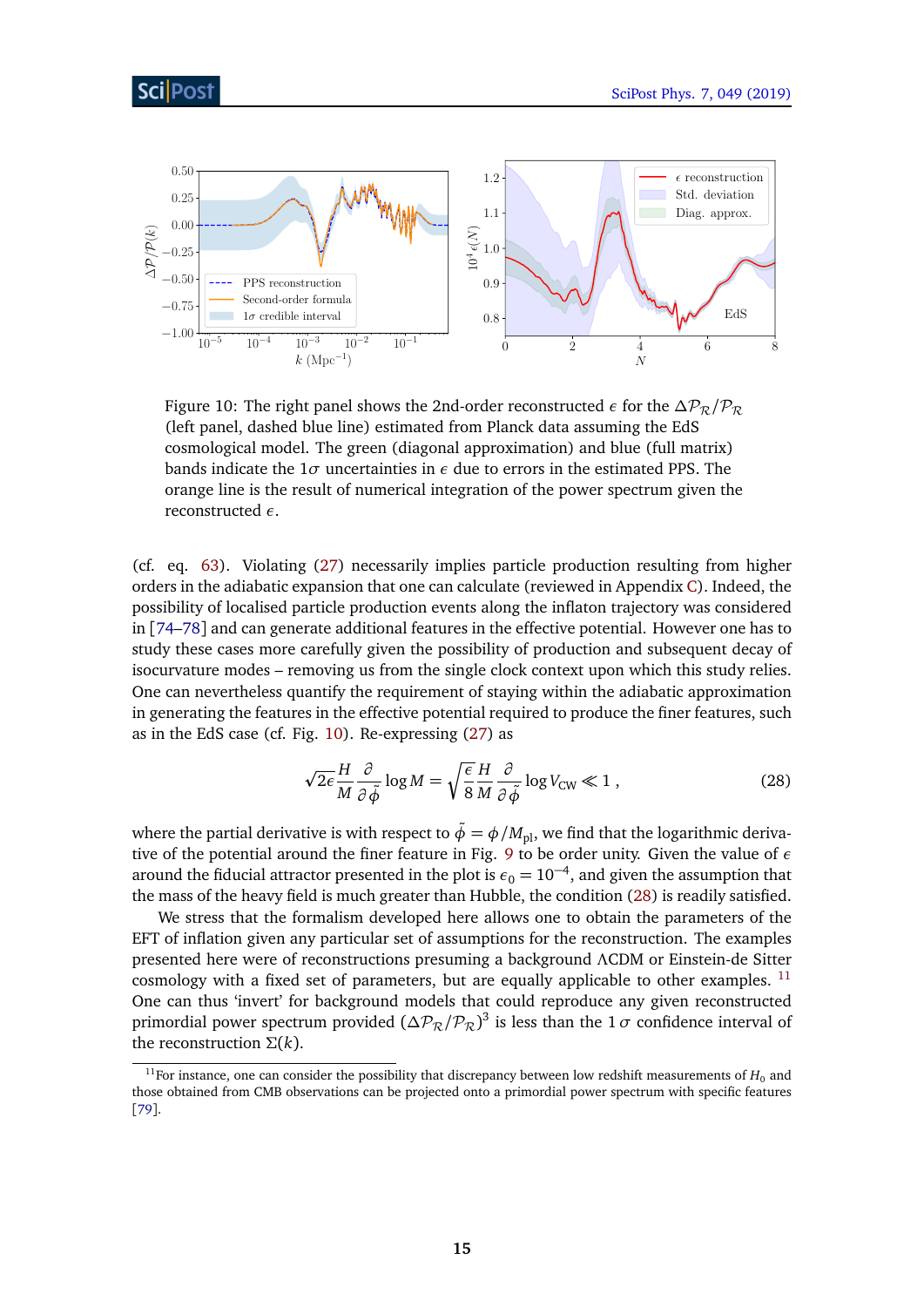#### **Acknowledgements**

We would like to thank Ana Achucarro and Gonzalo Palma for helpful discussions and the Referee for a helpful query which led us to critically reexamine the error bands on our reconstructed parameters. The authors were supported by a Niels Bohr Professorship award to SS by the Danmarks Grundforskningsfond.

#### <span id="page-15-0"></span>**A Feature inversion**

We recall the leading order action [\(8\)](#page-5-4):

<span id="page-15-1"></span>
$$
S_2 = M_{\rm pl}^2 \int d^4 x \; a^3 \epsilon \left( \frac{\dot{\mathcal{R}}^2}{c_s^2} - \frac{(\partial \mathcal{R})^2}{a^2} \right).
$$
 (29)

We imagine the background of interest (characterised by  $c_{\rm s}(\tau)$  and  $\epsilon(\tau)$ ) is a small perturbation about a fiducial attractor solution with constant  $\epsilon$  and  $c_s = 1$ , to which it tends at early and late times. The small quantities  $\Delta \epsilon / \epsilon(\tau)$  and  $u(\tau) = 1/c_s(\tau) - 1$  then define a perturbative expansion. We use the in-in formalism to calculate the fractional change in the power spectrum at 1st- and 2nd-order in *∆ε/ε*(*τ*) and *u*(*τ*). Some of the details not elaborated upon in this appendix can be found in [[80](#page-31-0)].

The interaction Hamiltonian for a feature induced by a change in  $c_s$  (with  $\epsilon$  held fixed) can be read off from [\(29\)](#page-15-1) as

<span id="page-15-2"></span>
$$
H_{\rm int} = \epsilon M_{\rm Pl}^2 \int d^3x \, a(\tau)^2 u(\tau) (\mathcal{R}'(\tau))^2, \tag{30}
$$

and the corresponding interaction Hamiltonian for a feature induced by a change in *ε* (keeping  $c<sub>s</sub>$  fixed) as

$$
H_{\rm int} = \epsilon M_{\rm Pl}^2 \int d^3x \, a^2(\tau) \frac{\Delta \epsilon}{\epsilon}(\tau) \left( -(\mathcal{R}')^2 + (\partial_i \mathcal{R})^2 \right). \tag{31}
$$

The curvature perturbation is expanded in Fourier modes as

$$
\mathcal{R}(\tau) = \int \frac{\mathrm{d}^3 k}{(2\pi)^3} \left( \hat{a}_k \mathcal{R}_k(\tau) e^{i\mathbf{k} \cdot \mathbf{x}} + \hat{a}_k^\dagger \mathcal{R}_k^*(\tau) e^{-i\mathbf{k} \cdot \mathbf{x}} \right),\tag{32}
$$

and quantised with the commutation relation  $[\hat{a}_k, \hat{a}_{k'}^{\dagger}] = (2\pi)^3 \delta^{(3)}(k + k')$ . The fiducial attractor defines the 'free field' mode functions

<span id="page-15-4"></span><span id="page-15-3"></span>
$$
\mathcal{R}_k(\tau) = \frac{iH}{2M_{\text{Pl}}\sqrt{\epsilon k^3}} (1 + ik\tau)e^{-ik\tau}.
$$
\n(33)

The perturbation of order *n* to the two-point correlation function of curvature fluctuations at time *τ* induced by a feature is given by

$$
\Delta_n \langle \mathcal{R}_{\mathbf{k}}(\tau) \mathcal{R}_{\mathbf{k}'}(\tau) \rangle = i^n \int_{-\infty}^{\tau} d\tau_n \int_{-\infty}^{\tau_n} d\tau_{n-1} \cdots
$$

$$
\int_{-\infty}^{\tau_2} d\tau_1 \langle [H_{\text{int}}(\tau_1), \cdots [H_{\text{int}}(\tau_2), [H_{\text{int}}(\tau_n), \mathcal{R}_{\mathbf{k}}(\tau) \mathcal{R}_{\mathbf{k}'}(\tau)]]] \rangle_0. (34)
$$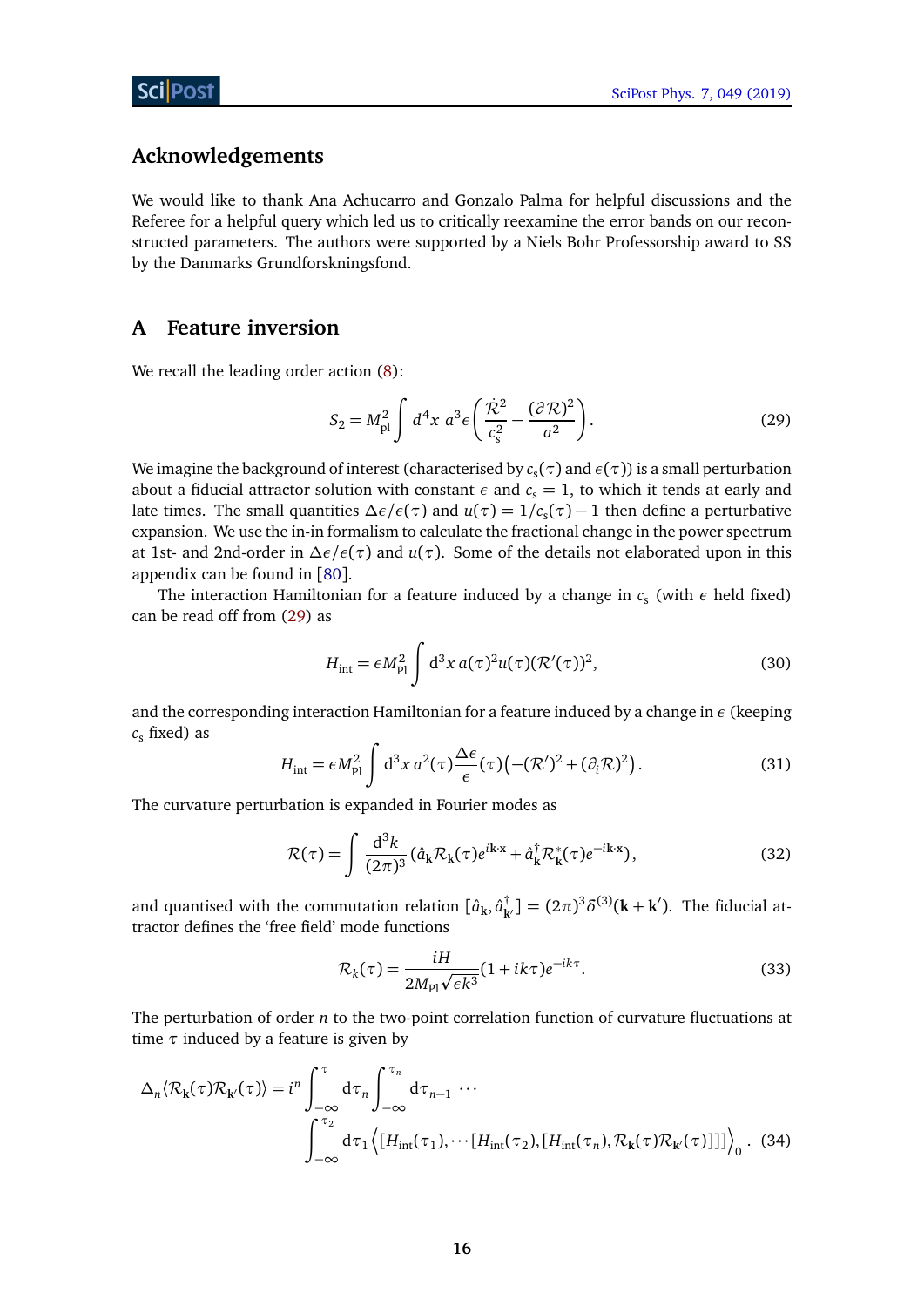Sci Post

Here the subscript on the expectation value denotes that the quantities appearing in the expectation value are free field interaction picture operators evaluated in the adiabatic (Bunch-Davies) vacuum<sup>[12](#page-16-0)</sup>. The dimensionless power spectrum is related to the two-point correlation function by

$$
(2\pi)^3 \delta^{(3)}(\mathbf{k} + \mathbf{k}') \mathcal{P}_\mathcal{R}(k) = \frac{k^3}{2\pi^2} \langle \mathcal{R}_{\mathbf{k}}(0) \mathcal{R}_{\mathbf{k}'}(0) \rangle , \qquad (35)
$$

which is evaluated at the end of inflation when  $\tau = 0$ . Substituting the Hamiltonian [\(30\)](#page-15-2) in [\(34\)](#page-15-3) and using [\(33\)](#page-15-4) gives

<span id="page-16-1"></span>
$$
\frac{\Delta \mathcal{P}_{\mathcal{R}}}{\mathcal{P}_{\mathcal{R}}}(k) = -k \int_{-\infty}^{0} d\tau \, u(\tau) \sin(2k\tau) \tag{36}
$$

for the fractional change in the power spectrum due to a variation in the speed of sound with *ε* held constant.

From the above, it should be clear that one can simply apply an inverse integral transform to obtain the functions  $u(\tau)$  in terms of  $\Delta P_R/P_R$ . In order to implement the inversion,  $u(\tau)$ is extended over the entire real line as an odd function of  $\tau$  (implying  $\Delta P_R / P_R$  is an even function of *k*, similarly extending *k* over the entire real line) and the sin function is written as a sum of exponentials. Then an inverse Fourier transform yields

<span id="page-16-3"></span>
$$
u(\tau) = -\frac{4}{\pi} \int_0^\infty \frac{dk}{k} \frac{\Delta \mathcal{P}_{\mathcal{R}}}{\mathcal{P}_{\mathcal{R}}}(k) \sin(2k\tau). \tag{37}
$$

With slightly more work, one can show that a time variation in *ε* results in a feature of the form

$$
\frac{\Delta \mathcal{P}_{\mathcal{R}}}{\mathcal{P}_{\mathcal{R}}}(k) = \frac{1}{k} \int_{-\infty}^{0} \frac{d\tau}{\tau^{2}} \frac{\Delta \epsilon}{\epsilon}(\tau) ((1 - 2k^{2} \tau^{2}) \sin(2k\tau) - 2k\tau \cos(2k\tau)). \tag{38}
$$

By again extending the function *∆ε/ε* over the entire real line as an odd function this can be rewritten as

$$
\frac{\Delta \mathcal{P}_{\mathcal{R}}}{\mathcal{P}_{\mathcal{R}}}(k) = \frac{1}{2k} \int_{-\infty}^{\infty} \frac{d\tau}{\tau^2} \frac{\Delta \epsilon}{\epsilon}(\tau) \left(-i + i2k^2 \tau^2 - 2k\tau\right) e^{2ik\tau} \n= \frac{1}{2k} \int_{-\infty}^{\infty} d\tau \frac{\Delta \epsilon}{\epsilon}(\tau) i \left(-\frac{1}{\tau^2} - \frac{1}{2} \frac{\partial^2}{\partial \tau^2} + \frac{1}{\tau} \frac{\partial}{\partial \tau}\right) e^{2ik\tau}.
$$
\n(39)

Since by assumption that *∆ε/ε* vanishes asymptotically an integration by parts results in

<span id="page-16-2"></span>
$$
\frac{\Delta \mathcal{P}_{\mathcal{R}}}{\mathcal{P}_{\mathcal{R}}}(k) = \frac{1}{2k} \int_{-\infty}^{\infty} d\tau \, e^{2ik\tau} i \left\{ \left( -\frac{1}{2} \frac{d^2}{d\tau^2} - \frac{1}{\tau} \frac{d}{d\tau} \right) \frac{\Delta \epsilon}{\epsilon}(\tau) \right\}.
$$
 (40)

Performing the inverse Fourier transform gives the following inhomogeneous differential equation for *∆ε/ε*

$$
\left(\frac{\mathrm{d}^2}{\mathrm{d}\tau^2} + \frac{2}{\tau} \frac{\mathrm{d}}{\mathrm{d}\tau}\right) \frac{\Delta \epsilon}{\epsilon}(\tau) = \frac{4i}{\pi} \int_{-\infty}^{\infty} k \,\mathrm{d}k \, e^{-2ik\tau} \frac{\Delta \mathcal{P}_{\mathcal{R}}}{\mathcal{P}_{\mathcal{R}}}(k). \tag{41}
$$

<span id="page-16-0"></span><sup>&</sup>lt;sup>12</sup>When working to 2nd-order, one has to be mindful of an important subtlety as to how one selects the correct vacuum, with the formal equivalence between the in-in correlation function and the expression [\(34\)](#page-15-3) no longer valid when one deforms the contour of integration to pick up a small imaginary part in the infinite past [[81](#page-31-1)]. However this difference manifests only when calculating loops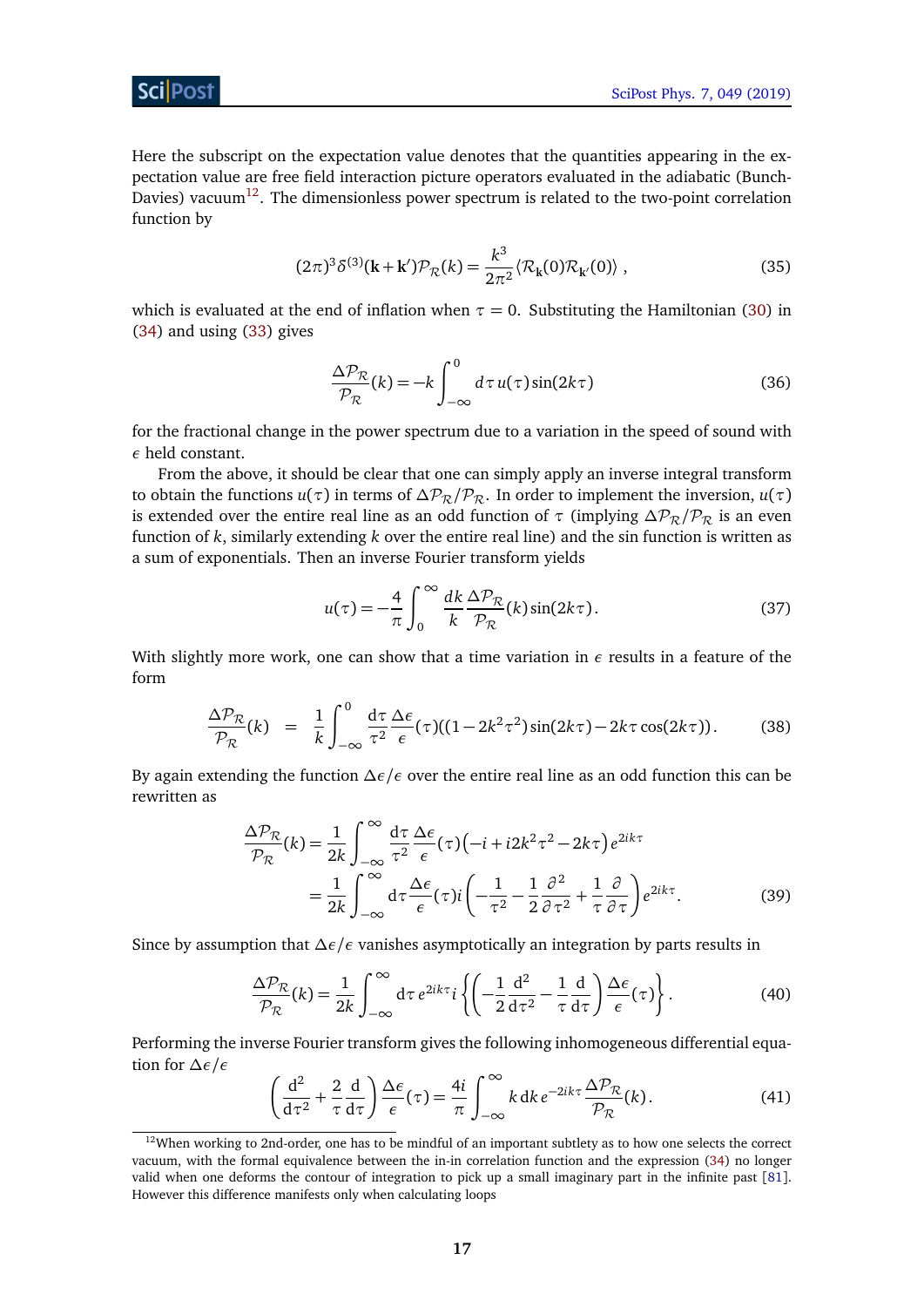**ScilPost** 

This can be solved by factoring the differential operator on the right hand side as

$$
\frac{1}{\tau^2} \frac{d}{d\tau} \left( \tau^2 \frac{d}{d\tau} \right) \frac{\Delta \epsilon}{\epsilon}(\tau) = \frac{4i}{\pi} \int_{-\infty}^{\infty} k \, dk \, e^{-2ik\tau} \frac{\Delta \mathcal{P}_{\mathcal{R}}}{\mathcal{P}_{\mathcal{R}}}(k). \tag{42}
$$

Evidently, any kernel satisfying the inhomogeneous equation

<span id="page-17-3"></span>
$$
\frac{1}{\tau^2} \frac{d}{d\tau} \left( \tau^2 \frac{d}{d\tau} \right) g(\tau, k) = e^{-2ik\tau},\tag{43}
$$

whose solution consistent with the boundary conditions imposed on *∆ε/ε* is

$$
g(\tau, k) = \frac{e^{-2ik\tau}}{4k^2} \left( -1 + \frac{i}{k\tau} \right) - 1 - \frac{i}{k\tau},
$$
 (44)

and can be used to obtain  $\Delta \epsilon / \epsilon$  as a functional of  $\Delta \mathcal{P}_R / \mathcal{P}_R$ . Convolving the above with the integrand of [\(42\)](#page-17-3) finally gives

<span id="page-17-0"></span>
$$
\frac{\Delta \epsilon}{\epsilon}(\tau) = \frac{2}{\pi} \int_0^\infty \frac{dk}{k} \frac{\Delta \mathcal{P}_{\mathcal{R}}}{\mathcal{P}_{\mathcal{R}}}(k) \left( \frac{1 - \cos(2k\tau)}{k\tau} - \sin(2k\tau) \right) \n= \frac{2}{\pi} \int_0^\infty \frac{dk}{k} \frac{\Delta \mathcal{P}_{\mathcal{R}}}{\mathcal{P}_{\mathcal{R}}}(k) \left( \frac{2\sin^2(k\tau)}{k\tau} - \sin(2k\tau) \right).
$$
\n(45)

An expression for the 1st-order fractional change in the power spectrum when *c*<sub>s</sub> and *ε* vary *simultaneously* can be found in [[46](#page-28-12)].

It is a straightforward if slightly tedious exercise to calculate the feature induced by a change in the speed of sound to 2nd-order in perturbation theory. After some manipulation it can be expressed in the remarkably simple form (see [[80](#page-31-0)] for details)

$$
\frac{\Delta_2 \mathcal{P}_{\mathcal{R}}}{\mathcal{P}_{\mathcal{R}}}(k) = k^2 \left( \int_{-\infty}^0 d\tau_1 u(\tau_1) \sin(2k\tau_1) \right)^2.
$$
 (46)

Comparing this to the 1st-order result [\(36\)](#page-16-1), we thus see that

<span id="page-17-2"></span><span id="page-17-1"></span>
$$
\left. \frac{\Delta_2 \mathcal{P}_{\mathcal{R}}}{\mathcal{P}_{\mathcal{R}}}(k) \right|_{c_s} = \left( \frac{\Delta_1 \mathcal{P}_{\mathcal{R}}}{\mathcal{P}_{\mathcal{R}}}(k) \right)_{c_s}^2.
$$
\n(47)

Proceeding similarly, one can show for a non-zero *∆ε/ε* that the 2nd-order feature that results is given by

$$
\frac{\Delta_2 \mathcal{P}_{\mathcal{R}}}{\mathcal{P}_{\mathcal{R}}}(k) = -2 \int_{-\infty}^{0} \frac{d\tau_2}{\tau_2^2} \frac{\Delta \epsilon}{\epsilon}(\tau_2) \int_{-\infty}^{\tau_2} \frac{d\tau_1}{\tau_1^2} \frac{\Delta \epsilon}{\epsilon}(\tau_1) \left\{ k^2 \tau_1^2 \tau_2^2 \text{Im} \left[ e^{ik(\tau_2 - 2\tau_1)} \right] \text{Im} \left[ e^{-ik\tau_2} \right] \right. \\ \left. + k^{-2} \text{Im} \left[ e^{ik(\tau_2 - 2\tau_1)} (1 - ik\tau_1)(1 + ik\tau_2)^2 \right] \text{Im} \left[ e^{-ik\tau_2} (1 + ik\tau_2) \right] \\ \left. - \tau_1^2 \text{Im} \left[ e^{ik(\tau_2 - 2\tau_1)} (1 - ik\tau_2) \right] \text{Im} \left[ e^{-ik\tau_2} (1 + ik\tau_2) \right] \right. \\ \left. - \tau_2^2 \text{Im} \left[ e^{ik(\tau_2 - 2\tau_1)} (1 + ik\tau_1)^2 \right] \text{Im} \left[ e^{-ik\tau_2} \right] \right\}.
$$

As done for *u*(*τ*), by extending *∆ε/ε* as an odd function over the entire real line the factor in the inner most integrand can be expressed as

$$
\frac{\Delta \epsilon}{\epsilon}(\tau_1) = \int_{-\infty}^{\infty} \frac{d\omega}{2\pi} h(\omega) e^{i\omega \tau_1},\tag{48}
$$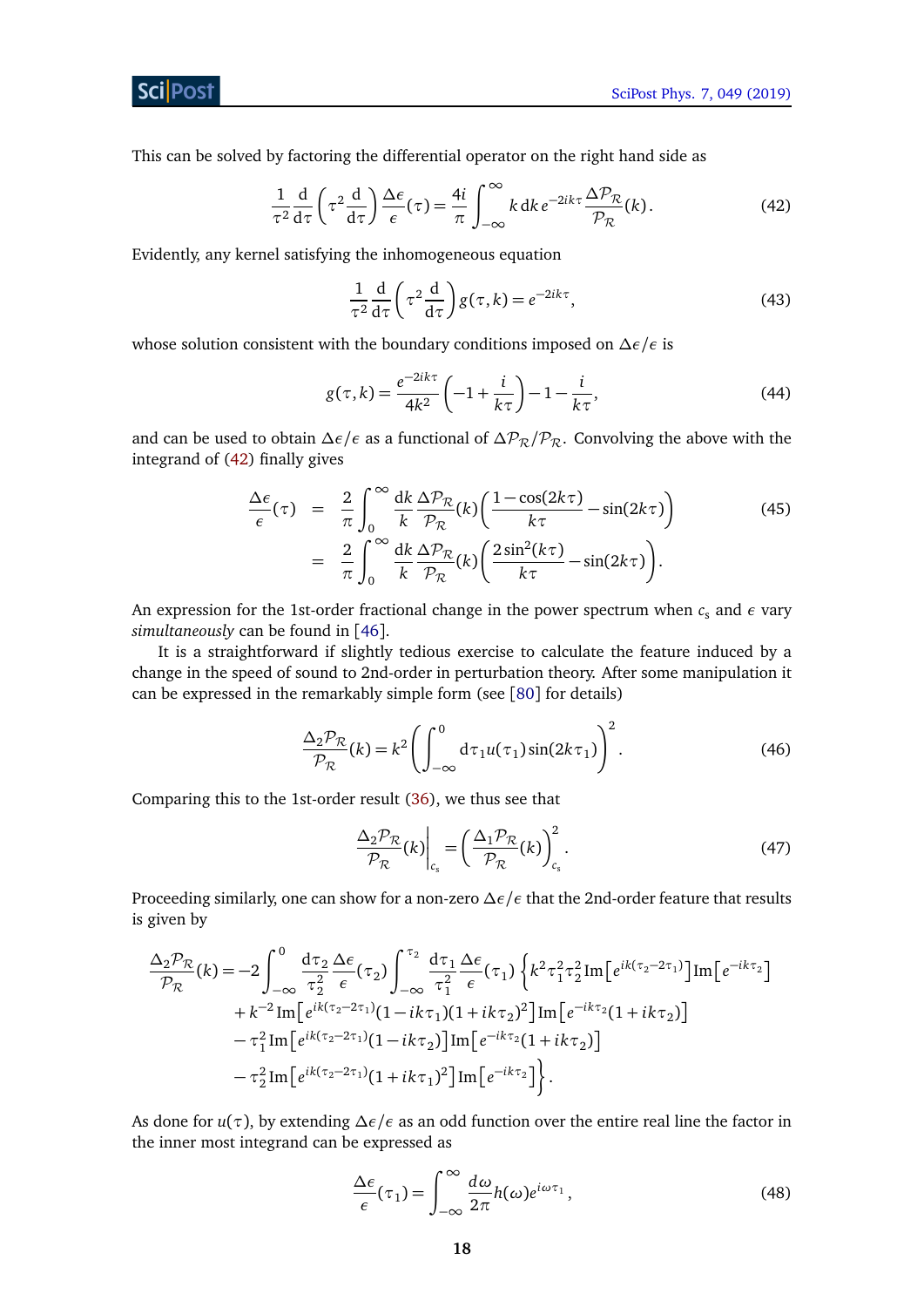where  $h(\omega)$  is also an odd function. Interchanging the  $\tau_1$  and  $\omega$  integrals, performing the  $\tau_1$ integration explicitly and then performing a contour integral for *ω* results in the intermediate expression

$$
\frac{\Delta_2 \mathcal{P}_{\mathcal{R}}}{\mathcal{P}_{\mathcal{R}}}(k) = \int_{-\infty}^{\infty} \frac{d\tau_2}{2\tau_2^2} \frac{\Delta \epsilon}{\epsilon}(\tau_2) h(2k) e^{-2ik\tau} \left(1 + 2ik\tau_2 - 2k^2\tau_2^2\right),\tag{49}
$$

<span id="page-18-0"></span>where the simplification is due to the fact that various terms do not contribute residues, and that the only poles of the integrand are at  $\omega = \pm 2k$ . Recognising the combination in the parentheses from [\(39\)](#page-16-2), and evaluating *h*(2*k*) as the Fourier transform of [\(45\)](#page-17-0) finally results in

$$
\left. \frac{\Delta_2 \mathcal{P}_{\mathcal{R}}}{\mathcal{P}_{\mathcal{R}}} (k) \right|_{\epsilon} = \left( \frac{\Delta_1 \mathcal{P}_{\mathcal{R}}}{\mathcal{P}_{\mathcal{R}}} (k) \right)_{\epsilon}^2.
$$
\n(50)

Therefore for features induced by variations in either  $c<sub>s</sub>$  or  $\epsilon$ , we see from summing the 1stand 2nd-order corrections that the induced fractional change in the power spectrum is given by the simple expression

<span id="page-18-3"></span>
$$
\frac{\Delta \mathcal{P}_{\mathcal{R}}}{\mathcal{P}_{\mathcal{R}}}(k) = \frac{\Delta_1 \mathcal{P}_{\mathcal{R}}}{\mathcal{P}_{\mathcal{R}}}(k) + \left(\frac{\Delta_1 \mathcal{P}_{\mathcal{R}}}{\mathcal{P}_{\mathcal{R}}}(k)\right)^2 + \dots,\tag{51}
$$

where the ellipses denote terms from third order in perturbation theory that could possibly include logarithmic derivatives of the 1st-order fractional change e.g.  $\left(\frac{\Delta_1 \mathcal{P}_{\mathcal{R}}}{\mathcal{P}_{\mathcal{R}}} \right)$  $(\frac{\partial_1 \mathcal{P}_{\mathcal{R}}}{\mathcal{P}_{\mathcal{R}}})^3 + (\frac{\Delta_1 \mathcal{P}_{\mathcal{R}}}{\mathcal{P}_{\mathcal{R}}})^2 \frac{d}{d \log k}$ *∆*1P<sup>R</sup>  $\frac{p_1 p_{\mathcal{R}}}{p_{\mathcal{R}}}$  etc. Neglecting these for now, we can invert any given reconstruction for the functional parameters in the EFT of the adiabatic mode up to 2nd-order by inserting the reconstructed power spectrum into the left hand side of the above and solving for  $\Delta_1 \mathcal{P}_R / \mathcal{P}_R$ . The result is

<span id="page-18-2"></span>
$$
\frac{\Delta_1 \mathcal{P}_{\mathcal{R}}}{\mathcal{P}_{\mathcal{R}}}(k) = \frac{1}{2} \left( -1 + \sqrt{1 + 4 \frac{\Delta \mathcal{P}_{\text{rec}}}{\mathcal{P}_{\mathcal{R}}}(k)} \right),\tag{52}
$$

where the input reconstructed power spectrum is denoted  $\Delta P_{\text{rec}}/P_{\mathcal{R}}$ . Employing [\(52\)](#page-18-2) as the input fractional change in the power spectrum in either [\(37\)](#page-16-3) or [\(45\)](#page-17-0) implies that the profiles thus obtained for  $c_s$  or  $\epsilon$  will reproduce the reconstructed power spectrum up to the accuracy of the terms neglected in [\(51\)](#page-18-3), that is, to order  $(\Delta_1 \mathcal{P}_R/\mathcal{P}_R)^3$ . Thus within our 2nd-order formalism, one can invert for parameters of the EFT of inflation *that can reproduce reconstructed features as large as 25% with roughly two percent precision*, as demonstrated in Fig. [2.](#page-8-0)

We return now to the limits of validity of the expression [\(52\)](#page-18-2), which presumed the negligibility of the third order corrections. We first observe that the 2nd-order inversion cannot hold for features that dip below  $\Delta_1 P_R / P_R = -1/4$  since the argument of the square root becomes imaginary below this, meaning that the higher order terms in the expansion are needed in order to extract a real root. Furthermore, we note that the precision with which we are obliged to calculate is such that any inferred EFT parameters must reproduce the reconstructed feature to within the 1 *σ* confidence interval  $\Sigma(k)$  denoted by light blue bands in Figs. [6](#page-12-1) and [10.](#page-14-0) Hence, one can justify neglecting higher order corrections whenever it is comparable to the 1 *σ* confidence interval of the reconstructed power spectrum *Σ*(*k*) since that sets the threshold for the required accuracy of our model inversion. Therefore, provided that the reconstructed feature is such that

<span id="page-18-1"></span>
$$
\left(\frac{\Delta \mathcal{P}_{\mathcal{R}}}{\mathcal{P}_{\mathcal{R}}}\right)^3 \lesssim \Sigma(k) \,,\tag{53}
$$

then the 2nd-order formalism detailed above suffices, where the left hand side of the above is understood to be a series of terms possibly including terms containing logarithmic derivatives of the 1st-order feature, as discussed below [\(51\)](#page-18-3).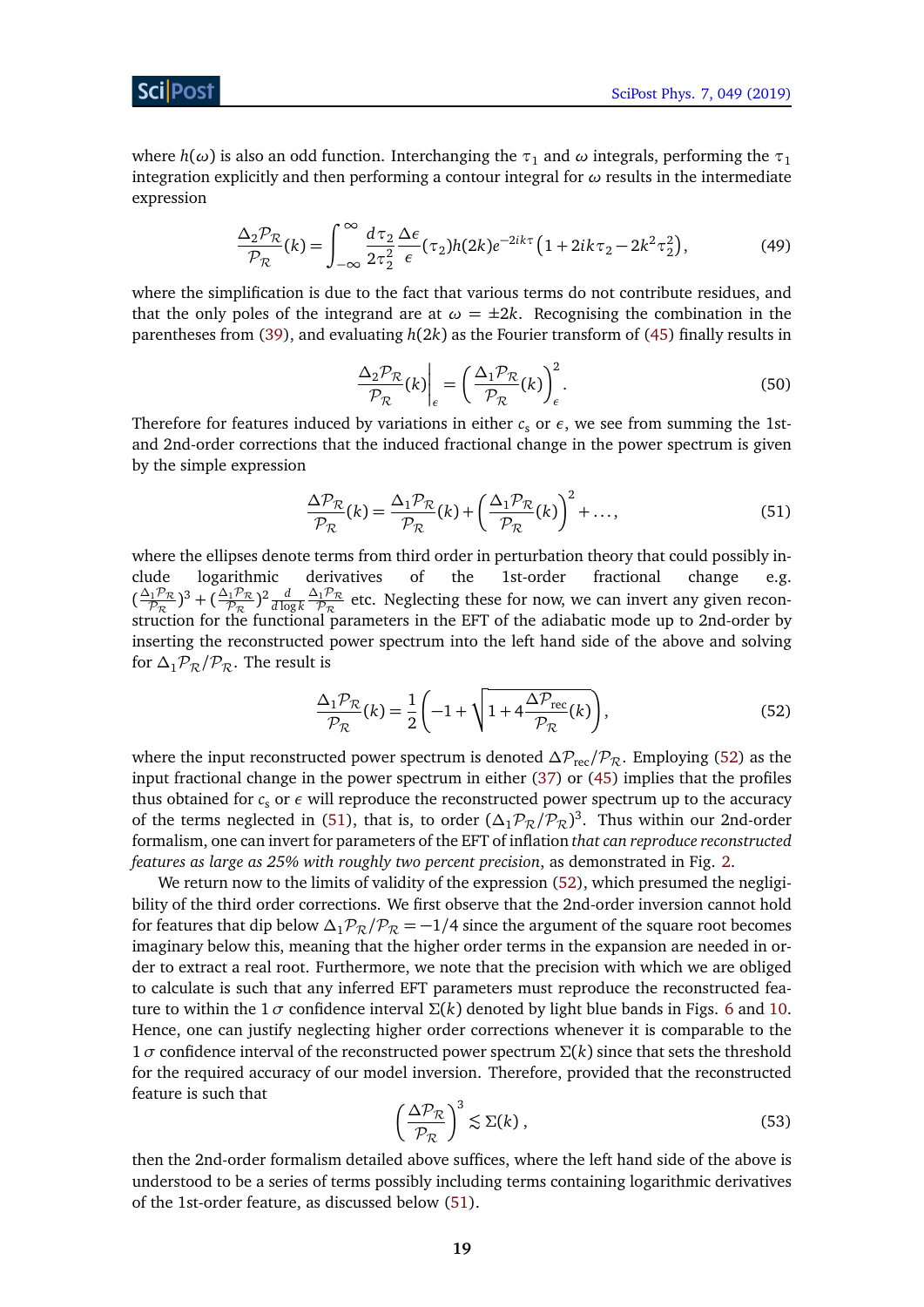#### <span id="page-19-0"></span>**A.1 Error analysis**

We obtain covariance matrices **Σ<sup>u</sup>** and **Σ***<sup>ε</sup>* for *u*(*τ*) and *∆ε/ε*(*τ*) respectively from **Σ<sup>p</sup>** , the covariance matrix for  $\Delta P_{\text{rec}}/P_{\mathcal{R}}(k)$ . When displayed in plots, the confidence intervals of the *u*(*τ*) and Δ*ε/ε*(*τ*) reconstructions are given by the square root of the diagonal elements of **Σ<sup>u</sup>** and **Σ***<sup>ε</sup>* . We calculate the confidence intervals of the EFT parameters both neglecting and including the off-diagonal elements of **Σ<sup>p</sup>** , displaying both error bands. It should be kept in mind that these confidence intervals only partially account for the uncertainties in the EFT parameters as the parameter values at different e-folds *N* and *N'* are correlated.

#### <span id="page-19-1"></span>**B Potential reconstruction from** *ε*

We review in this Appendix how to reconstruct a potential given a specified history of *ε* assuming that the inflaton – denoted  $\phi$  – is a minimally coupled, canonical normalised scalar field (see [[73](#page-30-5)] for a similar reconstruction applied to large features of the sort that can generate primordial black holes). We begin with the equation of motion expressed in terms of e-folds *N* as the time variable

<span id="page-19-4"></span>
$$
H^{2}\frac{d^{2}\phi}{dN^{2}} + \left(3H^{2} + H\frac{dH}{dN}\right)\frac{d\phi}{dN} + \frac{\partial V}{\partial\phi} = 0,
$$
\n(54)

equivalent to

$$
\frac{d\epsilon}{dN} = -(3 - \epsilon) \left[ 2\epsilon + \frac{d\phi}{dN} \frac{\partial_{\phi} V}{V} \right],\tag{55}
$$

which follows from the definition  $2M_{\rm pl}^2 \epsilon = (d\phi/dN)^2$  and the Friedmann equations. Presuming now that  $\epsilon \ll 3$ , one can approximate the above as

<span id="page-19-5"></span>
$$
\frac{d\epsilon}{dN} = -6\epsilon + \frac{d\log V^{-3}}{dN} \,. \tag{56}
$$

The defining equation for *ε* means that we can straightforwardly reconstruct the field profile given *ε* as a function of *N*

<span id="page-19-3"></span><span id="page-19-2"></span>
$$
\phi(N) = \phi_* \pm M_{\text{pl}} \int_{N_*}^{N} dN' \sqrt{2\epsilon(N')} \,. \tag{57}
$$

Similarly, we can also straightforwardly integrate [\(56\)](#page-19-5) to obtain

$$
V(N_*) \exp\left[-\frac{1}{3} \int_{N_*}^N dN' \left(\frac{d\epsilon}{dN'} + 6\epsilon\right)\right] = V(N) ,\qquad (58)
$$

yielding *φ* and *V* as functions of *N* determined entirely by the time dependence for *ε* that we've obtained from the results of Appendix [A.](#page-15-0) It remains to compute *V* as a function of *φ*. To do this, we note that if

$$
V(N) = \sum_{n=0} c_n g_n[\phi(N)], \qquad (59)
$$

where the  $g_n$  are some basis of functions,<sup>[13](#page-19-6)</sup> and if  $V(N_i)$  and  $\phi(N_i)$  are known at  $0 \le i \le m$ discrete points, then by demanding the expansion for  $V(\phi)$  truncate at some order *m*, we obtain a system of  $m + 1$  equations in  $m + 1$  unknowns. We can thus solve for the co-efficients  $c_i$  for  $0 \le i \le m$ , providing an approximation to the potential to order *m*. For a sufficiently simple  $\epsilon$  time dependence, one can go further and explicitly invert [\(57\)](#page-19-2) to obtain *N* as a function of  $\phi$ , substituting back into [\(58\)](#page-19-3) to obtain  $V(\phi)$ .

<span id="page-19-6"></span><sup>&</sup>lt;sup>13</sup>e.g.  $g_n = \phi^n$  or  $g_n = e^{n\kappa\phi}$  for some fixed  $\kappa$  etc. The convergence of the procedure detailed above will depend greatly on choice of basis functions adapted.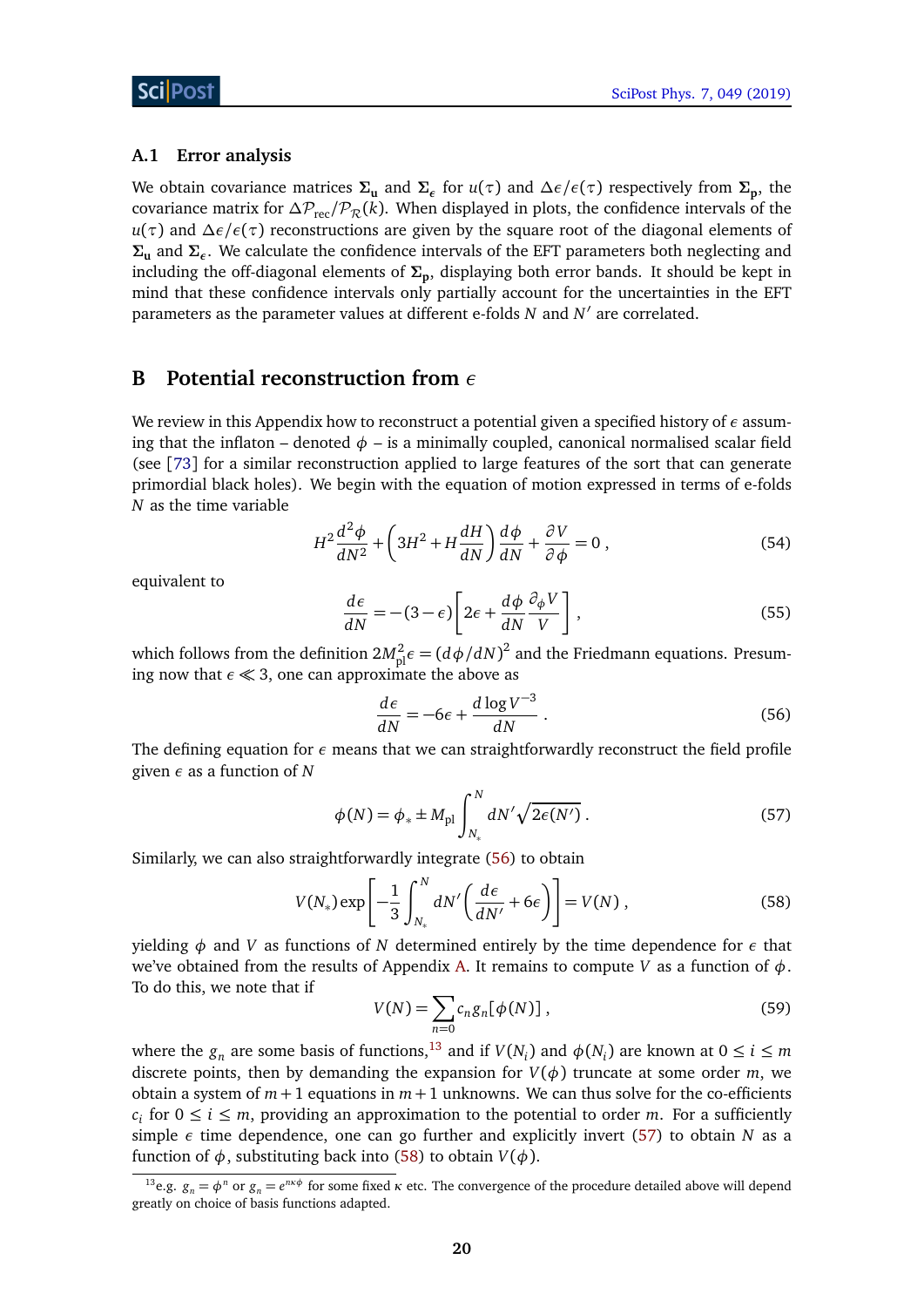### <span id="page-20-0"></span>**C Effective actions and particle production**

In this Appendix, we show how features in the effective potential can be viewed as a sum of terms that include the Coleman-Weinberg correction as the leading adiabatic contribution, plus additional terms corresponding to localised particle production events in the parent theory. What follows closely reproduces the discussion in the appendix of [[46](#page-28-12)]. We begin with the toy example of a heavy field *ψ* coupled to the inflaton *φ*:

<span id="page-20-2"></span>
$$
S = \int \sqrt{-g} \Big[ \frac{1}{2} \phi \Box \phi - V_{\text{inf}}(\phi) \Big] + \int \sqrt{-g} \Big[ \frac{1}{2} \psi \Box \psi - \frac{1}{2} M^2(\phi) \psi^2 \Big] + \dots,
$$
 (60)

where we allow for the mass scale *M* to depend on  $\phi$  in a manner that we will specify shortly. We presume that *M* is parametrically larger than any scale in the action for the inflaton. We integrate out  $\psi$  to obtain the (1PI) effective action

$$
e^{iW[\phi]} = e^{iS_{\inf}[\phi]} \int \mathcal{D}\psi \ e^{-\frac{i}{2}\int \psi(-\Box + M^2[\phi])\psi} = e^{iS_{\inf}[\phi]} [\det(-\Box + M^2[\phi]])^{-1/2},\tag{61}
$$

where  $S_{\text{inf}}[\phi]$  is the first term in [\(60\)](#page-20-2). Hence

<span id="page-20-6"></span><span id="page-20-5"></span>
$$
W[\phi] = \int \sqrt{-g} \Big[ \frac{1}{2} \phi \Box \phi - V_{\text{inf}}(\phi) \Big] + \frac{i}{2} \text{Tr} \log(-\Box + M^2[\phi]). \tag{62}
$$

One can evaluate the trace log term in a number of ways. If for instance, *M* is independent of  $\phi$  then the functional determinant can be evaluated exactly (for a heat kernel derivation relevant to the present discussion see the Appendix of [[46](#page-28-12)]), and results in a correction to the potential for *φ* of the form

<span id="page-20-1"></span>
$$
V_{\rm eff}(\phi) = V_{\rm inf} + V_{\rm ct} + \frac{M^4}{64\pi^2} \log \left[ M^2 / \mu^2 \right].
$$
 (63)

Here *V<sub>ct</sub>* represents divergent terms that arise given any particular regularisation scheme (e.g.  $d-4$  poles in dimensional regularisation)<sup>[14](#page-20-3)</sup> that are to be subtracted by suitable counterterms, and  $\mu$  represents the renormalisation scale in a mass independent regularisation scheme (or a cutoff *Λ* would appear in a mass dependent regularisation scheme). The correction term in [\(63\)](#page-20-1) is the Coleman-Weinberg [[82](#page-31-2)] effective potential. <sup>[15](#page-20-4)</sup> We note that because the functional determinant in [\(61\)](#page-20-5) was evaluated on a fixed background metric *gµν*, there are additional curvature corrections to [\(63\)](#page-20-1) that serve to renormalise the Einstein-Hilbert and cosmological constant terms, in addition to producing higher order curvature corrections that will be suppressed at low energies. In what follows, we presume all couplings to have been fixed by renormalisation conditions.

Recalling  $(61)$ , we see that we can rewrite  $(62)$  as

$$
W[\phi] = \int \sqrt{-g} \Big[ \frac{1}{2} \phi \Box \phi - V_{\inf}(\phi) \Big] - i \log Z_{\psi}[\phi] \,, \tag{64}
$$

where  $Z_{\psi}$  is given by

$$
Z_{\psi}[\phi] = \int \mathcal{D}\psi \; e^{-\frac{i}{2}\int \psi(-\Box + M^2[\phi])\psi}.
$$
 (65)

<span id="page-20-3"></span><sup>&</sup>lt;sup>14</sup>Since we do not consider derivative interactions between  $\phi$  and  $\psi$ , there is no wave-function renormalisation for  $\phi$  up to one loop.

<span id="page-20-4"></span><sup>&</sup>lt;sup>15</sup> Allowing for  $M^2(\phi)$  to depend on  $\phi$  will result in derivative corrections to [\(62\)](#page-20-6) that would reproduce the usual derivative expansion of the effective action.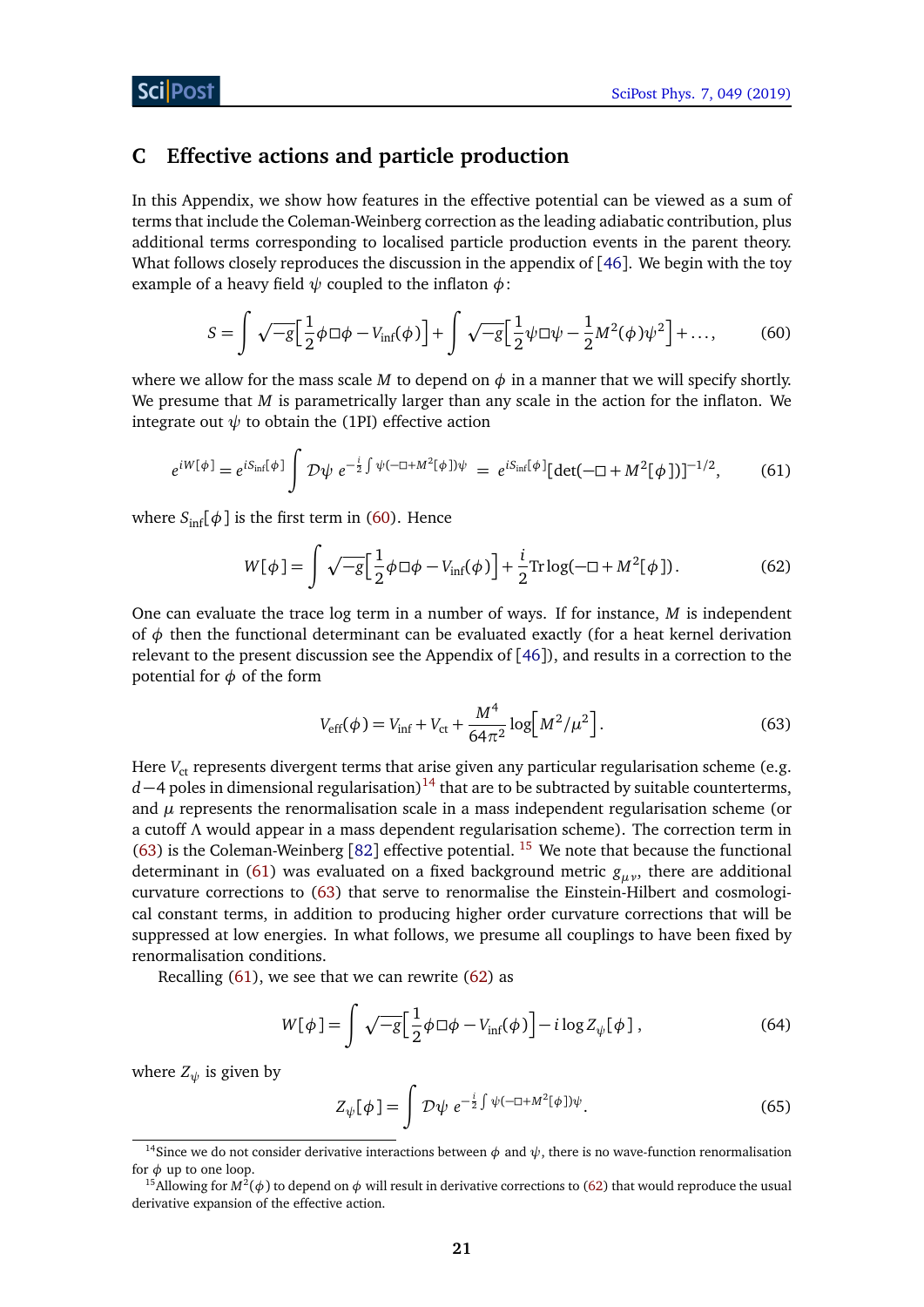Hence the (quantum corrected) equations of motion for  $\phi$  are obtained from variations of *W*[*φ*], resulting in

<span id="page-21-1"></span>
$$
\Box \phi - V_{\rm inf}(\phi) = \frac{1}{2} \partial_{\phi} M^2 [\phi] \langle \psi^2 \rangle_{\phi} . \tag{66}
$$

<span id="page-21-5"></span>Here

$$
\langle \psi^2 \rangle_{\phi} \equiv \frac{\int \mathcal{D}\psi \ \psi^2 \ e^{-\frac{i}{2} \int \psi (-\Box + M^2[\phi])\psi}}{\int \mathcal{D}\psi \ e^{-\frac{i}{2} \int \psi (-\Box + M^2[\phi])\psi}}, \tag{67}
$$

where evidently the right hand side of [\(66\)](#page-21-1) is a correlation function of two coincident fields and thus also needs to be suitably regularised. The subscript on the expectation value is to indicate that it is a functional of  $\phi$  and its derivatives. If we demand that in the asymptotic past, *M*<sup>2</sup> [*φ*] → *M*<sup>2</sup> , where *M* is a constant heavy scale, and if (*M*<sup>2</sup> [*φ*]−*M*<sup>2</sup> )*/M*<sup>2</sup> 1 for all *φ*, then we can evaluate the above using the Schwinger-Keldysh or in-in formalism in some adiabatic approximation scheme. If the initial state was in the adiabatic vacuum, then the net result of time evolving in the interaction picture would be to leave the state in the adiabatic vacuum if the time evolution of  $\phi$  (to be viewed as an external field) is such that  $\dot{\phi} \; \partial_\phi M / M^2 \ll 1$ . If this condition is not satisfied, then the vacuum evolves into an excited state described at any given moment by the Bogoliubov coefficients  $\alpha_k$  and  $\beta_k$  which rotate the mode functions  $u_k$ of the  $\psi$  field according to:

<span id="page-21-2"></span>
$$
v_k = \alpha_k u_k + \beta_k u_k^* \,. \tag{68}
$$

The hard part of the calculation lies in evaluating these coefficients, but one can still formally proceed assuming this has been done. Since we are dealing with a conservative system, time evolution will not excite modes of arbitrarily high energy, and so the Dyson operator corresponding to [\(68\)](#page-21-2) evaluated at that moment is given (up to a phase) by the equivalent unitary operator

<span id="page-21-3"></span>
$$
U(\Theta) = e^{-\frac{1}{2}\int [\Theta_k a_k^2 - \Theta_k^* a_k^{\dagger 2}]}.
$$
\n(69)

Here *a* †  $\frac{1}{k}$  and  $a_k$  are the creation and annihilation operators associated with  $\psi$  in the interaction picture, and  $\Theta_k \equiv \theta_k e^{i\delta_k}$  are related to the Bogoliubov coefficients [\(68\)](#page-21-2) as  $\alpha_k = \cosh \theta_k$ ,  $\beta_k = e^{-i\delta_k} \sinh \theta_k$ . We can therefore formally evaluate  $\langle \psi^2 \rangle_{\phi}$  as

$$
\langle \psi^2 \rangle_{\phi} = \langle 0 | U^{\dagger}(\Theta) \psi^2 U(\Theta) | 0 \rangle = \frac{1}{(2\pi)^3} \int \frac{d^3k}{2\omega_k} \Big[ 1 + 2|\alpha_k \beta_k| \cos(2\delta_k) + 2|\beta_k|^2 \Big], \tag{70}
$$

where  $\omega_k^2 = k^2 + M^2$ . The various terms in the square brackets above are familiar to us – the first term contains the Coleman-Weinberg correction. To see this, we bring this contribution to the left hand side of [\(66\)](#page-21-1), and realising that when  $M^2(\phi)$  varies slowly enough, we obtain the correction

<span id="page-21-0"></span>
$$
\frac{\partial_{\phi} M^2(\phi)}{4(2\pi)^3} \int_{\mu^2} \frac{d^3k}{\sqrt{k^2 + M^2}} = \frac{\partial_{\phi} M^2(\phi)}{32\pi^2} M^2(\phi) \ln\left[M^2/\mu^2\right] \equiv \partial_{\phi} V_{\text{CW}}(\phi). \tag{71}
$$

This represents the first term in the adiabatic expansion corresponding to the change of the vacuum energy density of the  $\psi$  field along the inflaton trajectory. The second term in the square brackets of [\(70\)](#page-21-3) is a phase associated with each excited wave number. As discussed in [[83,](#page-31-3) [84](#page-31-4)] the so-called 'random phase' states (such as thermal states or eigenstates of the number operator) will have contributions that vanish when integrated over. Finally, the last term in [\(70\)](#page-21-3) is

<span id="page-21-4"></span>
$$
\langle \psi^2 \rangle_{\phi} = \int \frac{d^3k}{\omega_k} \frac{|\beta_k|^2}{(2\pi)^3} \equiv \frac{1}{a^3} \int \frac{d^3k}{\omega_k} \frac{n_k}{(2\pi)^3},\tag{72}
$$

where  $n_k$  above is the number density of particles with comoving momenta  $k$ .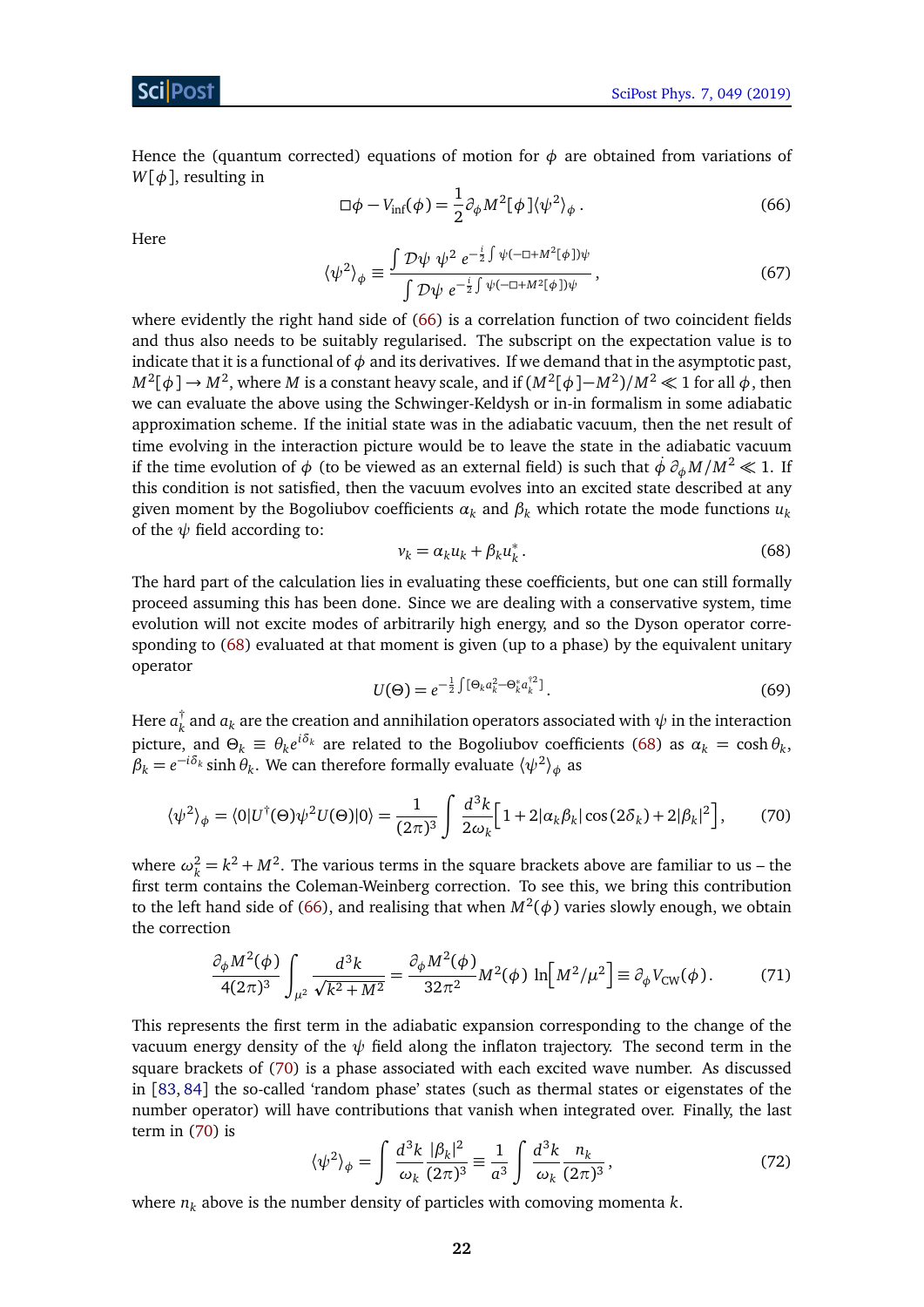From this, we conclude that the 1PI effective action contains the Coleman-Weinberg correction as the leading adiabatic contribution, with additional contributions that can be interpreted in the parent theory as the transient production of heavy quanta. The real challenge of course is formally calculating the contributions which sum up to [\(72\)](#page-21-4) since these depend not only on  $\phi$ , but also its velocity, acceleration, etc and correspond to higher order terms in the adiabatic approximation scheme used in calculating [\(67\)](#page-21-5). These additional terms will resum to the usual derivative expansion with which we are familiar.

#### <span id="page-22-0"></span>**D Reconstruction preliminaries**

Reconstruction can be viewed in the context of Bayesian inference. Then Tikhonov regular-isation, which is a procedure that gives a unique solution to otherwise ill-posed problems <sup>[16](#page-22-1)</sup> and which will be used here, is interpreted as maximum likelihood estimation with a prior on the norm of the squared *n*-th derivative of the quantity to be reconstructed. In this case, the quantity to be reconstructed is the change, possibly fractional, in the EFT parameter function  $X(\tau)$  formed into a vector **X**.

In order to make numerical analysis possible the EFT parameter is first expressed in terms of piecewise constant functions  $\phi_j(\tau)$  that are equal to unity between  $\tau_j$  and  $\tau_{j+1}$  and zero otherwise

$$
X(\tau) = \sum_{j=1}^{N} X_j \phi_j(\tau).
$$
 (73)

The components  $X_i$  are collected in the vector **X**. A similar basis  $\psi_i(k)$  is constructed for

$$
\Delta \mathcal{P}_{\mathcal{R}}/\mathcal{P}_{\mathcal{R}}(k) = \sum_{i=1}^{M} p_i \psi_i(k) , \qquad (74)
$$

and the components  $p_i$  are collected in the vector  $p$ . Recognising that the relation between *X*( $\tau$ ) and  $\Delta P_R / P_R(k)$  is linear, a matrix **W**<sub>X</sub> exists that relates **X** to **p**, namely that

<span id="page-22-2"></span>
$$
p = W_X X. \tag{75}
$$

The elements  $(W_X)_{ij}$  are obtained by calculating  $\Delta \mathcal{P}_\mathcal{R}/\mathcal{P}_\mathcal{R}(k_i)$  due to a 'unit vector' variation  $X(\tau) = \phi_j(\tau)$  such that for the speed of sound  $1/c_s^2(\tau) - 1 \equiv u(\tau)$ , (denoted **u** when decomposed) we have

$$
(\mathbf{W}_{\mathbf{u}})_{ij} = -k_i \int_{-\infty}^{0} d\tau \, \phi_j(\tau) \sin(2k\tau) = -k_i \int_{\tau_j}^{\tau_{j+1}} d\tau \, \sin(2k_i\tau) \,. \tag{76}
$$

Similarly

$$
(\mathbf{W}_{\epsilon})_{ij} = k_i \int_{\tau_j}^{\tau_{j+1}} d\tau (k_i \tau)^{-2} [(1 - 2k_i^2 \tau^2) \sin(2k_i \tau) - 2k_i \tau \cos(2k_i \tau)], \qquad (77)
$$

for the fractional change in the slow-roll parameter *∆ε/ε*(*τ*) (denoted *ε* when decomposed).

The uncertainties in the estimated PPS **p**ˆ are described by a covariance matrix **Σ<sup>p</sup>** . Assuming that this is sufficient to describe the statistics of **p**, the likelihood is then

$$
P(\hat{\mathbf{p}}|\mathbf{p}) = L(\mathbf{p}, \hat{\mathbf{p}}) \propto \exp\left(-(\mathbf{p} - \hat{\mathbf{p}})^T \Sigma_{\mathbf{p}}^{-1} (\mathbf{p} - \hat{\mathbf{p}})/2\right) ,\qquad(78)
$$

<span id="page-22-1"></span><sup>&</sup>lt;sup>16</sup>Ill-posed problems either do not have a unique solution or the solution is unstable to small perturbations of the input data.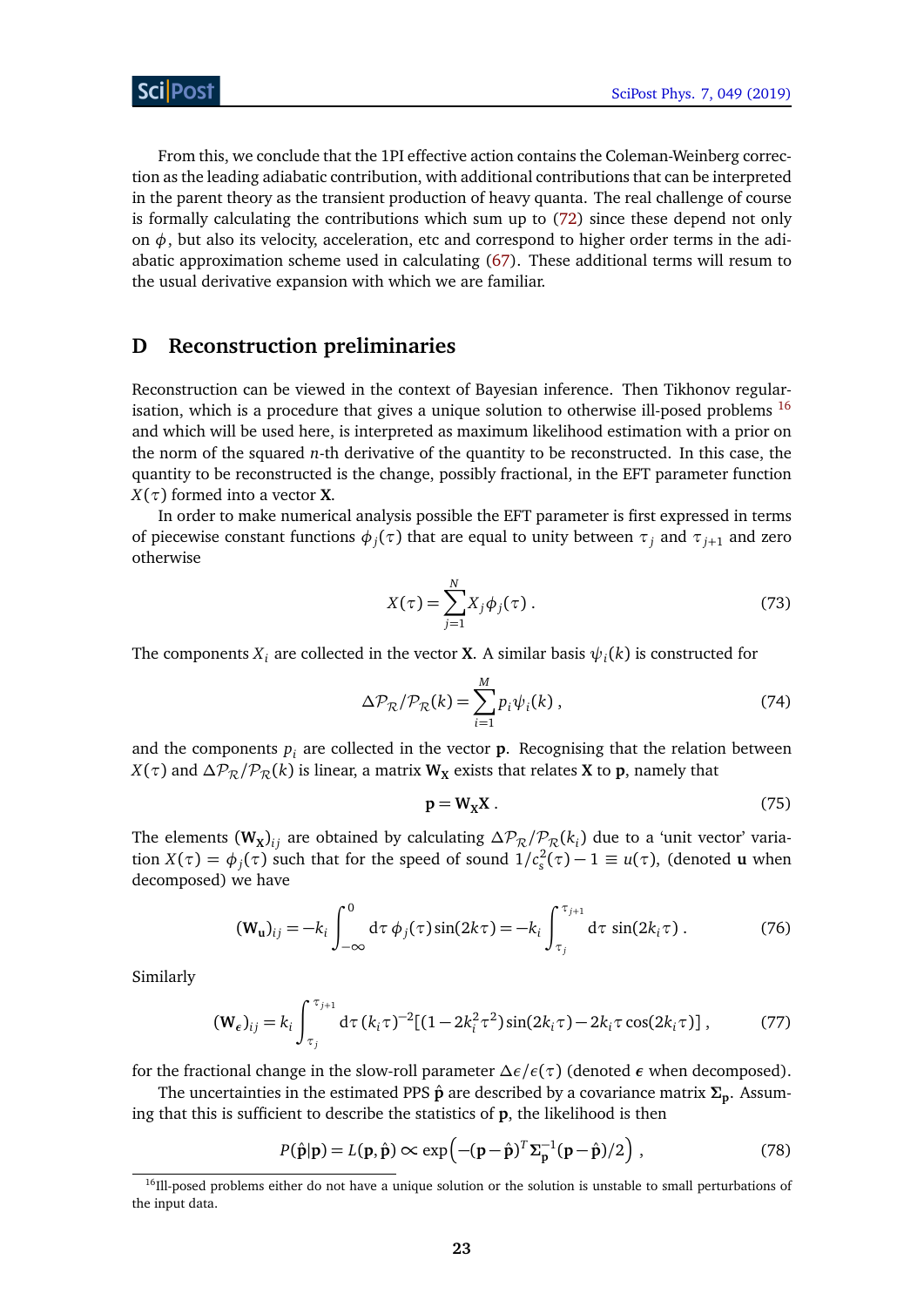and inserting [\(75\)](#page-22-2)

$$
P(\hat{\mathbf{p}}|\mathbf{X}) = L(\mathbf{X}, \hat{\mathbf{p}}) \propto \exp\left(-(\mathbf{W}_{\mathbf{X}}\mathbf{X} - \hat{\mathbf{p}})^T \Sigma_{\mathbf{p}}^{-1} (\mathbf{W}_{\mathbf{X}}\mathbf{X} - \hat{\mathbf{p}})/2\right).
$$
 (79)

We use a prior that exponentially suppresses the roughness *R*(**X**) of a solution which is given by the integral of the squared derivative of *X* with respect to log*τ*,

$$
R\{X(\tau)\} = \int_{-\infty}^{0} d\log \tau \left(\frac{dX}{d\log \tau}\right)^{2} = \int_{-\infty}^{0} d\tau \tau \left(\frac{dX}{d\tau}\right)^{2}.
$$
 (80)

Replacing derivatives by finite differences it becomes

$$
R(\mathbf{X}) = \sum_{i=1}^{N-1} \tau_i (\tau_{i+1} - \tau_i) \left( \frac{X_{i+1} - X_i}{\tau_{i+1} - \tau_i} \right)^2 = \sum_{i=1}^{N-1} \frac{\tau_i}{\Delta \tau_i} (X_{i+1}^2 - 2X_{i+1}X_i + X_i^2) \equiv \mathbf{X}^T \mathbf{\Gamma} \mathbf{X} \,, \tag{81}
$$

where

$$
\mathbf{\Gamma} = \begin{pmatrix} \frac{\tau_1}{\Delta \tau_1} & -\frac{\tau_1}{\Delta \tau_1} & -\frac{\tau_2}{\Delta \tau_2} \\ -\frac{\tau_1}{\Delta \tau_1} & \frac{\tau_1}{\Delta \tau_1} + \frac{\tau_2}{\Delta \tau_2} & -\frac{\tau_2}{\Delta \tau_2} \\ \vdots & \vdots & \ddots & \vdots \\ -\frac{\tau_{N-2}}{\Delta \tau_{N-2}} & \frac{\tau_{N-2}}{\Delta \tau_{N-2}} + \frac{\tau_{N-1}}{\Delta \tau_{N-1}} & -\frac{\tau_{N-2}}{\Delta \tau_{N-2}} \\ -\frac{\tau_{N-2}}{\Delta \tau_{N-2}} & \frac{\tau_{N-2}}{\Delta \tau_{N}} & \end{pmatrix} . \tag{82}
$$

Note that if the penalty on roughness had been on squared derivatives with respect to *τ* (linear) then the roughness matrix would have been

$$
\mathbf{\Gamma} = \begin{pmatrix} 1 & -1 & & & \\ -1 & 2 & -1 & & \\ & \ddots & \ddots & \ddots & \\ & & -1 & 2 & -1 \\ & & & -1 & 1 \end{pmatrix} . \tag{83}
$$

The prior is given by

$$
P(X) \propto \exp(-\lambda R(X)/2) = \exp(-\lambda X^T \Gamma X/2) , \qquad (84)
$$

where  $\lambda$  is a (hyper)parameter that controls the prior and is an important parameter in regularisation. The solution will depend on  $\lambda$ , though since the prior is subjective there is no preferred choice of *λ* except that it should correspond to how much roughness in the EFT parameters one is from the outset willing to accept as plausible. The roughness of the final solution will decrease with  $\lambda$  and as  $\lambda \to \infty$ ,  $X \to C$  where *C* is a constant.

With the likelihood and the prior given the posterior is

$$
P(X|\hat{\mathbf{p}}) \propto P(\hat{\mathbf{p}}|X)P(X) = \exp(-(W_X X - \hat{\mathbf{p}})^T \Sigma_{\mathbf{p}}^{-1} (W_X X - \hat{\mathbf{p}})/2 - \lambda X^T \Gamma X/2), \quad (85)
$$

and its maximum is also the minimum of

$$
Q(\lambda) = -2\log P(\mathbf{X}|\hat{\mathbf{p}}) = (\mathbf{W}_{\mathbf{X}}\mathbf{X} - \hat{\mathbf{p}})^T \Sigma_{\mathbf{p}}^{-1} (\mathbf{W}_{\mathbf{X}}\mathbf{X} - \hat{\mathbf{p}})/2 + \lambda \mathbf{X}^T \Gamma \mathbf{X}/2 ,
$$
 (86)

which in this Gaussian case is

<span id="page-23-2"></span><span id="page-23-1"></span><span id="page-23-0"></span>
$$
\hat{\mathbf{X}} = (\mathbf{W}_{\mathbf{X}}^T \Sigma_{\mathbf{p}}^{-1} \mathbf{W}_{\mathbf{X}} + \lambda \mathbf{\Gamma})^{-1} \mathbf{W}_{\mathbf{X}}^T \Sigma_{\mathbf{p}}^{-1} \hat{\mathbf{p}} \equiv \mathbf{M} \hat{\mathbf{p}} \ . \tag{87}
$$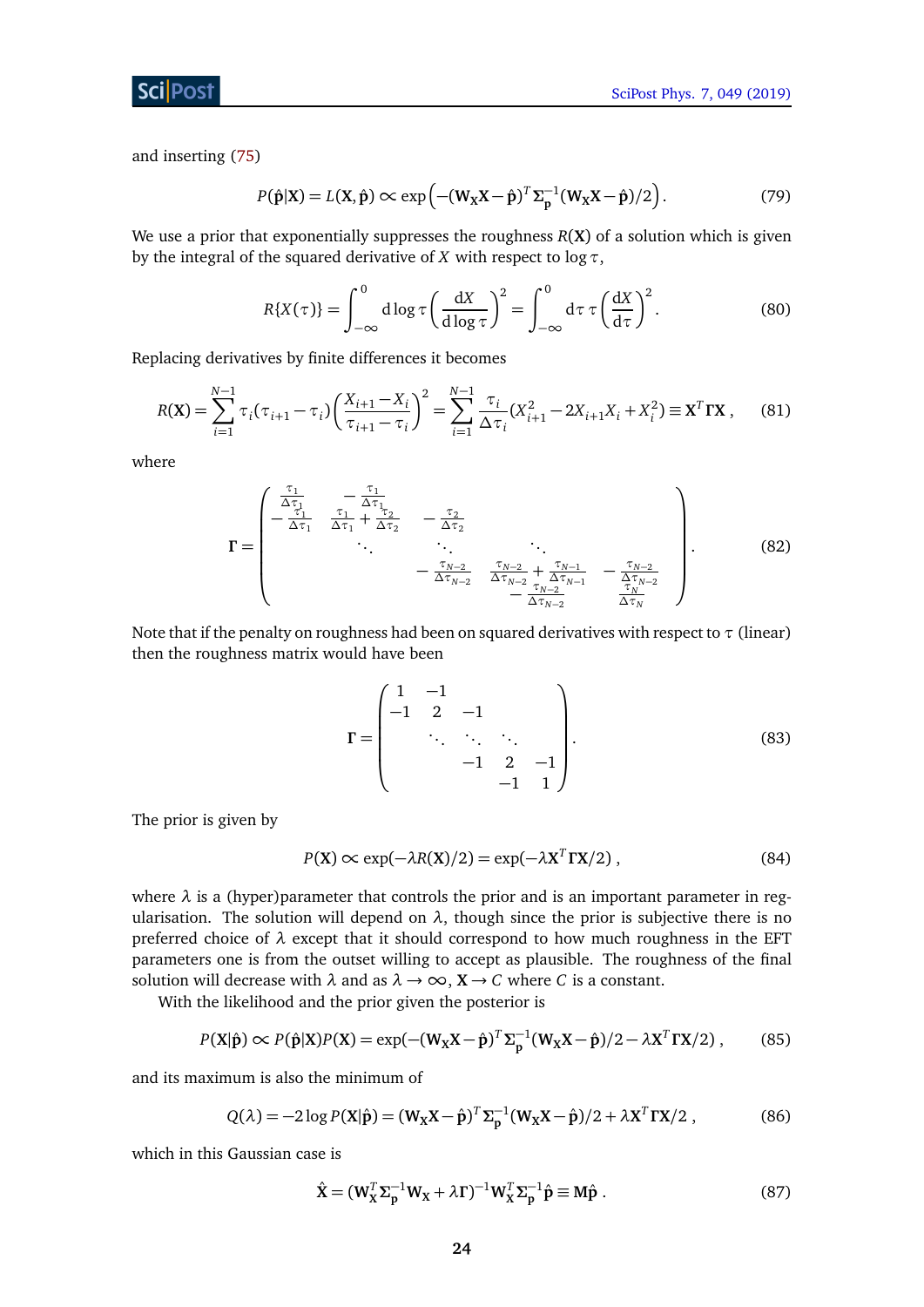This is a linear map **M** from the data **p**ˆ to the solution **X**ˆ. The inverse Hessian **H** <sup>−</sup><sup>1</sup> which gives the Bayesian covariance matrix  $\Sigma_{\rm F}$ , or credible intervals of **X**, is

$$
H^{-1} = (W_X^T \Sigma_p^{-1} W_X + \lambda \Gamma)^{-1} .
$$
 (88)

In the frequentist picture, the starting point is also [\(86\)](#page-23-0) but it is now seen as a penalised log likelihood with a penalty  $\lambda \mathbf{X}^T \boldsymbol{\Gamma} \mathbf{X}$  on roughness. The maximum likelihood solution is the same as before, namely [\(87\)](#page-23-1), but the error analysis is different. In the frequentist view, there is nothing special about the data  $\hat{p}$  and so other realisations of the data should be considered. The error propagation from **p** to **X** must then be determined. Since there is a linear map represented by the matrix **M** between  ${\bf p}$  and **X** the covariance matrix of  ${\bf p}$ ,  ${\bf \Sigma_p}$  is related to  ${\bf \Sigma_F}$ , the frequentist covariance matrix of **X**, by a similarity transformation

<span id="page-24-0"></span>
$$
\Sigma_{\rm F} = M \Sigma_{\rm p} M^T. \tag{89}
$$

In performing the reconstructions a choice of *λ* must necessarily be made. As *λ* is increased the reconstructions will be biased, *i.e.*, there is a systematic shift of the mean of the reconstructions away from the true solution, but the variance of the reconstructions will decrease. As *λ* is decreased, the variance increases but the bias decreases.

The roughness is given by

$$
\int_{-\infty}^{0} d\log \tau \left(\frac{d\epsilon(\tau)}{d\log \tau}\right)^{2} \to \epsilon^{T} \Gamma \epsilon,
$$
\n(90)

where *Γ* is the roughness matrix, the discretised form of the differential operator in the integral [\(90\)](#page-24-0). Equivalently, the reconstruction is the minimum of (twice) the penalised negative log likelihood

$$
Q(\lambda) = (\mathbf{W}_{\epsilon} \epsilon - \hat{\mathbf{p}})^{T} \Sigma_{\mathbf{p}}^{-1} (\mathbf{W}_{\epsilon} \epsilon - \hat{\mathbf{p}}) + \lambda \epsilon^{T} \Gamma \epsilon,
$$
\n(91)

where **p**ˆ is the estimated fractional PPS change, **Σ<sup>p</sup>** is the covariance matrix of the fractional PPS change and *λ* is the regularisation parameter which controls the degree to which a solution with roughness is disadvantaged with a high penalty, and consequent preference for smooth solutions when a high value of *λ* is chosen.

For a given  $\lambda$  the minimum of [\(95\)](#page-25-5) is

$$
\hat{\epsilon} = (\mathbf{W}_{\epsilon}^T \Sigma_{\mathbf{p}}^{-1} \mathbf{W}_{\epsilon} + \lambda \mathbf{\Gamma})^{-1} \mathbf{W}_{\epsilon}^T \Sigma_{\mathbf{p}}^{-1} \hat{\mathbf{p}} \equiv \mathbf{M} \hat{\mathbf{p}},
$$
\n(92)

where **M** maps between **p**ˆ and *ε*ˆ. The speed of sound case is discussed in Appendix [D.1.](#page-25-0)

Given that this reconstruction method has a statistical interpretation the uncertainties of the solution are clearly defined. The Bayesian covariance matrix is the inverse Hessian

$$
\Sigma_{\rm B} = (\mathbf{W}_{\epsilon}^T \Sigma_{\rm p}^{-1} \mathbf{W}_{\epsilon} + \lambda \mathbf{\Gamma})^{-1},\tag{93}
$$

and the frequentist covariance matrix

$$
\Sigma_{\rm F} = M \Sigma_{\rm p} M^T, \tag{94}
$$

originates from the propagation of uncertainties from the data  $\hat{p}$  described by covariance matrix  $\Sigma$ <sub>p</sub> to the solution  $\hat{\epsilon} = M\hat{p}$ , which, since the relation is linear, is given by a similarity transformation.

The reconstruction of **u** has the additional complication that **u** should be everywhere nonnegative which is a constraint that makes the likelihood non-Gaussian and a numerical solution necessary. This case is discussed in Appendix [D.1.](#page-25-0)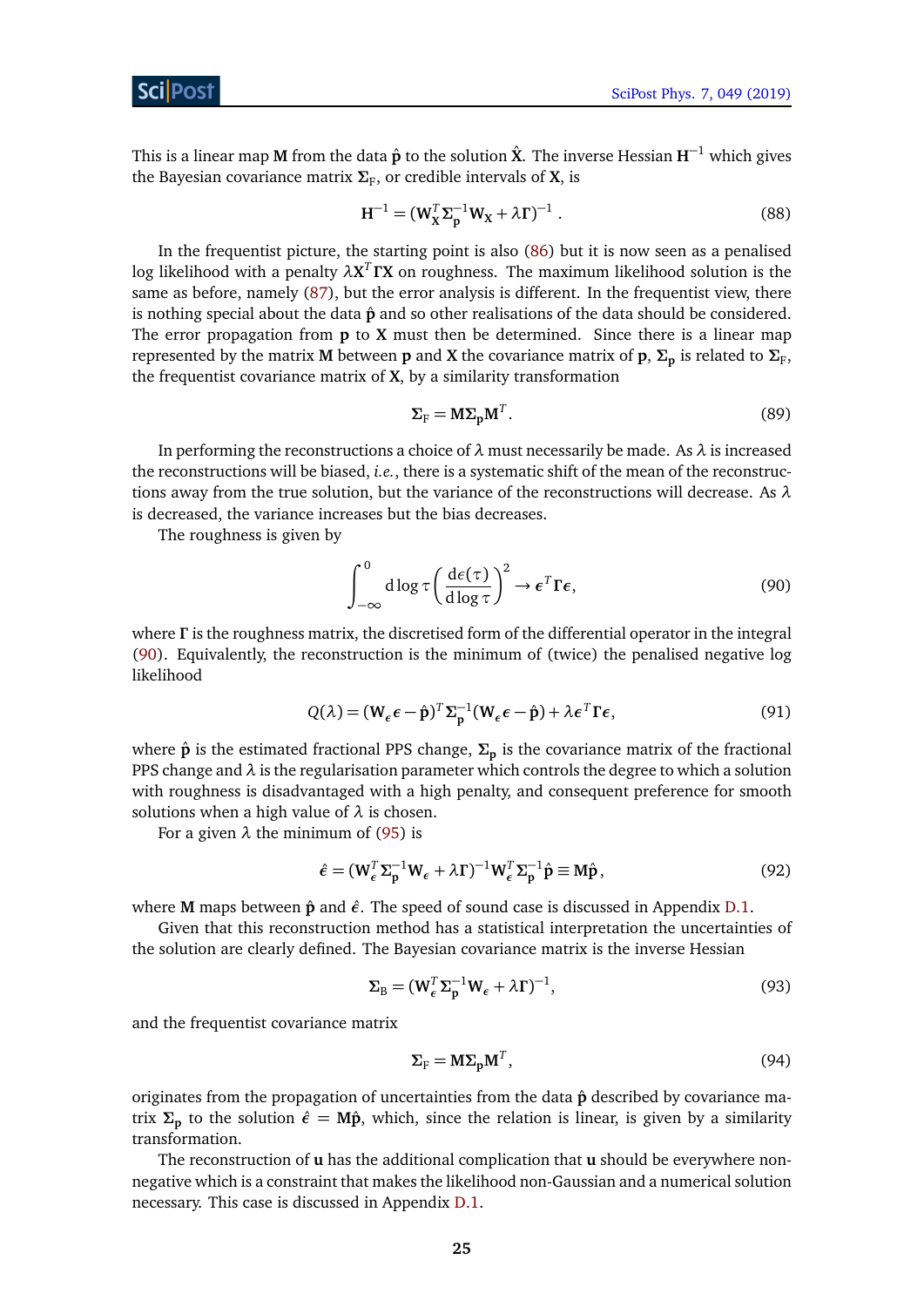#### <span id="page-25-0"></span>**D.1 Positivity of EFT parameter changes**

The posterior probability distribution [\(85\)](#page-23-2) is Gaussian in **X** and so the maximum likelihood solution **X**<sup> $\dot{\textbf{x}}$  may take negative values depending on the data  $\hat{\textbf{p}}$ . However, the speed of sound  $c_{s}$ </sup> should not be greater than unity, or rather the departure of the inverse square speed of sound from unity  $u(\tau) = 1/c_s^2(\tau) - 1$  must be positive. To impose this constraint, we minimise instead twice the negative log likelihood

$$
Q(\lambda) = -2\log P(\mathbf{v}|\hat{\mathbf{p}}) = (\mathbf{W}_{\mathbf{u}} \exp(\mathbf{v}) - \hat{\mathbf{p}})^T \Sigma_{\mathbf{p}}^{-1} (\mathbf{W}_{\mathbf{u}} \exp(\mathbf{v}) - \hat{\mathbf{p}}) + \lambda \exp(\mathbf{v})^T \Gamma \exp(\mathbf{v}) ,\qquad(95)
$$

with respect to the vector **v** where  $\mathbf{u} = \exp(\mathbf{v})$ . Then even if a **v** with negative entries was found as the minimum exp(**v**) will be positive. As this likelihood is non-Gaussian with respect to **v** no analytic solution of  $\hat{v}$  given  $\hat{p}$  exists. Instead, a solution can be obtained by numerical minimisation using gradient quasi-Newton methods such as BFGS. The uncertainties on  $\hat{\mathbf{u}} = \exp(\hat{\mathbf{v}})$  are evaluated as in the previous case.

#### <span id="page-25-1"></span>**D.2 Sidestepping the PPS**

The EFT parameter **X** is estimated from the PPS  $\hat{p}$  which is *itself* an estimate from data. Though not done here, it is possible to reconstruct the EFT parameter **X** *directly* from a data set **d**. Given a linear relation between the PPS **p** and the data set **d** such that

<span id="page-25-5"></span>
$$
\mathbf{d} = \mathbf{W}\mathbf{p} \,, \tag{96}
$$

and given that

$$
p = W_X X, \tag{97}
$$

then

$$
\mathbf{d} = \mathbf{W}(\mathbf{W}_{\mathbf{X}} \mathbf{X}) \equiv \mathbf{W}' \mathbf{X} . \tag{98}
$$

Here the new transfer function,

<span id="page-25-2"></span>
$$
W' = WW_X , \qquad (99)
$$

can now be used instead of **W** in the procedure of reconstructing **p** from **d** with the only difference that now **X** will be reconstructed from **d** using **W**<sup>'</sup>. This procedure is more correct as it collapses two regularisations, obtaining  $\hat{p}$  from **d** and then obtaining  $\hat{X}$  from  $\hat{p}$ , into one. If done in two steps there is a bias due to the penalty term introduced in each step which is not easily quantified and there are furthermore two regularisation parameters  $\lambda_p$  and  $\lambda_x$  to take into account. With the collapse and the use of  $W'$  to reconstruct **X** from **d** there is only one regularisation parameter and all preceding formulae can be used to correctly account for the uncertainties in **X** as they are induced by the uncertainties in **d**.

### **References**

- <span id="page-25-3"></span>[1] N. Aghanim et al., *Planck 2015 results. XI. CMB power spectra, likelihoods, and robustness of parameters*, Astron. Astrophys. **594**, A11 (2016), doi[:10.1051](http://dx.doi.org/10.1051/0004-6361/201526926)/0004- 6361/[201526926.](http://dx.doi.org/10.1051/0004-6361/201526926)
- <span id="page-25-4"></span>[2] N. Aghanim et al., *Planck 2018 results. VI. Cosmological parameters* (2018), [arXiv:1807.06209.](https://arxiv.org/abs/1807.06209)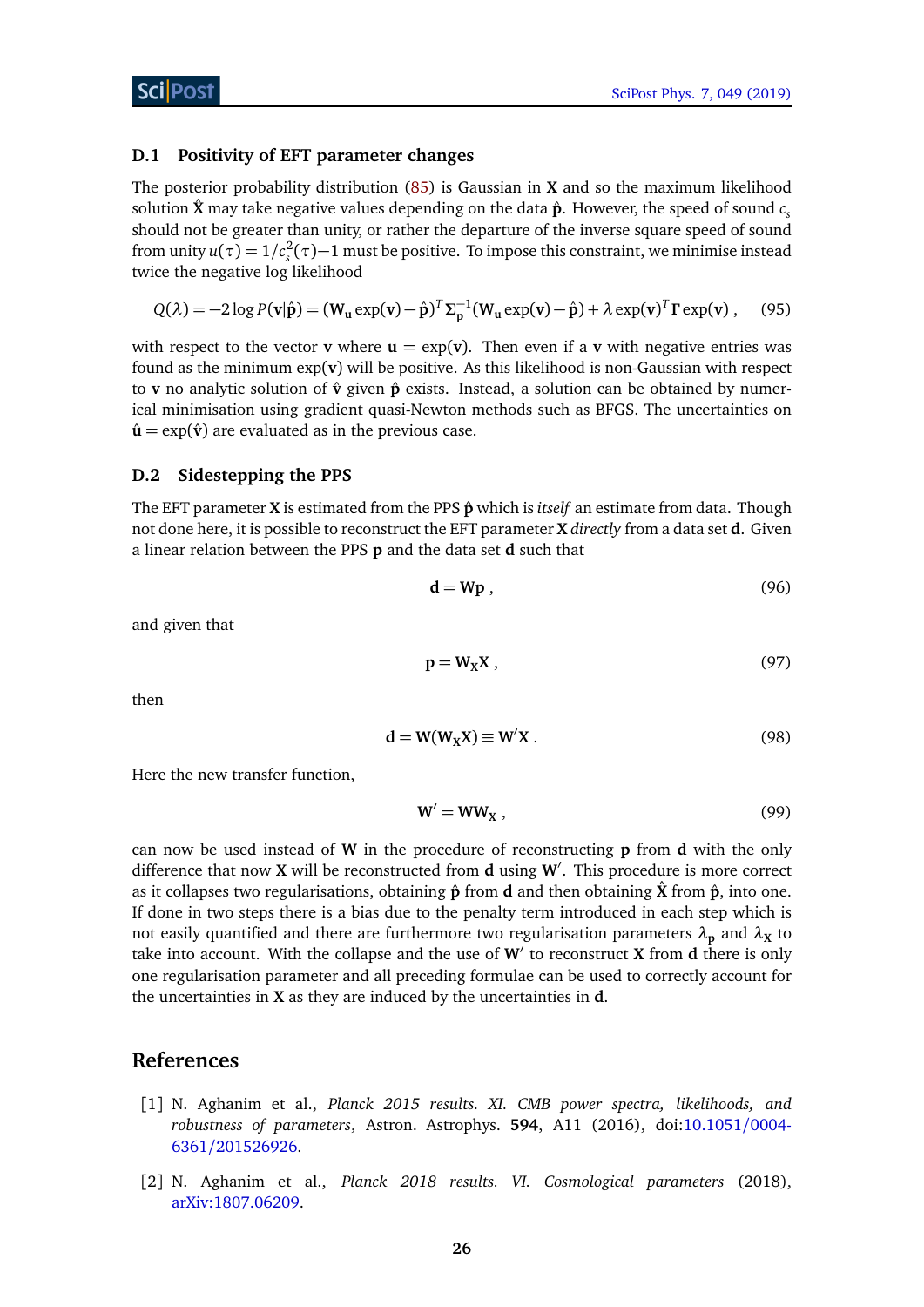- <span id="page-26-1"></span>[3] J. García-Bellido, *Massive primordial black holes as dark matter and their detection with gravitational waves*, J. Phys.: Conf. Ser. **840**, 012032 (2017), doi[:10.1088](http://dx.doi.org/10.1088/1742-6596/840/1/012032)/1742- 6596/840/1/[012032.](http://dx.doi.org/10.1088/1742-6596/840/1/012032)
- <span id="page-26-2"></span>[4] M. Sasaki, T. Suyama, T. Tanaka and S. Yokoyama, *Primordial black holes—perspectives in gravitational wave astronomy*, Class. Quantum Grav. **35**, 063001 (2018), doi:10.1088/[1361-6382](http://dx.doi.org/10.1088/1361-6382/aaa7b4)/aaa7b4.
- <span id="page-26-0"></span>[5] M. Matsumiya, M. Sasaki and J. Yokoyama, *Cosmic inversion. II. An iterative method for reproducing the primordial spectrum from the CMB data*, J. Cosmol. Astropart. Phys. **02**, 003 (2003), doi:10.1088/[1475-7516](http://dx.doi.org/10.1088/1475-7516/2003/02/003)/2003/02/003.
- [6] P. Mukherjee and Y. Wang, *Wavelet band powers of the primordial power spectrum from cosmic microwave background data*, Astrophys. J. **593**, 38 (2003), doi[:10.1086](http://dx.doi.org/10.1086/376500)/376500.
- [7] S. L. Bridle, A. M. Lewis, J. Weller and G. Efstathiou, *Reconstructing the primordial power spectrum*, Mon. Notices Royal Astron. Soc. **342**, L72 (2003), doi[:10.1046](http://dx.doi.org/10.1046/j.1365-8711.2003.06807.x)/j.1365- [8711.2003.06807.x.](http://dx.doi.org/10.1046/j.1365-8711.2003.06807.x)
- [8] S. Hannestad, *Reconstructing the primordial power spectrum—a new algorithm*, J. Cosmol. Astropart. Phys. 002 (2004), doi:10.1088/[1475-7516](http://dx.doi.org/10.1088/1475-7516/2004/04/002)/2004/04/002.
- [9] A. Shafieloo and T. Souradeep, *Primordial power spectrum from WMAP*, Phys. Rev. D **70**, 043523 (2004), doi:10.1103/[PhysRevD.70.043523.](http://dx.doi.org/10.1103/PhysRevD.70.043523)
- [10] D. Tocchini-Valentini, M. Douspis and J. Silk, *A new search for features in the primordial power spectrum*, Mon. Notices Royal Astron. Soc. **359**, 31 (2005), doi[:10.1111](http://dx.doi.org/10.1111/j.1365-2966.2005.08771.x)/j.1365- [2966.2005.08771.x.](http://dx.doi.org/10.1111/j.1365-2966.2005.08771.x)
- [11] N. Kogo, M. Sasaki and J. Yokoyama, *Reconstructing the primordial spectrum with CMB temperature and polarization*, Phys. Rev. D **70**, 103001 (2004), doi:10.1103/[PhysRevD.70.103001.](http://dx.doi.org/10.1103/PhysRevD.70.103001)
- [12] S. Leach, *Measuring the primordial power spectrum: principal component analysis of the cosmic microwave background*, Mon. Notices Royal Astron. Soc. **372**, 646 (2006), doi:10.1111/[j.1365-2966.2006.10842.x.](http://dx.doi.org/10.1111/j.1365-2966.2006.10842.x)
- [13] C. Sealfon, L. Verde and R. Jimenez, *Smoothing spline primordial power spectrum reconstruction*, Phys. Rev. D **72**, 103520 (2005), doi:10.1103/[PhysRevD.72.103520.](http://dx.doi.org/10.1103/PhysRevD.72.103520)
- [14] A. Shafieloo, T. Souradeep, P. Manimaran, P. K. Panigrahi and R. Rangarajan, *Features in the primordial spectrum from WMAP: A wavelet analysis*, Phys. Rev. D **75**, 123502 (2007), doi:10.1103/[PhysRevD.75.123502.](http://dx.doi.org/10.1103/PhysRevD.75.123502)
- [15] L. Verde and H. Peiris, *On minimally parametric primordial power spectrum reconstruction and the evidence for a red tilt*, J. Cosmol. Astropart. Phys. 009 (2008), doi[:10.1088](http://dx.doi.org/10.1088/1475-7516/2008/07/009)/1475- [7516](http://dx.doi.org/10.1088/1475-7516/2008/07/009)/2008/07/009.
- [16] R. Nagata and J. Yokoyama, *Reconstruction of the primordial fluctuation spectrum from the five-year WMAP data by the cosmic inversion method with band-power decorrelation analysis*, Phys. Rev. D **78**, 123002 (2008), doi:10.1103/[PhysRevD.78.123002.](http://dx.doi.org/10.1103/PhysRevD.78.123002)
- [17] M. Bridges, F. Feroz, M. P. Hobson and A. N. Lasenby, *Bayesian optimal reconstruction of the primordial power spectrum*, Mon. Notices Royal Astron. Soc. **400**, 1075 (2009), doi:10.1111/[j.1365-2966.2009.15525.x.](http://dx.doi.org/10.1111/j.1365-2966.2009.15525.x)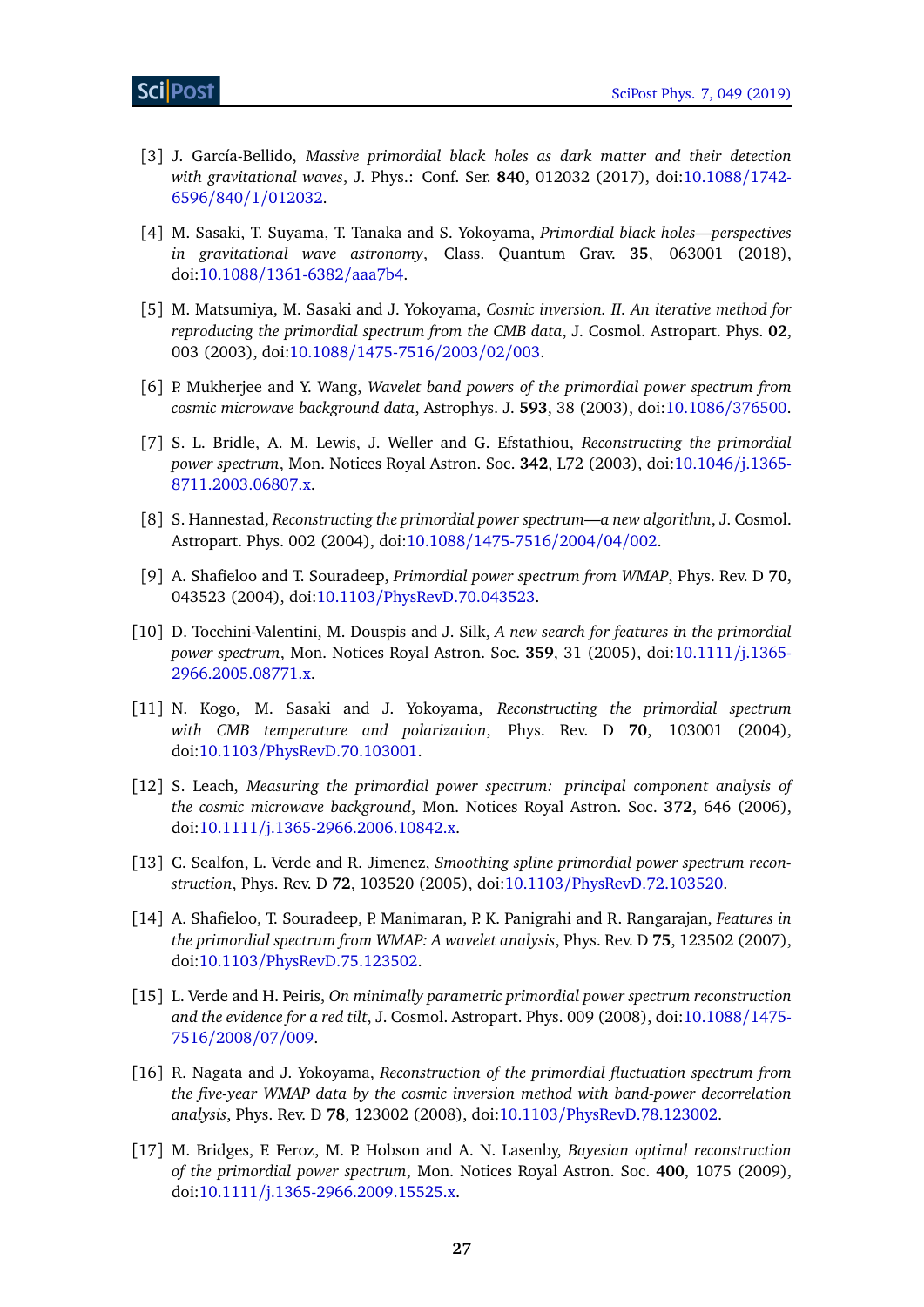- [18] G. Nicholson and C. R. Contaldi, *Reconstruction of the primordial power spectrum using temperature and polarisation data from multiple experiments*, J. Cosmol. Astropart. Phys. 011 (2009), doi:10.1088/[1475-7516](http://dx.doi.org/10.1088/1475-7516/2009/07/011)/2009/07/011.
- [19] G. Nicholson, C. R. Contaldi and P. Paykari, *Reconstruction of the primordial power spectrum by direct inversion*, J. Cosmol. Astropart. Phys. **01**, 016 (2010), doi[:10.1088](http://dx.doi.org/10.1088/1475-7516/2010/01/016)/1475- [7516](http://dx.doi.org/10.1088/1475-7516/2010/01/016)/2010/01/016.
- [20] J. Hamann, A. Shafieloo and T. Souradeep, *Features in the primordial power spectrum? A frequentist analysis*, J. Cosmol. Astropart. Phys. 010 (2010), doi[:10.1088](http://dx.doi.org/10.1088/1475-7516/2010/04/010)/1475- [7516](http://dx.doi.org/10.1088/1475-7516/2010/04/010)/2010/04/010.
- [21] K. Ichiki and R. Nagata, *Brute force reconstruction of the primordial fluctuation spectrum from five-year Wilkinson Microwave Anisotropy Probe observations*, Phys. Rev. D **80**, 083002 (2009), doi:10.1103/[PhysRevD.80.083002.](http://dx.doi.org/10.1103/PhysRevD.80.083002)
- [22] J. Alberto Vázquez, M. Bridges, M. P. Hobson and A. N. Lasenby, *Model selection applied to reconstruction of the Primordial Power Spectrum*, J. Cosmol. Astropart. Phys. 006 (2012), doi:10.1088/[1475-7516](http://dx.doi.org/10.1088/1475-7516/2012/06/006)/2012/06/006.
- [23] C. Gauthier and M. Bucher, *Reconstructing the primordial power spectrum from the CMB*, J. Cosmol. Astropart. Phys. **10**, 050 (2012), doi:10.1088/[1475-7516](http://dx.doi.org/10.1088/1475-7516/2012/10/050)/2012/10/050.
- [24] D. Kumar Hazra, A. Shafieloo and T. Souradeep, *Cosmological parameter estimation with free-form primordial power spectrum*, Phys. Rev. D **87**, 123528 (2013), doi:10.1103/[PhysRevD.87.123528.](http://dx.doi.org/10.1103/PhysRevD.87.123528)
- [25] P. Hunt and S. Sarkar, *Reconstruction of the primordial power spectrum of curvature perturbations using multiple data sets*, J. Cosmol. Astropart. Phys. 025 (2014), doi:10.1088/[1475-7516](http://dx.doi.org/10.1088/1475-7516/2014/01/025)/2014/01/025.
- [26] D. Kumar Hazra, A. Shafieloo and G. F. Smoot, *Reconstruction of broad features in the primordial spectrum and inflaton potential from Planck*, J. Cosmol. Astropart. Phys. 035 (2013), doi:10.1088/[1475-7516](http://dx.doi.org/10.1088/1475-7516/2013/12/035)/2013/12/035.
- [27] P. Paykari, F. Lanusse, J.-L. Starck, F. Sureau and J. Bobin, *PRISM: Sparse recovery of the primordial power spectrum*, Astron. Astrophys. **566**, A77 (2014), doi[:10.1051](http://dx.doi.org/10.1051/0004-6361/201322326)/0004- 6361/[201322326.](http://dx.doi.org/10.1051/0004-6361/201322326)
- [28] G. Aslanyan, L. C. Price, K. N. Abazajian and R. Easther, *The Knotted Sky I: Planck constraints on the primordial power spectrum*, J. Cosmol. Astropart. Phys. 052 (2014), doi:10.1088/[1475-7516](http://dx.doi.org/10.1088/1475-7516/2014/08/052)/2014/08/052.
- [29] B. Hu, J.-W. Hu, Z.-K. Guo and R.-G. Cai, *Reconstruction of the primordial power spectra with Planck and BICEP2 data*, Phys. Rev. D **90**, 023544 (2014), doi:10.1103/[PhysRevD.90.023544.](http://dx.doi.org/10.1103/PhysRevD.90.023544)
- [30] D. Kumar Hazra, A. Shafieloo and T. Souradeep, *Primordial power spectrum from Planck*, J. Cosmol. Astropart. Phys.011 (2014), doi:10.1088/[1475-7516](http://dx.doi.org/10.1088/1475-7516/2014/11/011)/2014/11/011.
- <span id="page-27-0"></span>[31] P. Hunt and S. Sarkar, *Search for features in the spectrum of primordial perturbations using Planck and other datasets*, J. Cosmol. Astropart. Phys. 052 (2015), doi[:10.1088](http://dx.doi.org/10.1088/1475-7516/2015/12/052)/1475- [7516](http://dx.doi.org/10.1088/1475-7516/2015/12/052)/2015/12/052.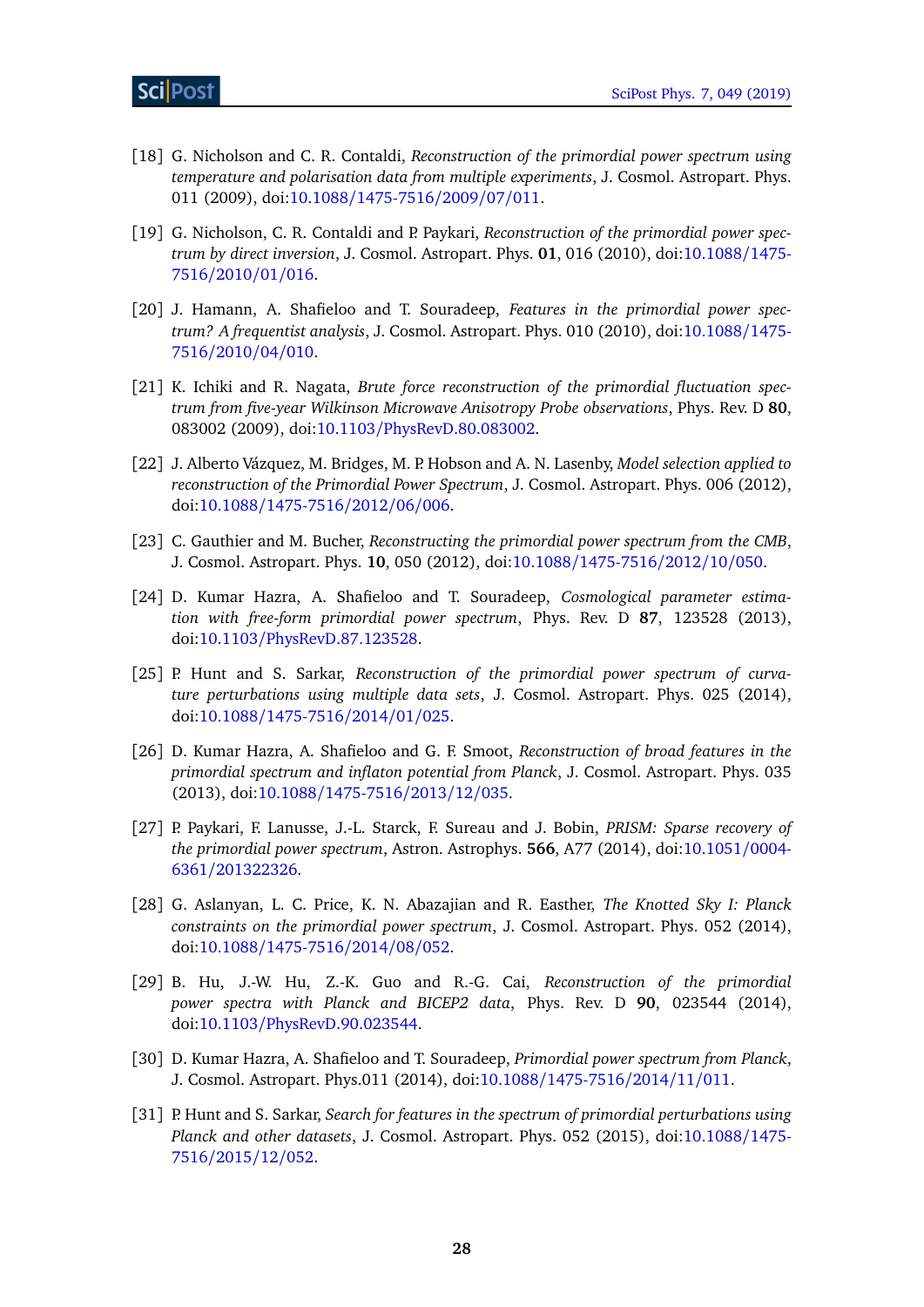- [32] A. Ravenni, L. Verde and A. J. Cuesta, *Red, Straight, no bends: primordial power spectrum reconstruction from CMB and large-scale structure*, J. Cosmol. Astropart. Phys. 028 (2016), doi:10.1088/[1475-7516](http://dx.doi.org/10.1088/1475-7516/2016/08/028)/2016/08/028.
- <span id="page-28-0"></span>[33] G. A. Palma, D. Sapone and S. Sypsas, *Constraints on inflation with LSS surveys: features in the primordial power spectrum*, J. Cosmol. Astropart. Phys. 004 (2018), doi:10.1088/[1475-7516](http://dx.doi.org/10.1088/1475-7516/2018/06/004)/2018/06/004.
- <span id="page-28-2"></span>[34] J. A. Adams, G. G. Ross and S. Sarkar, *Multiple inflation*, Nucl. Phys. B **503**, 405 (1997), doi:10.1016/[S0550-3213\(97\)00431-8.](http://dx.doi.org/10.1016/S0550-3213(97)00431-8)
- <span id="page-28-3"></span>[35] P. Hunt and S. Sarkar, *Multiple inflation and the WMAP "glitches"*, Phys. Rev. D **70**, 103518 (2004), doi:10.1103/[PhysRevD.70.103518.](http://dx.doi.org/10.1103/PhysRevD.70.103518)
- <span id="page-28-1"></span>[36] P. Hunt and S. Sarkar, *Multiple inflation and the WMAP "glitches"*. II. Data anal*ysis and cosmological parameter extraction*, Phys. Rev. D **76**, 123504 (2007), doi:10.1103/[PhysRevD.76.123504.](http://dx.doi.org/10.1103/PhysRevD.76.123504)
- <span id="page-28-4"></span>[37] P. Hunt and S. Sarkar, *Constraints on large-scale inhomogeneities from WMAP5 and SDSS: confrontation with recent observations*, Mon. Notices Royal Astron. Soc. **401**, 547 (2010), doi:10.1111/[j.1365-2966.2009.15670.x.](http://dx.doi.org/10.1111/j.1365-2966.2009.15670.x)
- <span id="page-28-5"></span>[38] S. Hotchkiss and S. Sarkar, *Non-Gaussianity from violation of slow-roll in multiple inflation*, J. Cosmol. Astropart. Phys. 024 (2010), doi:10.1088/[1475-7516](http://dx.doi.org/10.1088/1475-7516/2010/05/024)/2010/05/024.
- <span id="page-28-6"></span>[39] C. Cheung, A. Liam Fitzpatrick, J. Kaplan, L. Senatore and P. Creminelli, *The effective field theory of inflation*, J. High Energ. Phys. **03**, 014 (2008), doi[:10.1088](http://dx.doi.org/10.1088/1126-6708/2008/03/014)/1126- [6708](http://dx.doi.org/10.1088/1126-6708/2008/03/014)/2008/03/014.
- <span id="page-28-7"></span>[40] X. Chen, *Primordial features as evidence for inflation*, J. Cosmol. Astropart. Phys. 038 (2012), doi:10.1088/[1475-7516](http://dx.doi.org/10.1088/1475-7516/2012/01/038)/2012/01/038.
- [41] X. Chen, P. D. Meerburg and M. Münchmeyer, *The future of primordial features with 21 cm tomography*, J. Cosmol. Astropart. Phys. 023 (2016), doi[:10.1088](http://dx.doi.org/10.1088/1475-7516/2016/09/023)/1475- [7516](http://dx.doi.org/10.1088/1475-7516/2016/09/023)/2016/09/023.
- <span id="page-28-8"></span>[42] X. Chen, C. Dvorkin, Z. Huang, M. Hossein Namjoo and L. Verde, *The future of primordial features with large-scale structure surveys*, J. Cosmol. Astropart. Phys. 014 (2016), doi:10.1088/[1475-7516](http://dx.doi.org/10.1088/1475-7516/2016/11/014)/2016/11/014.
- <span id="page-28-9"></span>[43] A. Slosar, X. Chen, C. Dvorkin, D. Green, P. D. Meerburg, E. Silverstein and B. Wallisch, *Scratches from the past: Inflationary archaeology through features in the power spectrum of primordial fluctuations* (2019), [arXiv:1903.09883.](https://arxiv.org/abs/1903.09883)
- <span id="page-28-10"></span>[44] S. Weinberg, *Effective field theory for inflation*, Phys. Rev. D **77**, 123541 (2008), doi:10.1103/[PhysRevD.77.123541.](http://dx.doi.org/10.1103/PhysRevD.77.123541)
- <span id="page-28-11"></span>[45] C. P. Burgess, *Intro to effective field theories and inflation* (2017), [arXiv:1711.10592.](https://arxiv.org/abs/1711.10592)
- <span id="page-28-12"></span>[46] J. Chluba, J. Hamann and S. P. Patil, *Features and new physical scales in primordial observables: Theory and observation*, Int. J. Mod. Phys. D **24**, 1530023 (2015), doi:10.1142/[S0218271815300232.](http://dx.doi.org/10.1142/S0218271815300232)
- <span id="page-28-13"></span>[47] D. S. Salopek and J. R. Bond, *Nonlinear evolution of long-wavelength metric fluctuations in inflationary models*, Phys. Rev. D **42**, 3936 (1990), doi:10.1103/[PhysRevD.42.3936.](http://dx.doi.org/10.1103/PhysRevD.42.3936)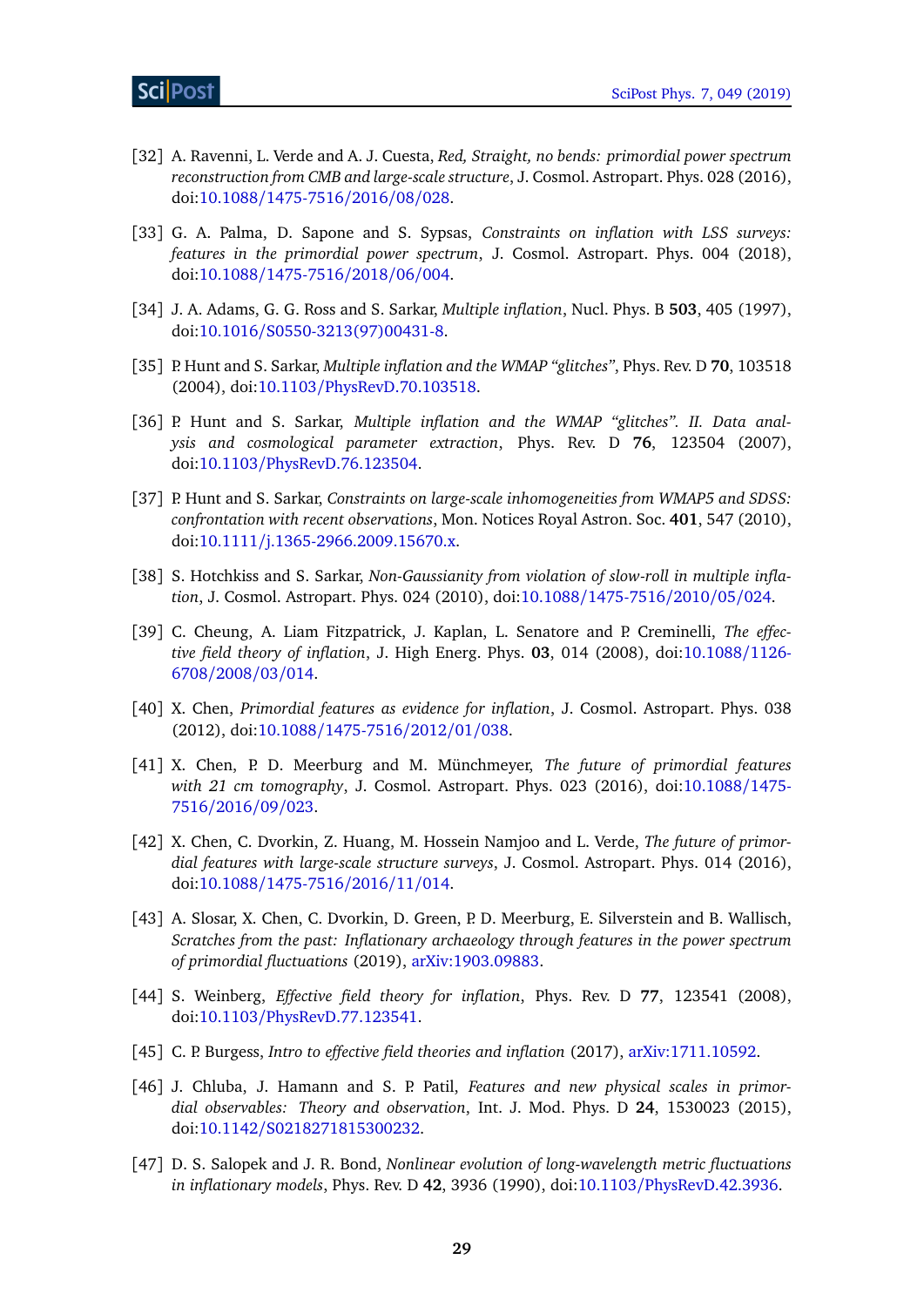- <span id="page-29-0"></span>[48] V. Assassi, D. Baumann and D. Green, *Symmetries and loops in inflation*, J. High Energ. Phys. **02**, 151 (2013), doi:10.1007/[JHEP02\(2013\)151.](http://dx.doi.org/10.1007/JHEP02(2013)151)
- <span id="page-29-1"></span>[49] A. Achúcarro, J.-O. Gong, G. A. Palma and S. P. Patil, *Correlating features in the primordial spectra*, Phys. Rev. D **87**, 121301 (2013), doi:10.1103/[PhysRevD.87.121301.](http://dx.doi.org/10.1103/PhysRevD.87.121301)
- <span id="page-29-2"></span>[50] G. A. Palma, *Untangling features in the primordial spectra*, J. Cosmol. Astropart. Phys. 035 (2015), doi:10.1088/[1475-7516](http://dx.doi.org/10.1088/1475-7516/2015/04/035)/2015/04/035.
- <span id="page-29-3"></span>[51] J.-O. Gong, K. Schalm and G. Shiu, *Correlating correlation functions of primordial perturbations*, Phys. Rev. D **89**, 063540 (2014), doi:10.1103/[PhysRevD.89.063540.](http://dx.doi.org/10.1103/PhysRevD.89.063540)
- <span id="page-29-4"></span>[52] S. Mooij, G. A. Palma, G. Panotopoulos and A. Soto, *Consistency relations for sharp features in the primordial spectra*, J. Cosmol. Astropart. Phys. 062 (2015), doi[:10.1088](http://dx.doi.org/10.1088/1475-7516/2015/10/062)/1475- [7516](http://dx.doi.org/10.1088/1475-7516/2015/10/062)/2015/10/062.
- <span id="page-29-5"></span>[53] S. Mooij, G. A. Palma, G. Panotopoulos and A. Soto, *Consistency relations for sharp inflationary non-Gaussian features*, J. Cosmol. Astropart. Phys. 004 (2016), doi:10.1088/[1475-7516](http://dx.doi.org/10.1088/1475-7516/2016/09/004)/2016/09/004.
- <span id="page-29-6"></span>[54] J. Maldacena, *Non-gaussian features of primordial fluctuations in single field inflationary models*, J. High Energ. Phys. **05**, 013 (2003), doi:10.1088/[1126-6708](http://dx.doi.org/10.1088/1126-6708/2003/05/013)/2003/05/013.
- <span id="page-29-7"></span>[55] X. Chen, M.-x. Huang, S. Kachru and G. Shiu, *Observational signatures and non-Gaussianities of general single-field inflation*, J. Cosmol. Astropart. Phys. 002 (2007), doi:10.1088/[1475-7516](http://dx.doi.org/10.1088/1475-7516/2007/01/002)/2007/01/002.
- <span id="page-29-8"></span>[56] D. Baumann, L. Senatore and M. Zaldarriaga, *Scale-invariance and the strong coupling problem*, J. Cosmol. Astropart. Phys. 004 (2011), doi[:10.1088](http://dx.doi.org/10.1088/1475-7516/2011/05/004)/1475- [7516](http://dx.doi.org/10.1088/1475-7516/2011/05/004)/2011/05/004.
- <span id="page-29-9"></span>[57] C. P. Burgess, M. W. Horbatsch and Subodh. P. Patil, *Inflating in a trough: single-field effective theory from multiple-field curved valleys*, J. High Energ. Phys. **01**, 133 (2013), doi:10.1007/[JHEP01\(2013\)133.](http://dx.doi.org/10.1007/JHEP01(2013)133)
- <span id="page-29-10"></span>[58] A. Achúcarro, J.-O. Gong, S. Hardeman, G. A. Palma and S. P. Patil, *Effective theories of single field inflation when heavy fields matter*, J. High Energ. Phys. **05**, 066 (2012), doi:10.1007/[JHEP05\(2012\)066.](http://dx.doi.org/10.1007/JHEP05(2012)066)
- <span id="page-29-11"></span>[59] A. Achúcarro, J.-O. Gong, S. Hardeman, G. A. Palma and S. P. Patil, *Mass hierarchies and nondecoupling in multi-scalar-field dynamics*, Phys. Rev. D **84**, 043502 (2011), doi:10.1103/[PhysRevD.84.043502.](http://dx.doi.org/10.1103/PhysRevD.84.043502)
- <span id="page-29-12"></span>[60] A. Achúcarro, J.-O. Gong, S. Hardeman, G. A. Palma and S. P. Patil, *Features of heavy physics in the CMB power spectrum*, J. Cosmol. Astropart. Phys. 030 (2011), doi:10.1088/[1475-7516](http://dx.doi.org/10.1088/1475-7516/2011/01/030)/2011/01/030.
- <span id="page-29-13"></span>[61] S. Céspedes, V. Atal and G. A. Palma, *On the importance of heavy fields during inflation*, J. Cosmol. Astropart. Phys. 008 (2012), doi:10.1088/[1475-7516](http://dx.doi.org/10.1088/1475-7516/2012/05/008)/2012/05/008.
- <span id="page-29-14"></span>[62] A. Achúcarro, V. Atal, S. Céspedes, J.-O. Gong, G. A. Palma and S. P. Patil, *Heavy fields, reduced speeds of sound, and decoupling during inflation*, Phys. Rev. D **86**, 121301 (2012), doi:10.1103/[PhysRevD.86.121301.](http://dx.doi.org/10.1103/PhysRevD.86.121301)
- <span id="page-29-15"></span>[63] K. Kadota, S. Dodelson, W. Hu and E. D. Stewart, *Precision of inflaton potential reconstruction from CMB using the general slow-roll approximation*, Phys. Rev. D **72**, 023510 (2005), doi:10.1103/[PhysRevD.72.023510.](http://dx.doi.org/10.1103/PhysRevD.72.023510)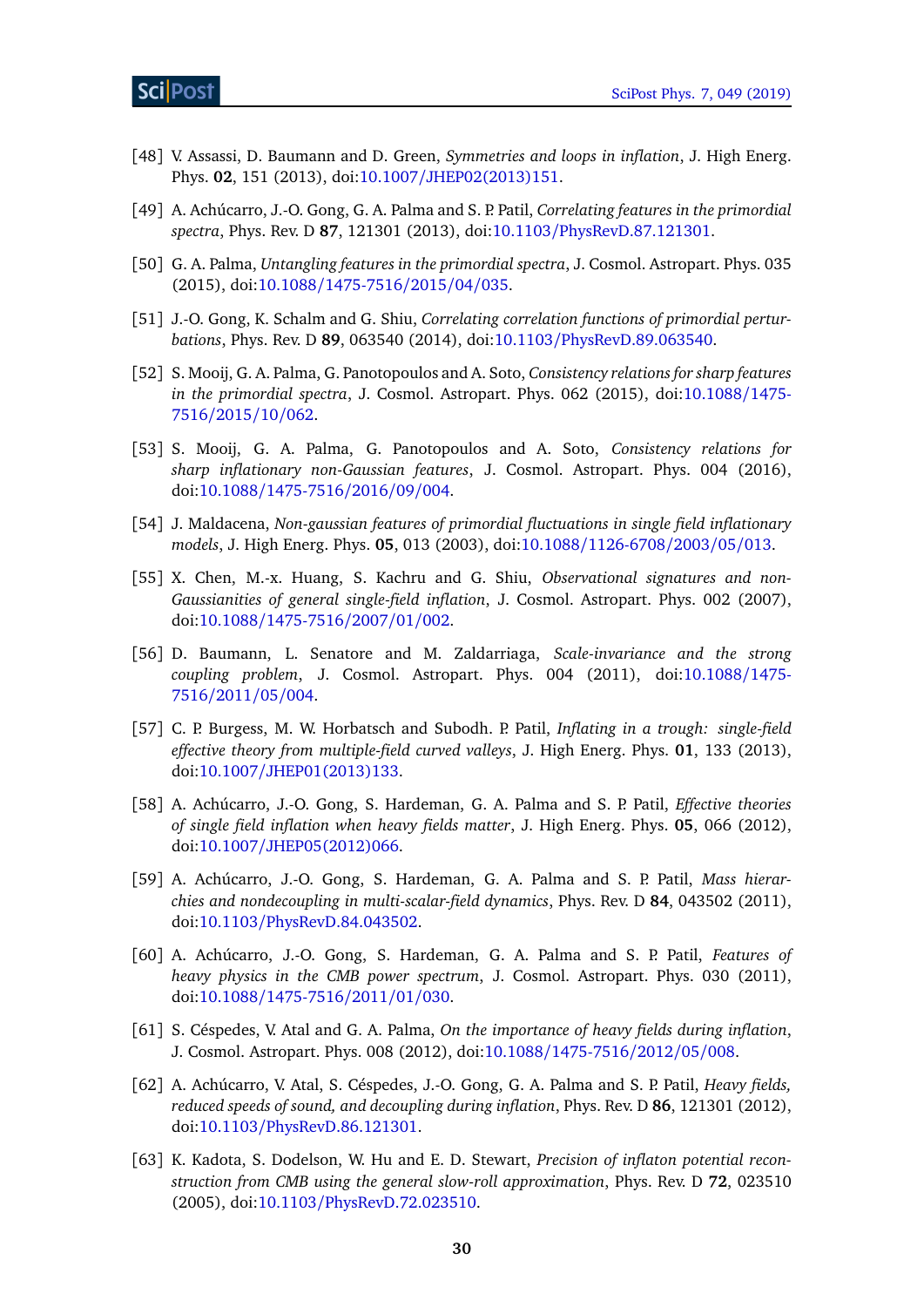- [64] J. M. Cline and L. Hoi, *Inflationary potential reconstruction for a Wilkinson Microwave Anisotropy Probe running power spectrum*, J. Cosmol. Astropart. Phys. 007 (2006), doi:10.1088/[1475-7516](http://dx.doi.org/10.1088/1475-7516/2006/06/007)/2006/06/007.
- [65] R. Bean, D. J. H. Chung and G. Geshnizjani, *Reconstructing a general inflationary action*, Phys. Rev. D **78**, 023517 (2008), doi:10.1103/[PhysRevD.78.023517.](http://dx.doi.org/10.1103/PhysRevD.78.023517)
- <span id="page-30-0"></span>[66] C. S. Gauthier and R. Akhoury, *Reconstructing single-field inflationary actions from cosmic microwave background radiation data*, J. Cosmol. Astropart. Phys. 022 (2008), doi:10.1088/[1475-7516](http://dx.doi.org/10.1088/1475-7516/2008/07/022)/2008/07/022.
- <span id="page-30-1"></span>[67] D. Wands, *Duality invariance of cosmological perturbation spectra*, Phys. Rev. D **60**, 023507 (1999), doi:10.1103/[PhysRevD.60.023507.](http://dx.doi.org/10.1103/PhysRevD.60.023507)
- [68] D. Baumann, L. Senatore and M. Zaldarriaga, *Scale-invariance and the strong coupling problem*, J. Cosmol. Astropart. Phys. 004 (2011), doi[:10.1088](http://dx.doi.org/10.1088/1475-7516/2011/05/004)/1475- [7516](http://dx.doi.org/10.1088/1475-7516/2011/05/004)/2011/05/004.
- [69] A. Joyce and J. Khoury, *Strong coupling problem with time-varying sound speed*, Phys. Rev. D **84**, 083514 (2011), doi:10.1103/[PhysRevD.84.083514.](http://dx.doi.org/10.1103/PhysRevD.84.083514)
- <span id="page-30-2"></span>[70] A. Gallego Cadavid and A. Enea Romano, *One spectrum to rule them all?*, Phys. Lett. B **793**, 1 (2019), doi:10.1016/[j.physletb.2019.04.017.](http://dx.doi.org/10.1016/j.physletb.2019.04.017)
- <span id="page-30-3"></span>[71] A. Achúcarro, V. Atal, B. Hu, P. Ortiz and J. Torrado, *Inflation with moderately sharp features in the speed of sound: Generalized slow roll and in-in formalism for power spectrum and bispectrum*, Phys. Rev. D **90**, 023511 (2014), doi:10.1103/[PhysRevD.90.023511.](http://dx.doi.org/10.1103/PhysRevD.90.023511)
- <span id="page-30-4"></span>[72] J. Torrado, B. Hu and A. Achúcarro, *Robust predictions for an oscillatory bispectrum in Planck 2015 data from transient reductions in the speed of sound of the inflaton*, Phys. Rev. D **96**, 083515 (2017), doi:10.1103/[PhysRevD.96.083515.](http://dx.doi.org/10.1103/PhysRevD.96.083515)
- <span id="page-30-5"></span>[73] C. T. Byrnes, P. S. Cole and S. P. Patil, *Steepest growth of the power spectrum and primordial black holes*, J. Cosmol. Astropart. Phys. 028 (2019), doi[:10.1088](http://dx.doi.org/10.1088/1475-7516/2019/06/028)/1475- [7516](http://dx.doi.org/10.1088/1475-7516/2019/06/028)/2019/06/028.
- <span id="page-30-6"></span>[74] M. A. Amin and D. Baumann, *From wires to cosmology*, J. Cosmol. Astropart. Phys. 045 (2016), doi:10.1088/[1475-7516](http://dx.doi.org/10.1088/1475-7516/2016/02/045)/2016/02/045.
- [75] M. A. Amin, M. A.G. Garcia, H.-Y. Xie and O. Wen, *Multifield stochastic particle production: beyond a maximum entropy Ansatz*, J. Cosmol. Astropart. Phys. 015 (2017), doi:10.1088/[1475-7516](http://dx.doi.org/10.1088/1475-7516/2017/09/015)/2017/09/015.
- [76] M. A.G. Garcia, M. A. Amin, S. G. Carlsten and D. Green, *Stochastic particle production in a de Sitter background*, J. Cosmol. Astropart. Phys. 012 (2019), doi[:10.1088](http://dx.doi.org/10.1088/1475-7516/2019/05/012)/1475- [7516](http://dx.doi.org/10.1088/1475-7516/2019/05/012)/2019/05/012.
- [77] S. Choudhury, A. Mukherjee, P. Chauhan and S. Bhattacherjee, *Quantum out-ofequilibrium cosmology*, Eur. Phys. J. C **79**, 320 (2019), doi:10.1140/epjc/[s10052-019-](http://dx.doi.org/10.1140/epjc/s10052-019-6751-2) [6751-2.](http://dx.doi.org/10.1140/epjc/s10052-019-6751-2)
- <span id="page-30-7"></span>[78] S. Choudhury and A. Mukherjee, *Quantum randomness in the Sky*, Eur. Phys. J. C **79**, 554 (2019), doi:10.1140/epjc/[s10052-019-7072-1.](http://dx.doi.org/10.1140/epjc/s10052-019-7072-1)
- <span id="page-30-8"></span>[79] D. Kumar Hazra, A. Shafieloo and T. Souradeep, *Parameter discordance in Planck CMB and low-redshift measurements: projection in the primordial power spectrum*, J. Cosmol. Astropart. Phys. 036 (2019), doi:10.1088/[1475-7516](http://dx.doi.org/10.1088/1475-7516/2019/04/036)/2019/04/036.